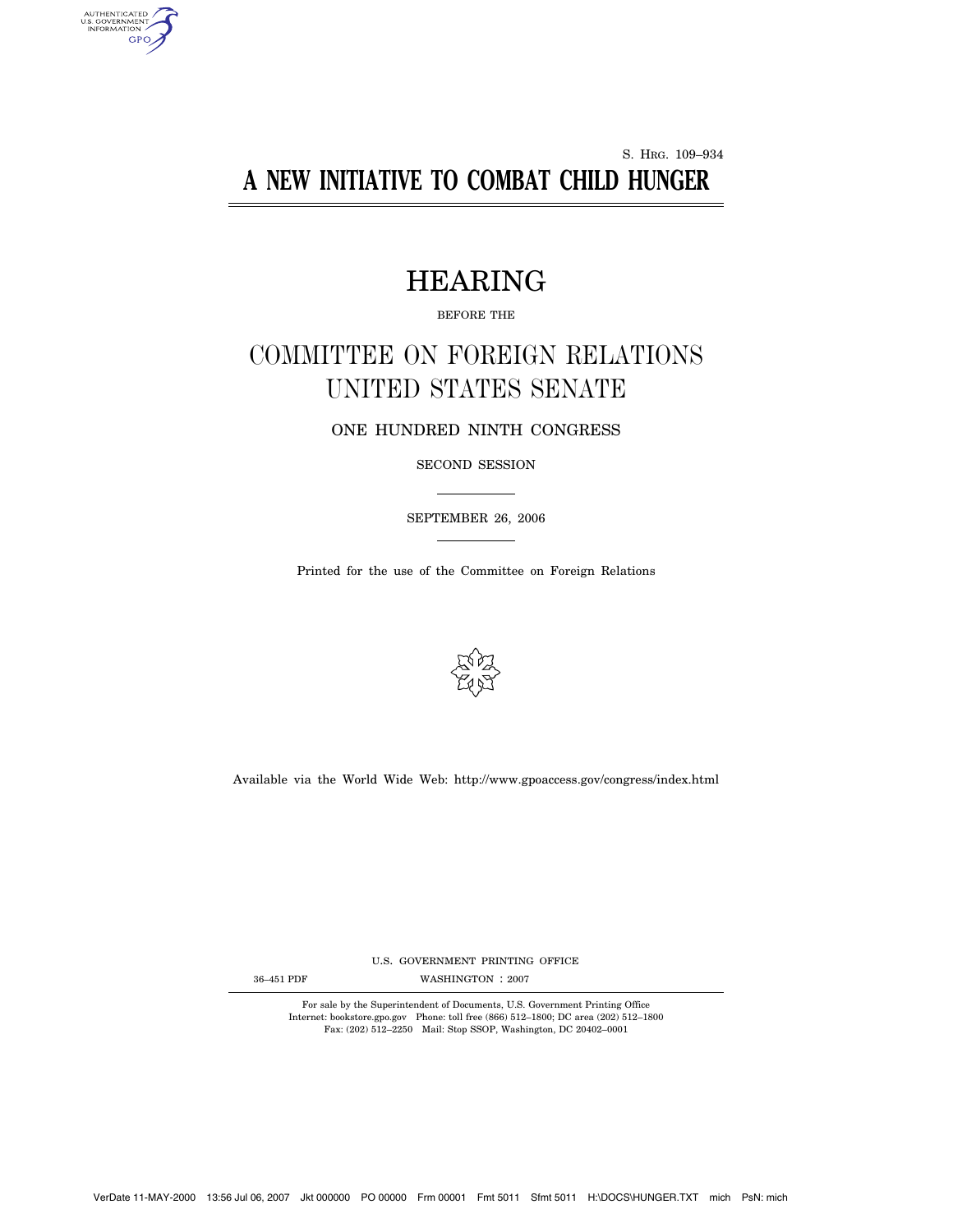# COMMITTEE ON FOREIGN RELATIONS

RICHARD G. LUGAR, Indiana, *Chairman*

CHUCK HAGEL, Nebraska LINCOLN CHAFEE, Rhode Island GEORGE ALLEN, Virginia NORM COLEMAN, Minnesota GEORGE V. VOINOVICH, Ohio LAMAR ALEXANDER, Tennessee JOHN E. SUNUNU, New Hampshire LISA MURKOWSKI, Alaska MEL MARTINEZ, Florida

JOSEPH R. BIDEN, JR., Delaware PAUL S. SARBANES, Maryland CHRISTOPHER J. DODD, Connecticut JOHN F. KERRY, Massachusetts RUSSELL D. FEINGOLD, Wisconsin BARBARA BOXER, California BILL NELSON, Florida BARACK OBAMA, Illinois

KENNETH A. MYERS, Jr., *Staff Director* ANTONY J. BLINKEN, *Democratic Staff Director*

(II)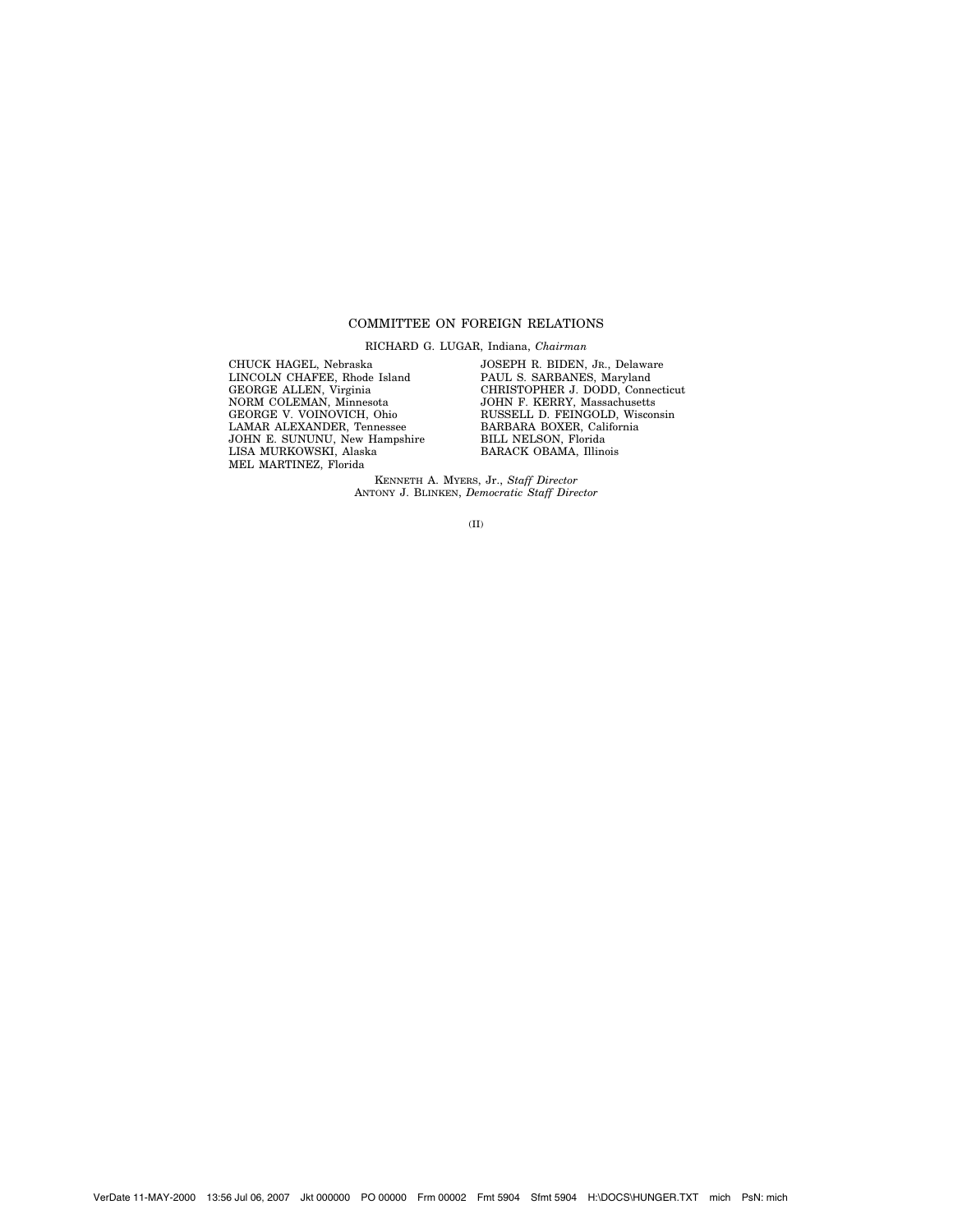# CONTENTS

|                                                                                                                                                  | Page         |
|--------------------------------------------------------------------------------------------------------------------------------------------------|--------------|
| Gerberding, Dr. Julie, Director, Centers for Disease Control and Prevention,                                                                     | 11<br>14     |
| Kunder, James, Acting Deputy Administrator, U.S. Agency for International                                                                        | 3            |
| Lugar, Hon. Richard G., U.S. Senator from Indiana, opening statement<br>Morris, James T., executive director, United Nations World Food Program, | 5<br>1<br>24 |
| Veneman, Hon. Ann, executive director, United Nations Children's Fund,                                                                           | 27           |
|                                                                                                                                                  | 29<br>31     |
| Ward, Hon. George, senior vice president for international programs, World                                                                       | 20<br>22     |

(III)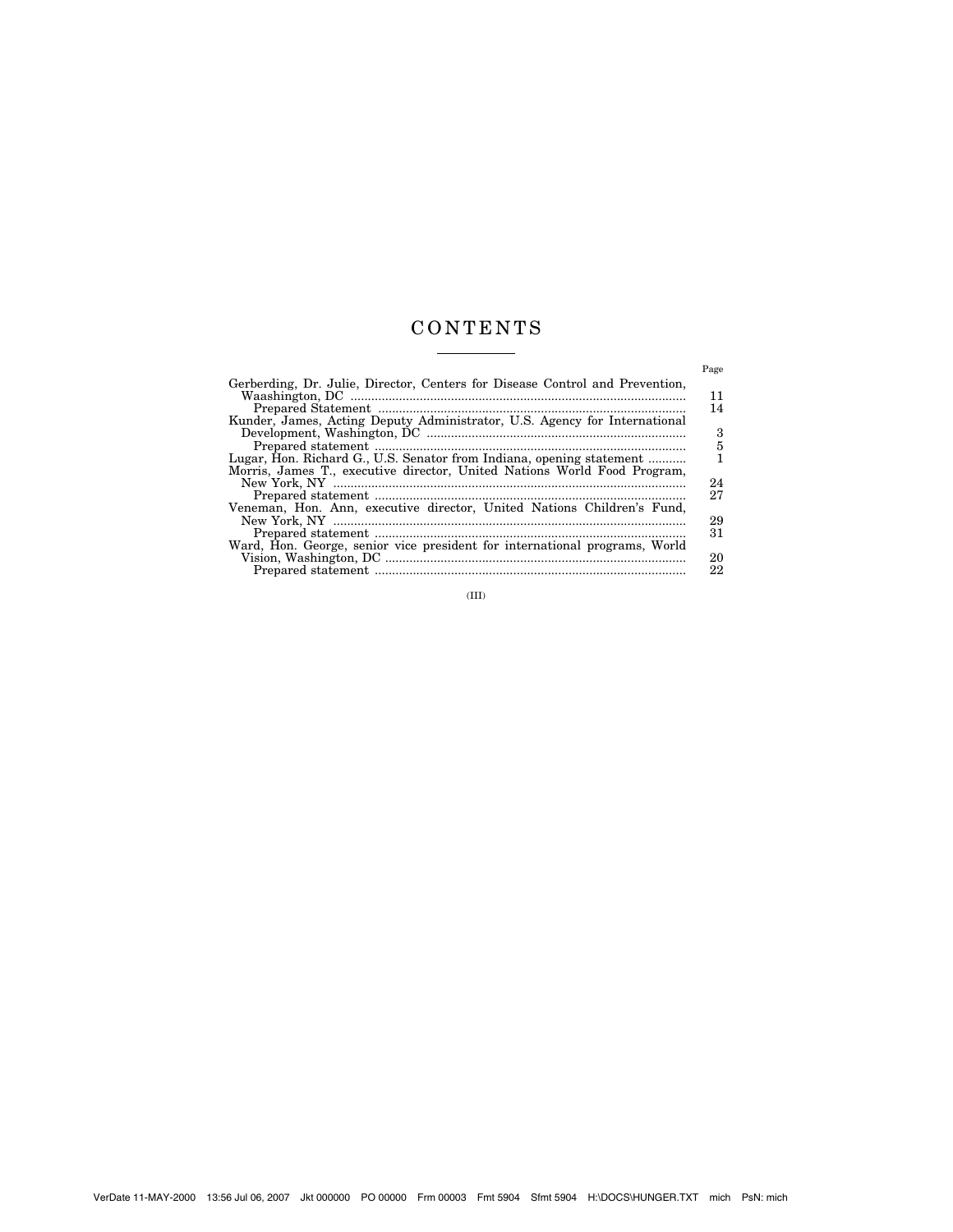VerDate 11-MAY-2000 13:56 Jul 06, 2007 Jkt 000000 PO 00000 Frm 00004 Fmt 5904 Sfmt 5904 H:\DOCS\HUNGER.TXT mich PsN: mich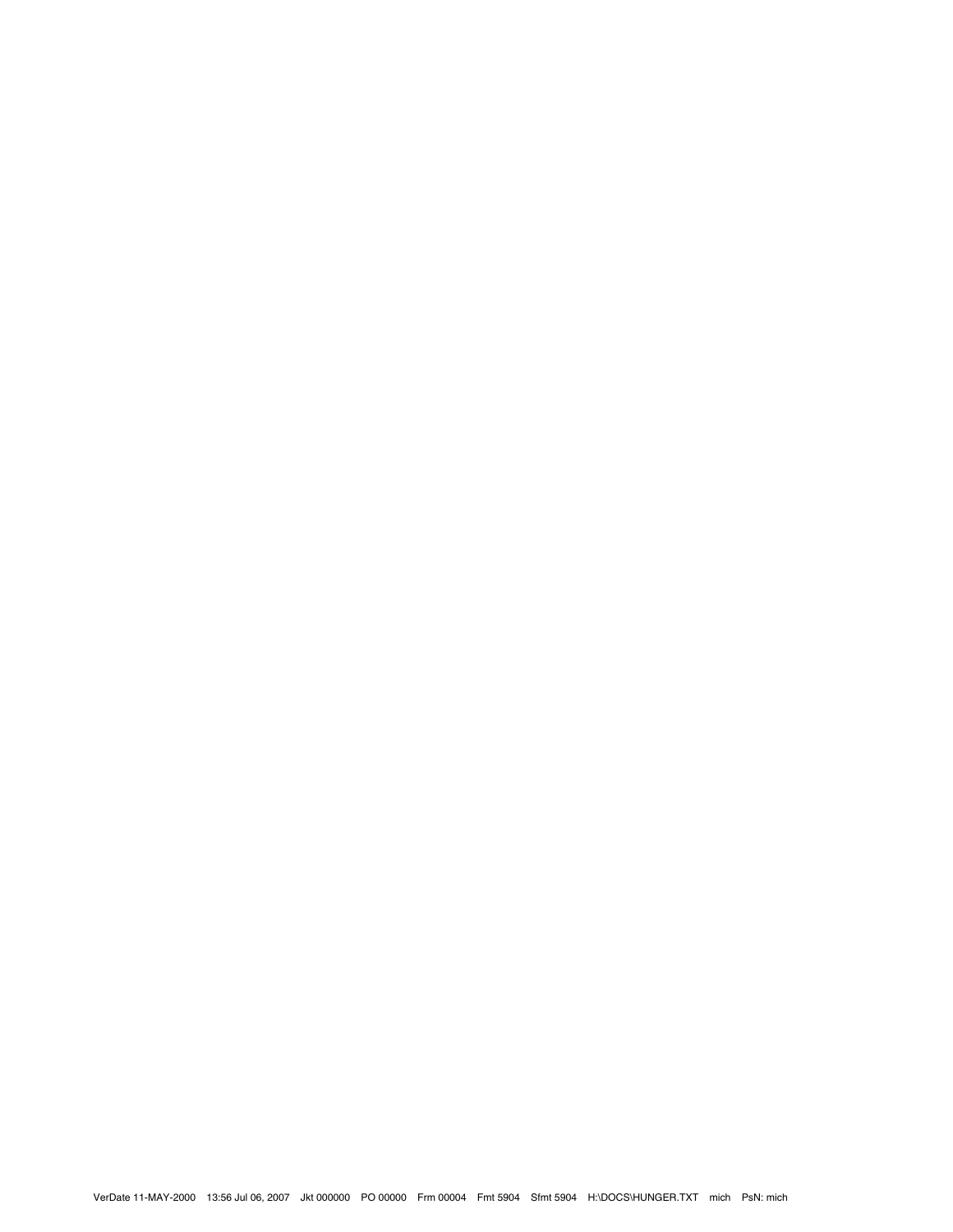# **A NEW INITIATIVE TO COMBAT CHILD HUNGER**

# **TUESDAY, SEPTEMBER 26, 2006**

U.S. SENATE,<br>COMMITTEE ON FOREIGN RELATIONS,<br>*Washington, DC*.

The committee met, pursuant to notice, at 9:00 a.m., in room SD–419, Dirksen Senate Office Building, Hon. Richard G. Lugar, (chairman of the committee) presiding.

Present: Senators Lugar and Sarbanes.

# **OPENING STATEMENT OF HON. RICHARD G. LUGAR, U.S. SENATOR FROM INDIANA**

The CHAIRMAN. This hearing of the Senate Foreign Relations Committee is called to order.

This morning, the committee meets to examine the issue of global child hunger and malnutrition. In recent years, the committee has held hearings on global nutrition issues and the intersection of hunger and the HIV/AIDS crisis. These inquiries have underscored that societies and nations that experience high levels of hunger and malnutrition rarely function well. Consistent nutrition is an essential component of long-term economic growth and geopolitical stability. We have also reaffirmed that the most basic act of human charity is feeding a hungry person. It's my belief that the United States should extend such assistance wherever possible, both because we have a moral responsibility to do so and because our security and our prosperity depend upon what happens overseas.

We're extremely fortunate to be one of the great food producers in human history. We're also fortunate that we have many creative and compassionate leaders, some of whom are with us today, who have applied their talents to addressing world hunger, often in the face of desperate circumstances.

Tragically, many people around the world continue to face hunger and malnutrition. An estimated 850 million people go hungry. Most of them are among the world's poorest. For the estimated 1 billion people around the world living on less than \$1 per day, obtaining adequate nutrition is a challenge under normal circumstances. When this population faces a crisis that intensifies food insecurity, such as the locusts that devastated crops in West Africa 2 years ago, the drought in Malawi last year, or the genocidal violence in Darfur, obtaining sufficient nutrition is nearly impossible.

As we discovered in a 2004 hearing, the AIDS pandemic is decimating the agricultural sector in sub-Saharan Africa. As a result,

VerDate 11-MAY-2000 13:56 Jul 06, 2007 Jkt 000000 PO 00000 Frm 00005 Fmt 6633 Sfmt 6633 H:\DOCS\HUNGER.TXT mich PsN: mich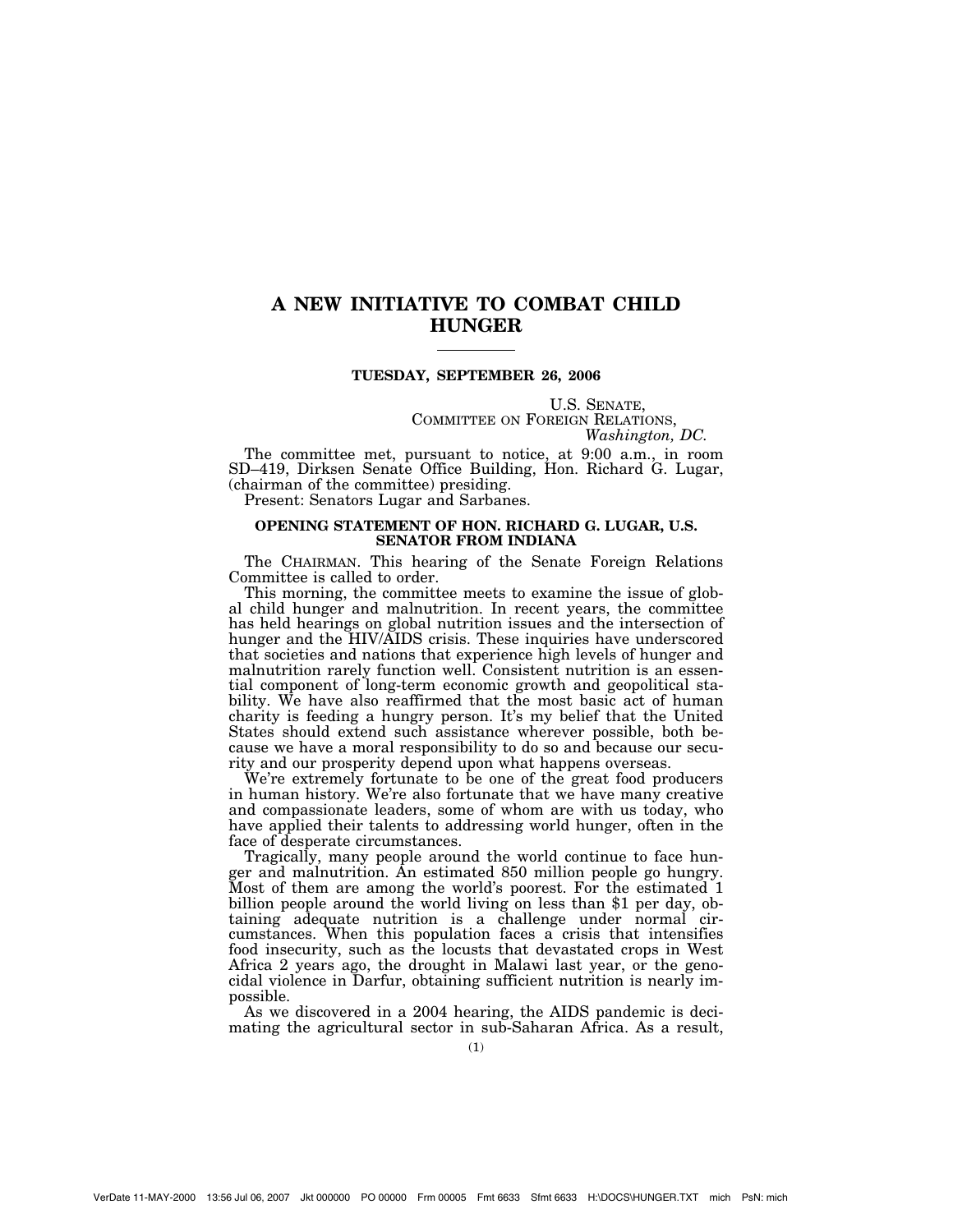the rate of malnutrition is actually increasing on the African continent. This is a sobering trend, given the science and technology at our disposal in the 21st century, and it must be reversed. Although famine and starvation are the most severe and visible forms of hunger, poor nutrition, which often goes unnoticed, can also be deadly. And often, malnutrition is caused not by scarce food supplies or by poor sanitation and disease. Even adequately fed people can become malnourished if their bodies are afflicted with diarrhea or parasites. In addition, gender inequities, the lack of nutritional education, and certain cultural practices have led to malnutrition in some regions of the world.

Hunger and malnutrition are especially devastating to young children. An estimated 5 to 6 million children die each year from infections and disease caused by malnutrition. Nearly one-third of the children in the developing world are underweight or have had their growth stunted. Even before birth, malnutrition impacts a child's development. We know that the children of malnourished mothers often suffer irreversible physical and cognitive damage.

Hunger and malnutrition also perpetuate poverty and undermine economic growth, development, and political stability in the developing world. Malnutrition often causes poor performance in school, which, in turn, leads to an overall loss in an individual's productivity. If the situation is common among a nation's youth, it becomes very difficult to make economic advances based on education.

Nations understood the critical link between malnutrition and poverty when they pledged, in 2000—the year 2000—to meet the Millennium Development Goals, the first of which is to eradicate extreme poverty and hunger. Specifically, these goals call on the world community to halve, by 2015, the proportion of people who suffer from hunger. The primary measurement for this goal is the percentage of children younger than 5 who are underweight. Achieving the first goal goes hand-in-hand with the fourth Millennium Development Goal, which is to reduce by two-thirds the child mortality rate in the developing world.

As chairman of this committee and a former member of the Agriculture Committee, I have advocated a nutrition program for the poor and for children in our country and abroad, and I'm hopeful that, as a result of our testimony today, we will better understand the causes of hunger and the malnutrition in children and the impact these conditions have on individual health and the advancement of developing societies. Most importantly, we hope to learn about new initiatives to address this problem.

We're pleased to be joined today by a stellar panel of experts who are on the front lines of the fight against hunger. We welcome Mr. James Kunder, Acting Deputy Administrator for USAID; Dr. Julie Gerberding, Director of the Centers for Disease Control and Prevention; Mr. James T. Morris, executive director of the World Food Program; Ms. Ann Veneman, executive director of UNICEF; and Ambassador George Ward, World Vision's senior vice president for international programs.

Each panelist will discuss his or her organization's efforts to combat child hunger and malnutrition, and comment on new initiatives to address this problem. We thank our witnesses for being with us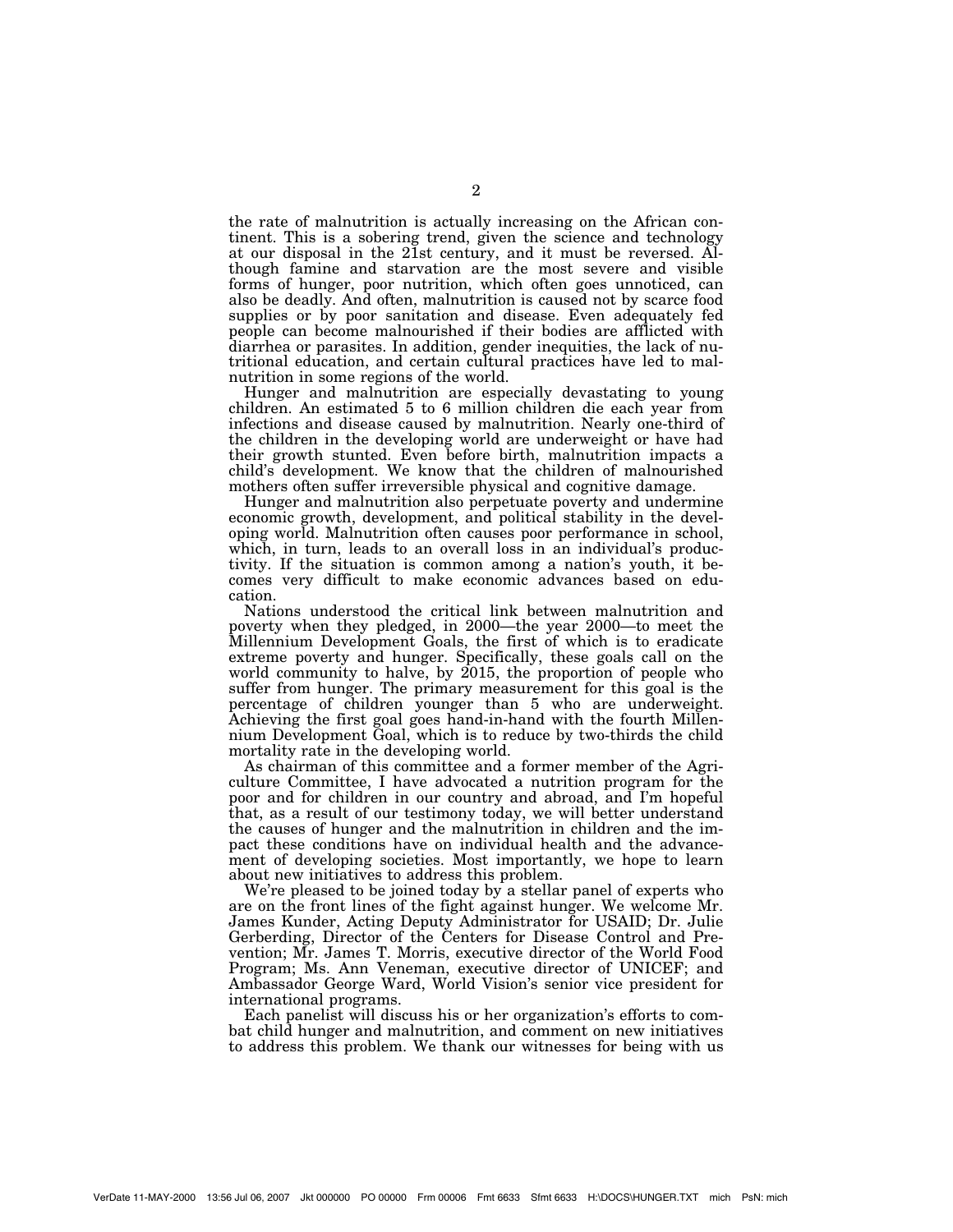today. We look forward to an important and hopefully enlightening discussion with each one of them.

Let me mention that the statements that each of the witnesses has prepared will be placed in the record in full, so you need not ask for permission that that occurs. It will. And we will ask that you proceed—I will not have a rigorous time limit. Our desire is to hear from you and to have a full discussion of your testimony. I would suggest that, to the extent that your remarks are in the 10-minute area, plus or minus a bit, that that would be helpful. We expect that we'll be joined by other members of the committee, and we'll have a round of questions as they arrive and the testimony is complete. But we'll hear from all five witnesses, so that all five are heard completely, before we begin our questioning.

And I will ask that the witnesses testify in the order that they are included in our agenda for the meeting. This is somewhat different from the order that I introduced you in my remarks, but let me just go through the order again. We will have Mr. Kunder, Dr. Gerberding, Ambassador—or, rather, President Ward, Mr. Morris, and then Secretary Veneman.

So, I will ask you, first of all, to start off, Mr. Kunder. We welcome you back to the committee. And thank you for coming today, for your testimony.

# **STATEMENT OF JAMES KUNDER, ACTING DEPUTY ADMINIS-TRATOR, U.S. AGENCY FOR INTERNATIONAL DEVELOPMENT, WASHINGTON, DC**

Mr. KUNDER. Thank you, sir, and we very much appreciate the committee holding this important hearing. I appreciate your letting me go first. This is an extraordinarily distinguished panel, and I am, by far, the least distinguished member of it, so—I want to pay special tribute, as he leaves the presidency of the World Food Program, to Jim. He has been an extraordinary leader in the development community, and specifically on this issue of battling hunger around the world. I've had the opportunity to work with the superb organization he heads many times while I was Director of USAID's Office of Foreign Disaster Assistance. It is an extraordinary organization, and he is an extraordinary individual, and he has made signal contributions to the battle against hunger around the world.

The amount of assistance that the U.S. Government focuses on food assistance and battling the problems that the chairman has just outlined is substantial. In terms of contributions to the World Food Program alone, the average contribution by the U.S. Government in the last several years has been just short of a billion dollars a year, so substantial U.S. Government resources are going to this area. And, of course, one of the critical issues is, as you pointed out, that there are many drivers of the staggering and sad statistics that you noted. I mean, not only is the assistance—direct food assistance and direct nutritional assistance—critical, but building institutions around the world and building government capacities to take care of the needs of their own citizens are equally important parts of the toolbox to battling child hunger in the world.

USAID approaches this problem with a strategic plan that has four basic components to it, and I'll summarize those very briefly: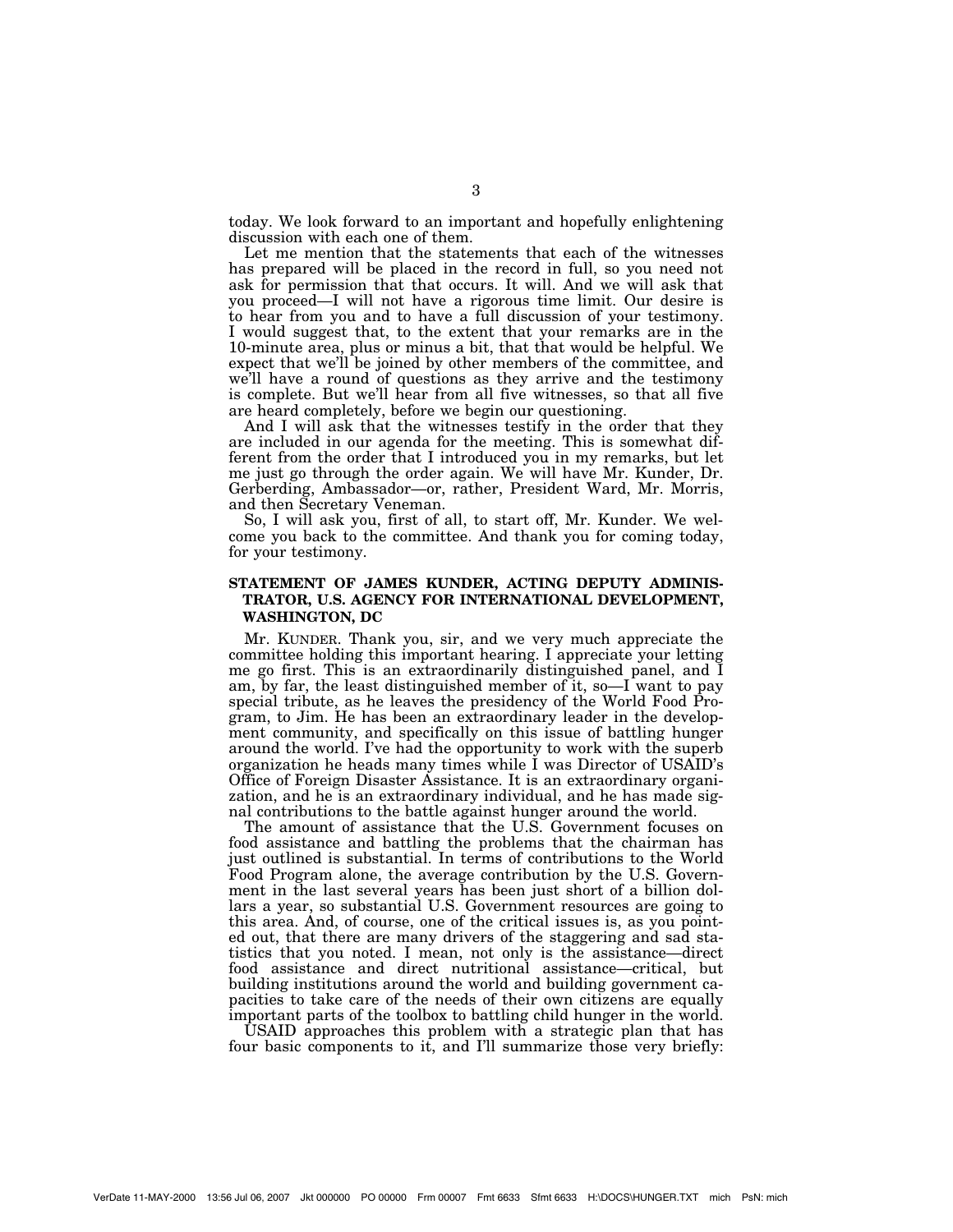The first strategic component is to raise agricultural production around the world, so there are substantial investments in improving agricultural productivity. I mentioned, during my statement to the committee just several weeks ago, that, for example, we understand the role of America's universities and agriculture extension services as important components, so we invest in creating similar institutions overseas.

The second is what we call the question of access to food, and that has physical manifestations, in terms of infrastructure. But it also has to do with incomes, because, as all the witnesses know, and as the committee knows, many times there is adequate food in the society, but the poorest of the poor simply can't afford to access that food. And it has health aspects, because if children are wracked with diarrhea and other childhood diseases, the nutrients they are receiving aren't sustaining their bodies. So, the second area we focus on is access to food.

The third area is response in emergencies. And, unfortunately, this is an area where an increasing share of U.S. food assistance overseas is going for the many emergencies we face around the world. That \$970 million figure I mentioned, in terms of the U.S. Government support for the World Food Program—the proportion of that going to emergencies and the share of our Food for Peace Program that is going to using food for a long-term development component is, unfortunately, increasing. That is to say, there are more and more crises around the world that we're responding to.

And, fourth, in terms of USAID's strategy, we do focus specifically on maternal and child nutrition interventions, specific programs to improve feeding programs and access to food by women and children around the world.

The issues that WFP has raised, and that Jim has raised, in terms of the need for greater coordination, is, in our view, right on the money. There are a lot of resources going into the problems the chairman outlined, but what we need to do is focus, make sure we're getting maximum use of the taxpayers' dollars.

Just to give you one example that the staff at USAID brought to my attention before this hearing, what we've done, effectively, around the world, as we've tried to bring this very successful polio eradication program to a conclusion, once you reach the isolated target audiences for polio eradication, we were doing vitamin A supplementation at the same time. The unfortunate result of our relative success around the world is, as the number of these polio immunization centers goes down, then we lose the ability to reach into these very isolated communities with vitamin A supplementation, as well. So, we've got to think very carefully about how we're getting the absolute maximum coordination in the field, so that these various interventions, brought to the field by all the organizations at this table, and many others, are achieving the maximum synergy among them.

I'll stop there, Mr. Chairman. My testimony goes into great detail about the various programs that USAID is doing. But we very much support the ideas brought to the table by World Food Program, UNICEF, and many other organizations about the need to get better coordination in the field. We think this is a particularly complex issue, because the drivers of childhood malnutrition are so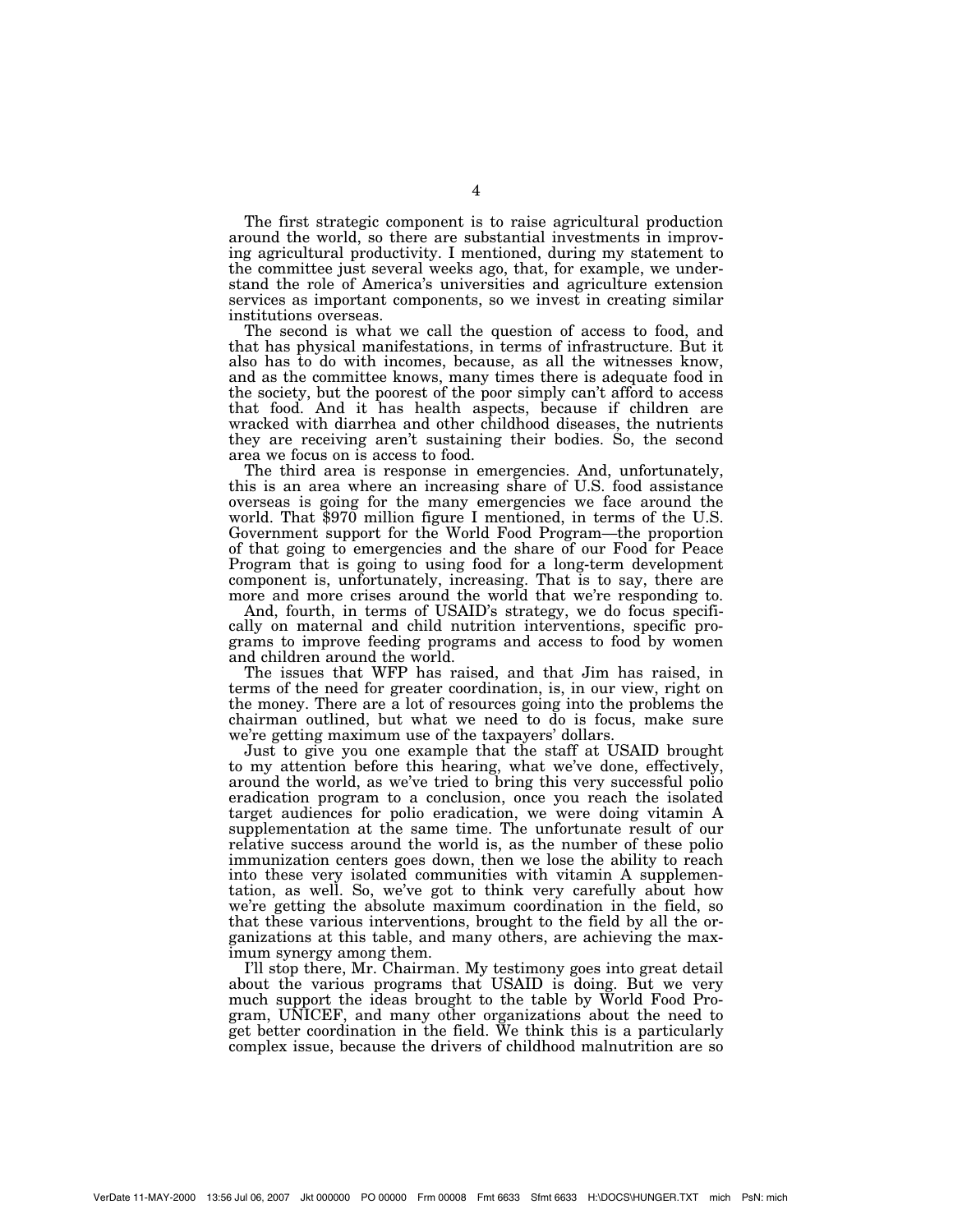complicated. We invest, for example, in improving community service organizations and community-based organizations around the world. Now, at USAID, when we report to the Congress, such efforts can show up as democracy-and-governance interventions, and they may not show up as nutrition interventions or food or health interventions. But, of course, one of the ways we can most help achieve coordination and effective targeting is to build up the community-based organizations in Africa and Southern Asia and the other areas in which we work.

So, this is an enormous coordination issue, as well as an enormous resource issue, and we look forward to working with the committee, with the organizations represented at the table, and the hundreds of other NGOs and international organizations involved in this fight, to improve the ability to tackle these problems.

Thank you, sir.

# [The prepared statement of Mr. Kunder follows:]

#### PREPARED STATEMENT OF HON. JAMES KUNDER, ACTING DEPUTY ADMINISTRATOR, U.S. AGENCY FOR INTERNATIONAL DEVELOPMENT, WASHINGTON, DC

Mr. Chairman, thank you for the opportunity to join you again, this time to share with you an overview of USAID's strategy to combat hunger among children of the world. Here at the table with me are the true experts in that field, but I am glad to represent the experts at U.S. Agency for International Development (USAID) who partner with the experts in these great organizations around the world.

Across the world some 10.8 million children under 5 years of age die every year. Most of these deaths are preventable and almost all occur in poor countries. I recognize the enormous impact of child hunger and malnutrition on future development and as an underlying cause of the deaths of these millions of children. For that reason, I welcome this opportunity to discuss what USAID is doing to reduce this awful and unnecessary blight on the world's future.

According to U.N. estimates, currently, 296 million undernourished children live in the developing world. Other estimates are even higher. For many of these children, the damage from hunger and malnutrition can be life-long. Almost all nutritional deficiencies impair immune function and other host defenses leading to a cycle of longer lasting and more severe infections and ever-worsening nutritional status. Hunger leads to physical stunting, lowers intelligence, and increases susceptibility to diseases, dramatically increasing health care costs and severely limiting their full potential to contribute to nation building.

USAID programs recognize that well-nourished children rarely die from diarrhea and common childhood infections, and maintaining good nutritional status is an integral part of improving child survival. USAID interventions are designed to decrease child and maternal mortality; reduce crippling healthcare costs; and boost intellectual and physical potential and national productivity.

I would like to tell you what USAID is doing in five key areas of child hunger and nutrition: 1) Reducing micronutrient deficiencies; 2) food fortification; 3) expanding exclusive breastfeeding and appropriate infant feeding; 4) nutrition in emergencies; and 5) sanitation, hygiene and nutrition.

#### 1. REDUCING MICRONUTRIENT DEFICIENCIES

Vitamins and minerals—micronutrients—are essential components of good nutrition. Without micronutrients, bodies and minds are weakened and cannot resist many common diseases. For decades, USAID has been a leader in addressing micronutrient deficiencies, primarily through support of targeted supplementation and food fortification programs. USAID supports developing countries to ensure national distribution of vitamin A supplements to young children every 6 months and in the development and implementation of programs that fortify commonly consumed foods with combinations of vitamins and minerals missing or limited in the diet.

USAID supported much of the initial research that identified the crucial links between micronutrients and child health and then helped developing countries deliver these essential nutrients to their children. USAID supports advocacy, policy development, health worker training and supervision, monitoring, logistics, and distribution support.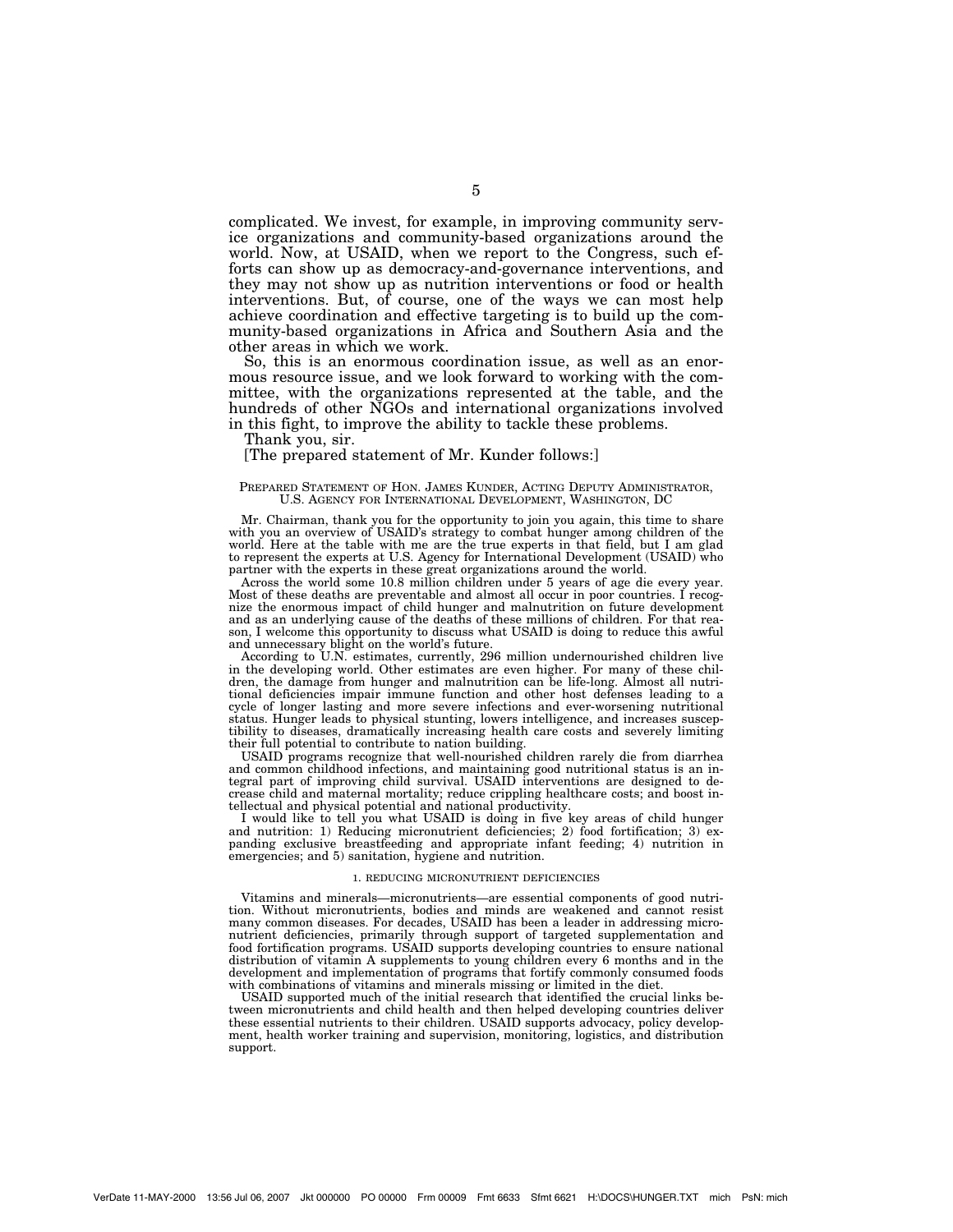Vitamin and mineral deficiencies contribute to extensive health problems and deaths throughout developing countries. Three of them—vitamin A, iron, and iodine—have been shown to profoundly affect child survival, women's health, educational achievement, adult productivity, and overall resistance to illness. More recently, with evidence from new USAID-supported research showing the importance of zinc deficiency and increased morbidity and mortality during diarrhea episodes, USAID has included zinc in its programs.

Women and children commonly make up the most vulnerable segment of societies with high rates of micronutrient deficiencies. Micronutrient deficiencies can result in serious health consequences including birth defects, maternal death, childhood mortality, blindness, anemia, and increased vulnerability to infections. Additionally nonhealth consequences include lower IQ, poor academic performance, and reduced work productivity.

# *Vitamin A supplementation*

Vitamin A deficiency alone affects as many as 120 million children under 5, reducing their ability to survive common childhood illnesses and causing a million child deaths each year. These children suffer more severe and prolonged illnesses and are more likely to die from common infections such as measles and diarrhea than a well-nourished child. Approximately half a million children deficient in vitamin A become blind every year. Half die within a year of becoming blind.

For more than 20 years, USAID has supported research into vitamin A. Vitamin A mobilizes the body's immune system and makes it stronger, and it heals submicroscopic cracks between cells in the body's armor—the epidermis and intestine and lungs—which blocks invasion by outside organisms. USAID-funded research has demonstrated that vitamin A supplementation prevents child blindness and reduces child mortality by an average of  $23$  percent in deficient populations. USAID is also supporting groundbreaking scientific inquiry into the role of vitamin A in reducing maternal deaths.

USAID-sponsored National Immunization Days (NIDs) for polio have provided many countries with the opportunity to supplement children with vitamin A at the same time, making this distribution mechanism one of the most successful in the world. But as progress toward eradication of polio is made, NIDs are being phased out in countries, and new solutions need to be developed for vitamin A supplementation programs. One of the solutions pioneered by USAID in the late 1990s was Child Health Weeks, which are now the primary method of distribution in 15 percent of countries and achieve 70 percent coverage on average.

- USAID and its partners have helped increase global vitamin A coverage in children 6–59 months from 50 percent in 1999 to  $\overline{68}$  percent in 2004. In 2004 alone UNICEF estimates that 500,000 children were saved.
- USAID is currently working on vitamin A supplementation in 17 key countries where this is a major health problem.

#### *Anemia prevention*

Anemia affects about 2 billion people across the globe. Half of all cases of anemia are due to iron deficiency. Iron deficiency anemia often goes unreported because there are no outward symptoms to report. The anemia prevention package promoted by USAID programs includes deworming, malaria prevention and treatment, and iron supplementation activities.

Overall, about 24 percent of maternal and 22 percent of perinatal mortality in developing countries is attributable to iron deficiency anemia. Even modest reductions in the severity of anemia can reduce deaths. USAID's strategic approach is focused on two key areas. First, USAID conducts research on the safe delivery of iron to women and children, including those in malaria endemic areas. Second, USAID is expanding Anemia Intervention Packages to tackle the main causes of anemia, namely inadequate intake/poor absorption (food fortification, iron supplementation), malaria (intermittent preventive therapy, bed-nets, indoor residual spraying), and intestinal parasite (deworming).

In order to reduce the anemia that increases the risk of a mother dying in childbirth, as well as the likelihood that the baby will be born prematurely or with low birth weight, USAID has worked to raise the profile of anemia control for women and children on country national health agendas, and USAID is helping governments develop programs to address the multidimensional problem with an integrated approach.

Since 1995, USAID has supported anemia programs in more than 25 countries, including: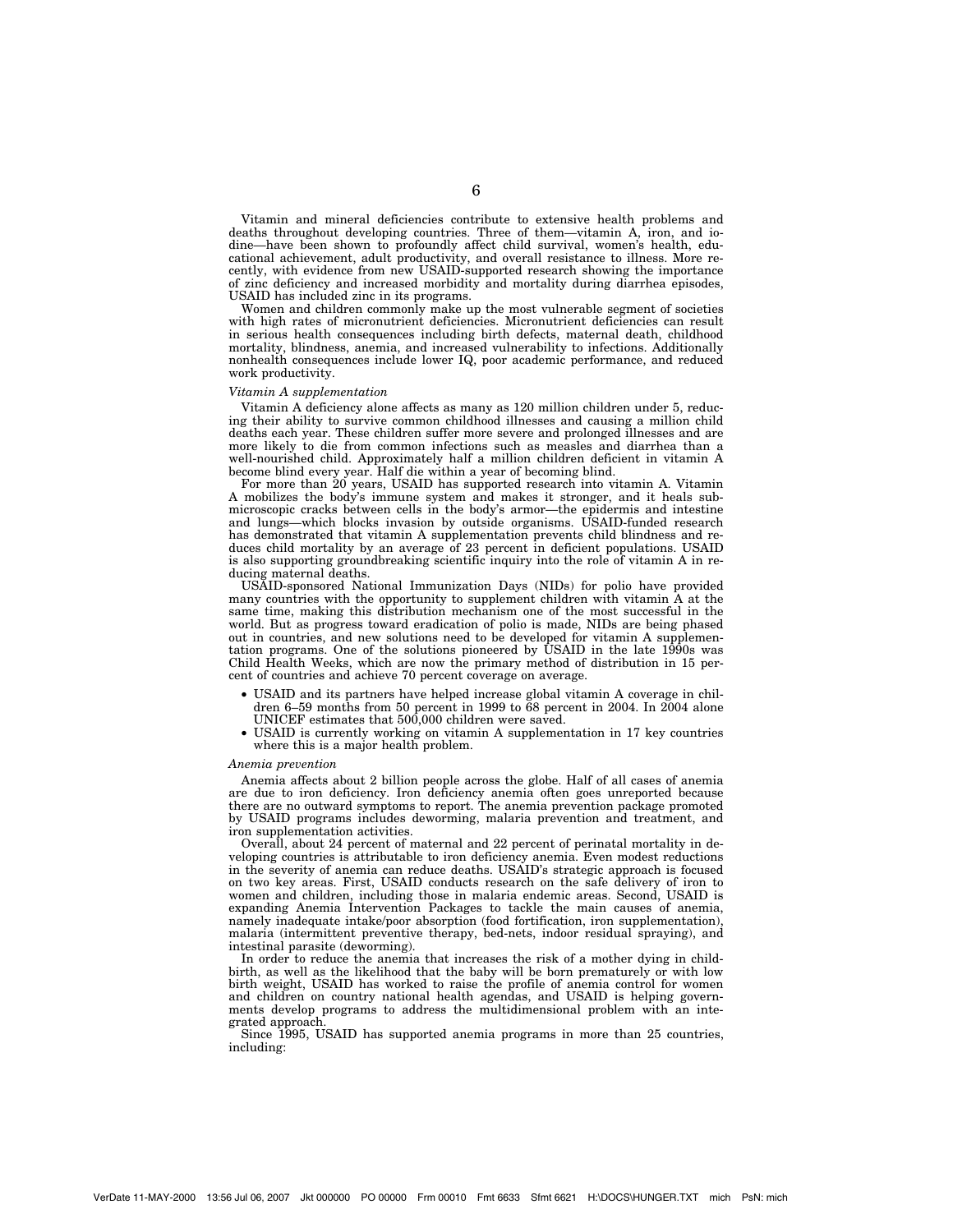- Nicaragua, where coverage with prenatal iron rose from 70 percent to 88 percent, and the prevalence of anemia in pregnant women fell by one-third from 2000–2003. In the same time period, coverage of children, ages 6–59 months, with iron supplements improved from 37 percent to 62 percent, and anemia fell from 29 percent to 23 percent.
- India, where the prevalence of anemia fell by 25 percent among participants in a USAID program to increase intake of iron folic acid supplements (IFA) and control infections with malaria and parasitic worms in pregnant women. Service delivery was improved by using Anganwadi Centers as distribution sites for IFA for both pregnant women and adolescents; and, using the twice-annual "catchup'' rounds to distribute IFA to pregnant women.

#### *Iodine*

In 1990, about 1.6 billion people, or 30 percent of the world's population, lived at risk of iodine deficiency disorder (IDD); some 750 million people suffered from goiter, mainly because of chronically low iodine intake. An estimated 43 million were affected by some degree of brain damage as a result of inadequate iodine intake before or during infancy and early childhood—largely the consequence of living in mountainous or flood-plain regions where erosion has caused the local soil and crops to contain too little iodine for healthy thyroid function.

Since 1999, USAID has funded over \$22 million for universal salt iodization (USI) and elimination of iodine deficiency disorders in 43 countries through a partnership with UNICEF and Kiwanis. This has resulted in a dramatic increase in the consumption of iodized salt. Today, thanks to these efforts, 82 million newborns are now being protected from learning disabilities caused by iodine deficiency disorders. Overall consumption of iodized salt has increased in poor countries from 20 percent of households in 1990 to over 70 percent today. Successes include:

- In sub-Saharan Africa, the regional average for households using salt containing 15ppm or more of iodine is 64 percent. Two notable countries are Uganda and Kenya, where USAID has invested US \$589,000 and \$250,000, respectively, since 1999. As a result, over 90 percent of households in both countries consume adequately iodized salt.
- In Asia, USAID has invested heavily in Bangladesh and Indonesia. Both countries have obtained household coverage rates that are significantly higher than the regional average coverage of 49 percent–70 percent and 73 percent, respectively.

#### *Zinc*

Zinc supplementation, a simple and inexpensive intervention, not only decreases the duration and severity of diarrheal disease, but also reduces the risk of occurrence of diarrhea among children under 5.

In the last 6 years, USAID has sponsored research on zinc in both the prevention and treatment of major illnesses like acute respiratory infections, diarrheal diseases, malaria, and low birthweight.

Diarrhea remains a leading cause of child deaths worldwide. Every year more than 1.5 million children under the age of 5 die as a result of acute diarrhea despite the availability of effective low-cost therapies to manage diarrhea cases. Clinical and field studies have consistently shown that when children with diarrhea receive 20 mg of elemental zinc for 10–14 days in conjunction with oral rehydration solution, the duration of the episode shortens by 24 percent, severity is reduced (24 percent less admission to hospital), and there is a preventive effect for future episodes. Overall, diarrhea incidence rates decrease 15 percent, and there is a 42 percent reduction in treatment failure or death. USAID has been a major contributor to the research leading to these findings. In 2004, WHO and UNICEF issued a joint statement recommending the use of zinc during diarrhea as an adjunct treatment to oral rehydration therapy (ORT).

USAID is disseminating and implementing these recommendations to decrease the burden of disease related to diarrhea, and improve the immunity of children by focusing on ensuring the availability of low-cost, quality zinc products for international procurement by working with the private sector internationally and in country.

By 2007, USAID will be supporting the introduction and expansion of this program in 15 countries. In order to achieve this, USAID is working with partners to ensure that policy is translating into standard treatment guidelines and training materials for health workers. Partnering with pharmaceutical companies is facilitating the production of zinc dispersible tablets, and leveraging their marketing and distribution divisions to accelerate the distribution of zinc to public and private sec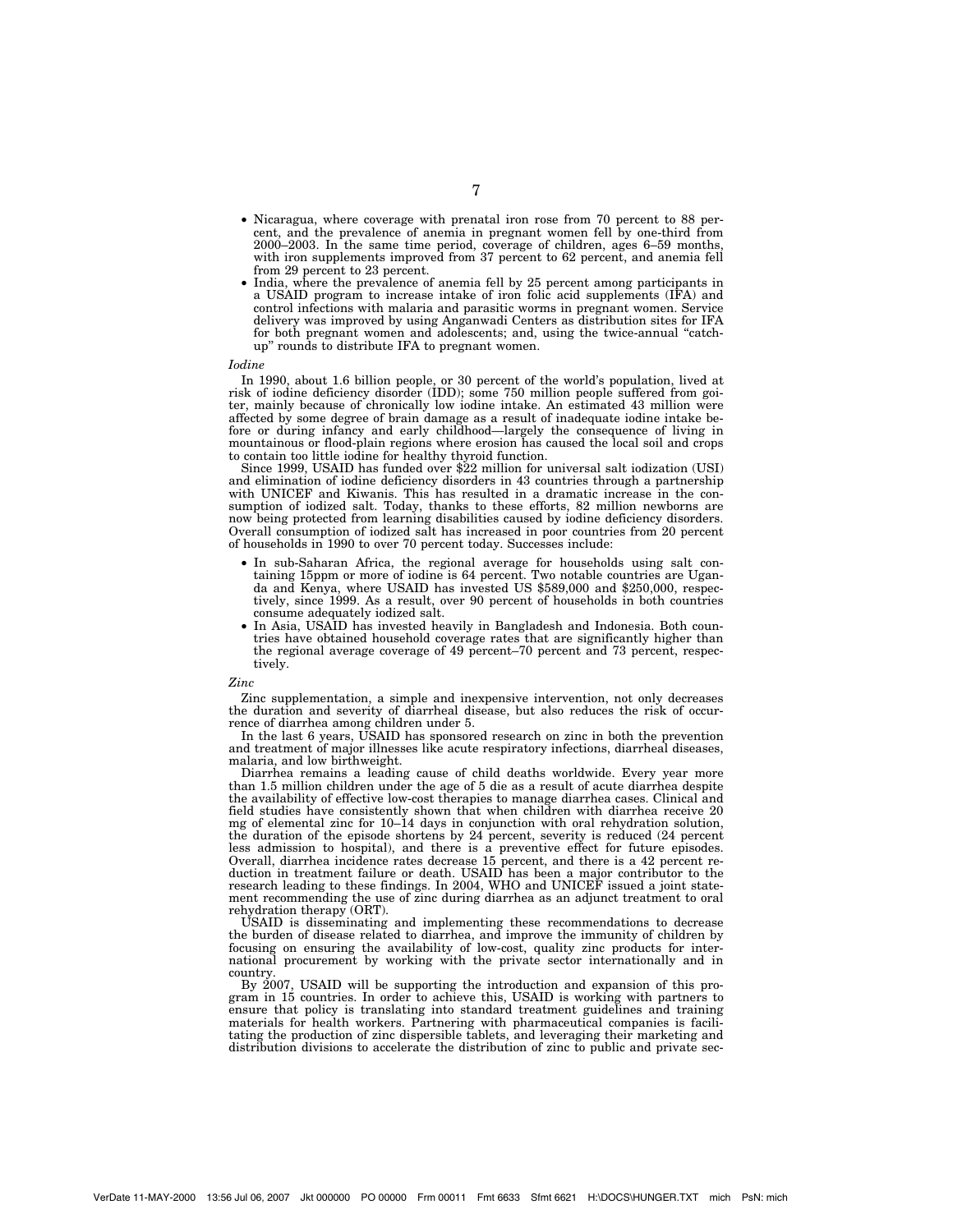tor health facilities. NGOs and social marketing groups subsidize the treatment for those with limitations to pay.

## 2. FOOD FORTIFICATION

Food fortification is perhaps the most generally applicable approach to micronutrient deficiencies. Beginning in the 1940s, the industrialized world has broadly embraced fortification, fortifying flour, salt, milk, and butter and margarine with a range of nutrients. Food fortification in now being introduced into the developing countries as large-scale food processing has become available.

More than 2 billion people worldwide lack sufficient quantities of zinc, vitamin A, iron, and iodine, which are now being added to processed foods such as rice and sugar under USAID-supported programs.

USAID is improving the micronutrient content of basic foods by expanding research, development, and dissemination of biofortified crops—enhanced vitamin A, iron, and zinc maize; enhanced iron and zinc beans; and vitamin A enhanced sweet potato—and through supplementation.

Food fortification is a proven way for public and private sectors to join in ending nutrition deficiencies for a sustainable solution. USAID has been working to fortify foods for three decades and continues to accelerate and expand food fortification programs as one of the most effective, long-term strategies to reduce micronutrient malnutrition. USAID and the Centers for Disease Control and Prevention (CDC) are working together to improve monitoring and evaluations systems to ensure public health impact.

Through the Global Alliance for Improved Nutrition (GAIN), USAID is directly supporting 22 programs in 19 countries around the world that fortify staple foods and condiments with iron, iodine, vitamin A, and other micronutrients. When at scale, these programs are expected to reach over 486 million people with fortified foods such as corn meal, wheat flour, and soy sauce.

USAID and the Bill and Melinda Gates Foundation joined forces to create GAIN and this successful collaboration continues in order to identify new partners for this alliance. GAIN is an excellent example of the public and private sectors working together for global change, cited by Ending Child Hunger and Undernutrition Initiative. GAIN will serve as a catalyst to mobilize the efforts, expertise, and resources of the public and corporate sectors, toward the shared vision of reducing micronutrient malnutrition. Commercial sector companies in both developing and developed countries are critical partners in the success of GAIN.

- Since 1993, 30 countries have implemented food fortification programs with USAID support, either through a centrally funded program, bilaterals, or our partnership with GAIN.
- With USAID funding, these 30 countries have fortified more than 10 kinds of food, determined by food consumption patterns in each country (for example, fish sauce in Vietnam and cottonseed oil in Burkina Faso), with 6 different fortificants (iron, folic acid, B vitamins, vitamin A, zinc, iodine).
- In the 1970s, all Central American countries suffered from high levels of vitamin A deficiency. With USAID assistance over the past three decades, El Salvador, Guatemala, Honduras, and Nicaragua all developed sustainable sugar fortification programs. Today, vitamin A deficiency is virtually nonexistent in these four countries.
- Since 1997, Zambia has fortified maize meal and sugar with vitamin A with USAID assistance. In a series of surveys, the prevalence of vitamin A deficiency in children decreased from 65.7 percent in 1997 to 54.1 percent in 2003.

And fortification is cost-effective. Every \$1 spent on vitamin A fortification returns \$7 in increased wages and decreased disability. A dollar spent on iodized salt returns \$28; iron fortification, \$84.

#### 3. EXPANDING EXCLUSIVE BREASTFEEDING AND APPROPRIATE INFANT FEEDING

More than two-thirds of malnutrition-related infant and child deaths are associated with a failure to grow in children under 5 years of age. Within this time period, the sharpest increase in malnutrition occurs between 6 and 24 months of age, the time when children grow most rapidly. This situation is made worse by the fact that less than a third of infants in most countries are exclusively breastfed during the first 6 months of life. In addition, early cessation of breastfeeding and the introduction of nutritionally inadequate complementary foods is a common occurrence. This compounds the danger for infants who are at highest risk of mortality because of their exposure to disease and limited access to health services.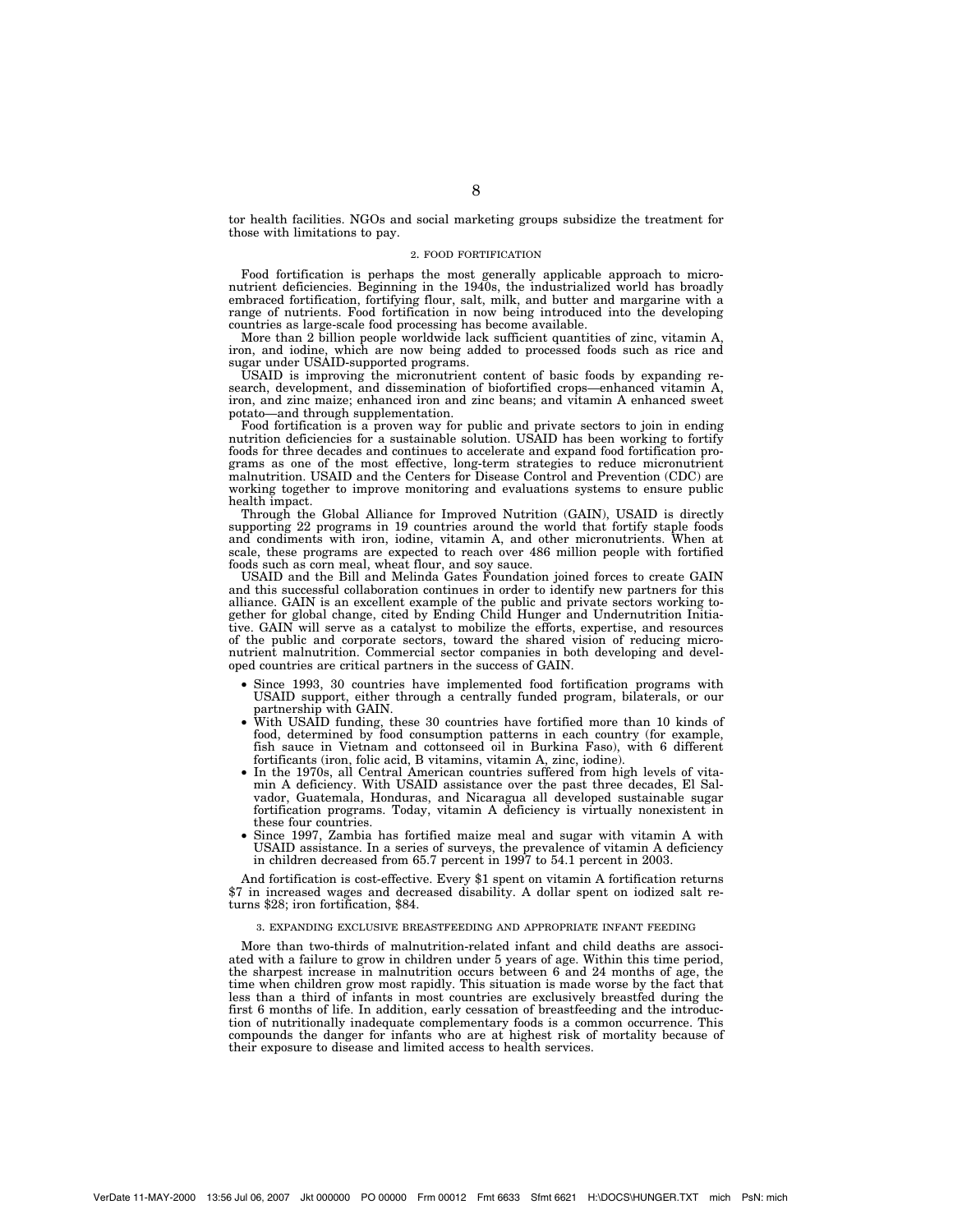Mothers and babies form an inseparable biological and social unit. The health and nutrition of one group cannot be divorced from the health and nutrition of the other. A well-nourished mother gives birth to a healthy baby with sufficient nutrient stores to grow and develop. To continue the child's well-being, the mother needs to have her nutritional needs satisfied so that she can produce high nutritional quality breast milk and actively take part in the care of her child. A sick or malnourished woman is in danger of succumbing to illness and to being unable to accomplish all the tasks of childbirth and child rearing. USAID programs recognize the importance of women's nutrition both to themselves, their children, and families and include them in programs.

USAID also supports efforts to identify and support safer infant feeding strategies in communities affected by HIV. Optimal infant feeding is a key component of prevention of mother to child transmission (PMTCT), as well as a critical intervention to ensure overall child survival.

USAID supports programs to counsel all mothers about the risks of mother to child transmission and the need to know their HIV status. USAID's new Infant and Young Child Feeding (IYCF) program will develop innovative interventions that build on 1) proven positive impact, 2) effective behavior change and communication to target populations, and 3) improve household food quality through small- and large-scale fortification.

Ensuring optimal nutrition involves various interventions coordinated at key points in the healthcare setting and community. USAID has developed the universally recognized and adopted Essential Nutrition Actions (ENAs) consisting of proven, high impact, feasible program interventions which, implemented at the community level, have a significant impact on nutritional status and child survival. The Ending Child Hunger and Undernutrition Initiative recognizes the importance of these "essential packages." These include:

- Exclusive breastfeeding up to 6 months;
- Appropriate infant and young child feeding through 23 months;
- Optimal nutritional care of sick children;
- Prevention of vitamin A deficiency;
- Prevention of anemia;
- Prevention of iodine deficiency; and
- Optimal nutrition for women.

P.L. 480, Title II food assistance programs and community-based maternal and child health and nutrition activities implemented by USAID's child survival and health grants recipients are especially effective ways to increase the impact of these life-saving interventions. For example, between 40 and 50 percent of Title II nonemergency resources support multiyear community-based maternal and child health and nutrition programs that distribute food, much of it micronutrient fortified, and monetize to fund the implementation of proven interventions to improve child survival and nutrition. These include promotion of exclusive breastfeeding and appropriate complementary feeding, prevention and treatment of preventable childhood diseases, including diarrhea, increased micronutrient consumption, and improvements in antenatal care. Title II MCHN programs also create linkages between health and nutrition activities and Title II-funded activities in the agriculture sector so that improvements in agricultural productivity and income translate into better nutrition for households, mothers, and children.

USAID has been at the forefront of efforts to increase the focus on and coverage of children in the 6–23 month age group, and to take a preventative rather than curative approach to undernutrition. Title II food-assisted development programs are encouraged to provide universal coverage of all children under 2 rather than focusing only on those who are currently malnourished. Recent USAID-funded research in Haiti, led by the International Food Policy Research Institute, found that this kind of food-assisted preventative program achieved significantly greater impacts on child malnutrition—stunting and underweight—than recuperative programs do.

In addition to food aid resources from USAID's Food for Peace program, USDA administers the McGovern-Dole International Food for Education (FFE) and Child Nutrition Program. The key objectives of the FFE program are to reduce hunger and improve literacy and primary education, especially for girls. By providing school meals, teacher training, and related support, FFE projects help boost school enrollment and academic performance. The FFE program also provides nutrition programs for pregnant women, nursing mothers, infants, and preschool youngsters, to sustain and improve the health and learning capacity of children before they enter school.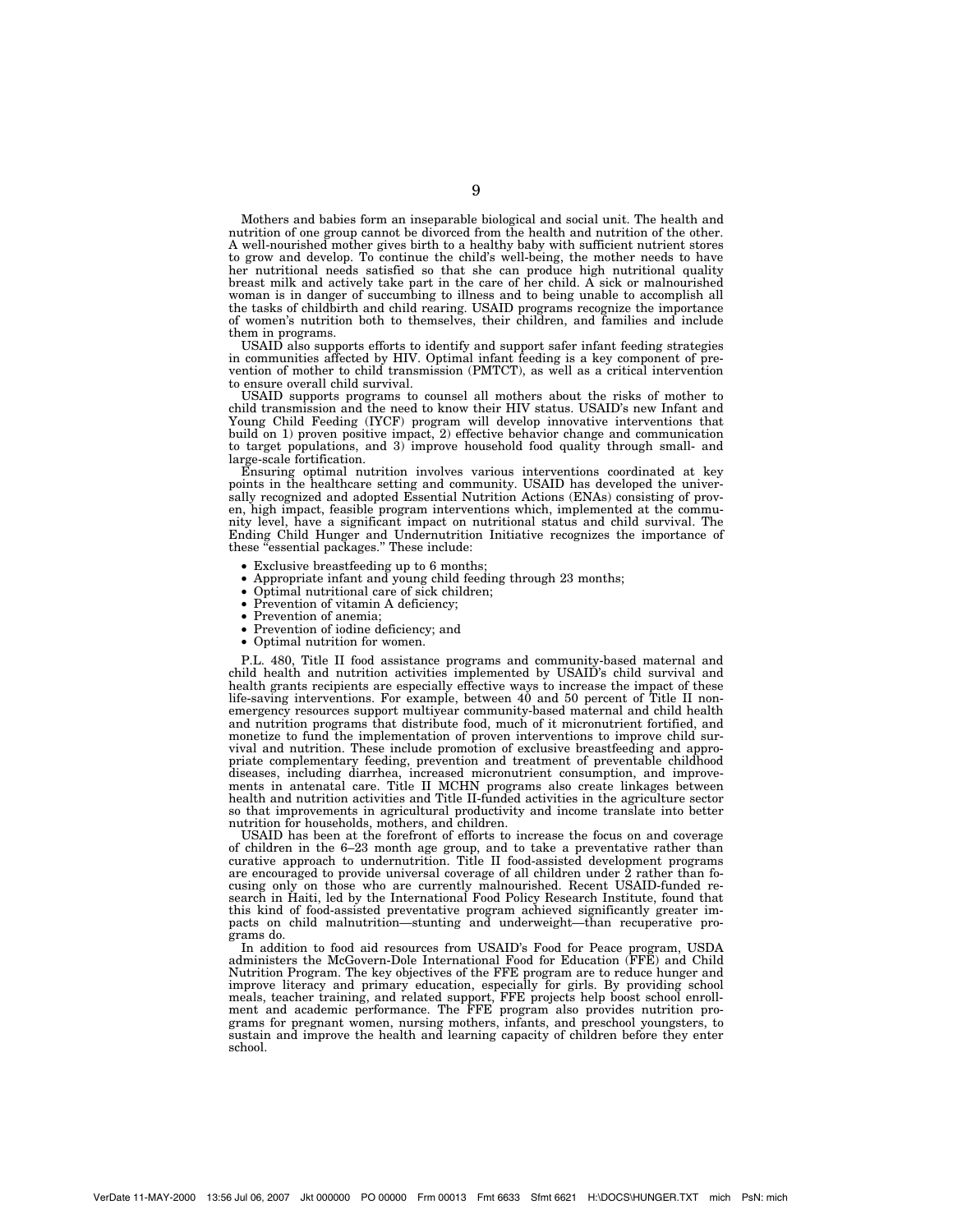In fiscal 2005, the FFE program made approximately \$91 million available to provide 118,000 tons of food to 3.4 million children in 15 developing countries in Africa, Asia, Latin America, and Eastern Europe.

# 4. NUTRITION IN EMERGENCIES

Children in emergency and conflict situations are especially vulnerable to hunger. USAID supports activities for the nutritional rehabilitation of malnourished children in these situations. A new program direction, pioneered by USAID, Community Therapeutic Care (CTC) in Malawi and Ethiopia, has shown greater impact in rehabilitation than traditional Therapeutic Feeding Centers in emergency situations.

CTC is a community-based approach of care for managing large numbers of severely malnourished children and adults at home, using outreach teams to promote community participation and behavioral change. CTC aims to build community capacity to manage and to better respond to repeated cycles of relief and recovery. Providing appropriate Ready-to-Use-Therapeutic Food (RUTF) like ''Plumpynut,'' which is similar to  $F-100$  Therapeutic Milk, is central to the home-based care of the severely malnourished.

USAID is focused on establishing international guidelines on the use of CTC and ensuring their adoption through training, monitoring, and evaluation across implementing agencies. Current programs are exploring the possibilities for local production of RUTF in formulations appropriate to the population. Manufacturers of Plumpynut are enthusiastic partners with USAID in devising ways to transfer the technology involved in the preparation of rehabilitation foods.

## 5. SANITATION, HYGIENE, AND NUTRITION

Extensive research has established the important link between diarrhea, intestinal parasites, and poor nutritional status of children under 5. To reduce nutrition losses (macro- and micronutrients) and maximize the impact of nutrition interventions, the incidence of diarrhea and intestinal parasites needs to be reduced through hygiene improvement.

Hygiene improvement focuses on the behaviors that are the key determinants of diarrhea risk, especially drinking safe water, sanitary disposal of feces, and washing hands with good technique at appropriate times. Each of these practices typically results in a 30–40 percent reduction in diarrhea prevalence. Solid evidence indicates that improvements in sanitation alone or in sanitation and water supply together are associated with significant increases in children's nutritional status. Data from eight countries showed sanitation improvements were associated with a reduction in height deficit, relative to the reference standard, ranging from 22 percent and 53 percent for urban children and from 4 percent to 37 percent for rural children.

## **CONCLUSION**

USAID supports the objectives of the Ending Child Hunger and Undernutrition Initiative (ECHUI). The face of child hunger is too stark and the needs are too great. Forging a strong alliance of collaborators from among national governments, international agencies, the private sector, and other sectors of civil society has been an important part of the way USAID nutrition programs have worked in the past and will continue to work in the future.

The five nutrition areas I have described today: 1) Reducing micronutrient deficiencies; 2) food fortification; 3) expanding exclusive breastfeeding and appropriate infant feeding; 4) nutrition in emergencies; and 5) sanitation, hygiene, and nutrition, all are stronger because of the partnerships they bring to the table. And partnerships will be important for the challenges these areas will meet in the future.

Vitamin A supplementation programs have significantly increased coverage rates since they were appended to NIDS. The winding down of NIDS programs presents a challenge in terms of sustainability of vitamin A supplementation coverage, and new partners and platforms will need to be identified.

Since most children in poor countries suffer from more than a single nutrient deficiency, the ability for nutrition programs to deliver multiple nutrients at the limited points of contact is an imperative. USAID, together with partners, is researching the optimal combination of vitamins and minerals for women of reproductive age and children.

Supplementation and nutritional rehabilitation programs are only a short-term answer to chronic malnutrition. USAID will increase its efforts to work with other agencies and host country counterparts to improve the food and nutrition policy, strategy, and program development in assisted countries in order to improve equity and improved health benefits.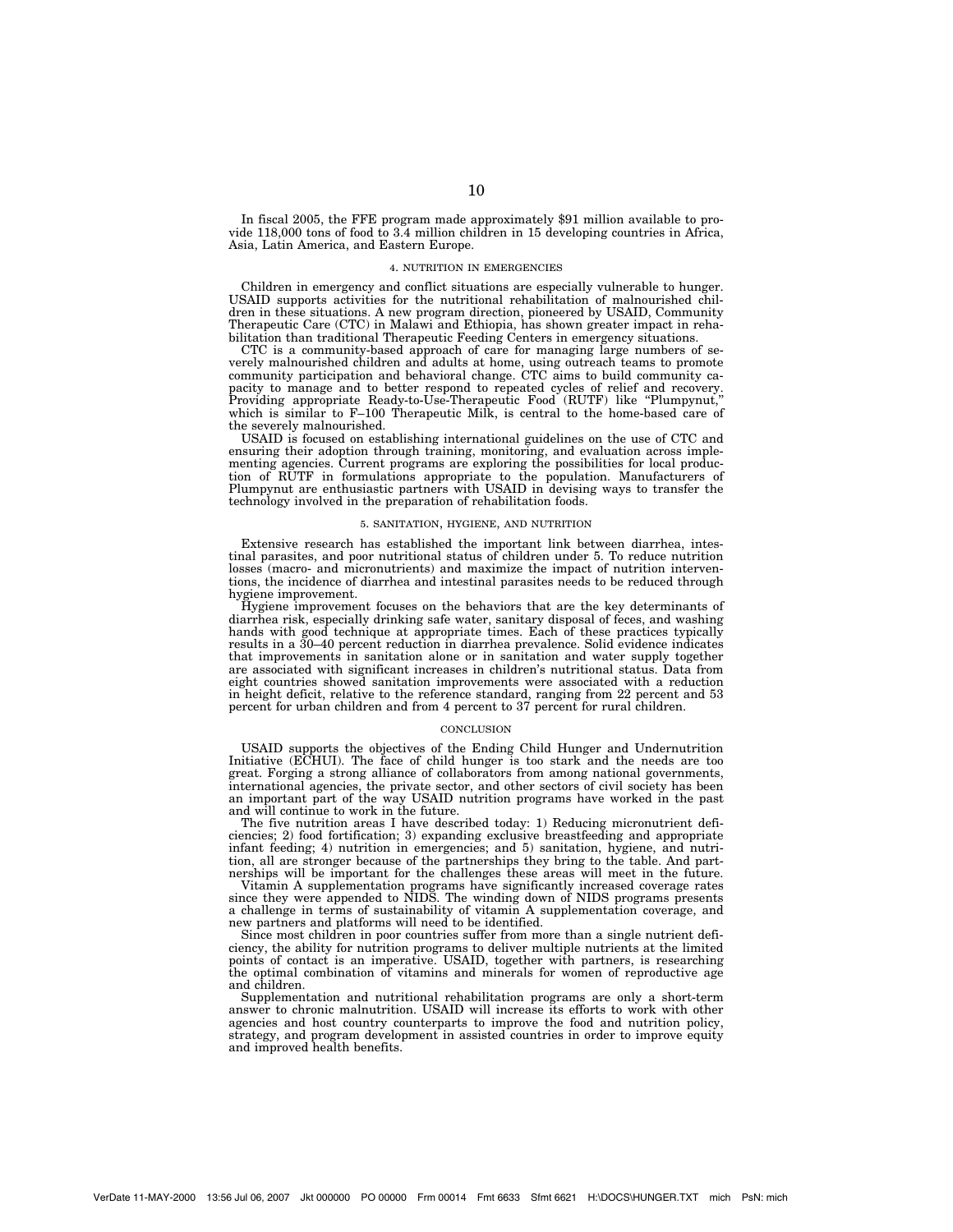Despite considerable progress in iodizing salt and preventing IDD, large differences exist in the consumption of adequate iodized salt among regions of the developing world. In 33 countries, less than half of households consume adequately iodized salt, and 37 million newborns in the developing world are born every year unprotected from iodine deficiency and its lifelong consequences. Progress in ensur-

ing universal salt iodization needs to be accelerated. Finally, food fortification presents a cost-effective, sustainable alternative that shares the cost with some very important partners—consumers and the private sector.

USAID has been combating child hunger for a long time. We will continue to do so, in step with our existing partners, and welcoming our new partners and initiatives. The millions of children who die, before they reach the age of 5, of hunger-related causes, and the hundreds of millions of undernourished children who will bear the damage from hunger and malnutrition for the rest of their lives deserve nothing less.

Thank you.

The CHAIRMAN. Thank you very much, Mr. Kunder. Dr. Gerberding.

# **STATEMENT OF DR. JULIE GERBERDING, DIRECTOR, CEN-TERS FOR DISEASE CONTROL AND PREVENTION, WASH-INGTON, DC**

Dr. GERBERDING. Good morning, Mr. Chairman. It's really a pleasure to be here on this important topic.

I don't think, in all of the hearings that I've appeared in, in front of Congress, that I've ever been at one that's more important, and I don't think I've ever read testimony that's been more filled with the kind of humanitarian work that we really can accomplish around the world. I just wish we could do more of it.

I'm going to start by just reminding all of us of some of the facts that have motivated our presence here today. In the next 24 hours around the world, 1,200 children will die of measles, 1,600 children will die from diarrhea caused by rotavirus, about 3,500 people will die of malaria, 5,400 from TB, and 8,200 from AIDS, and almost all of these people will disproportionately be children. What's tragic about that is not just the lives of these young people being lost, but these lives represent preventable deaths, they represent infectious diseases, and they represent, really, the ultimate vicious cycle of poverty, lack of safe water, poor nutrition, preventable infectious diseases, and death. And that circle is spiraling, as we speak, in many corners of the world.

What's remarkable is that we are doing so much, and we can do more about it. I asked today to present to you the perspective of the CDC, but I wanted to make very clear that we don't do anything by ourselves; we work in solid partnership with many of the organizations here at the table and many of the people around the world.

Our global role is not one that's very familiar to many people. First and foremost, we do have the job of health protection internationally, and that's something that some people are familiar with because of pandemic planning and SARS, and we do have a very important role to play in protecting people at home and abroad from those emerging infectious-disease threats. But we also do have a very important role in promoting health around the world. Much of what we're talking about today falls into that category.

But I agree with my colleague that perhaps the most important role that we play is the role of health diplomacy. When we roll up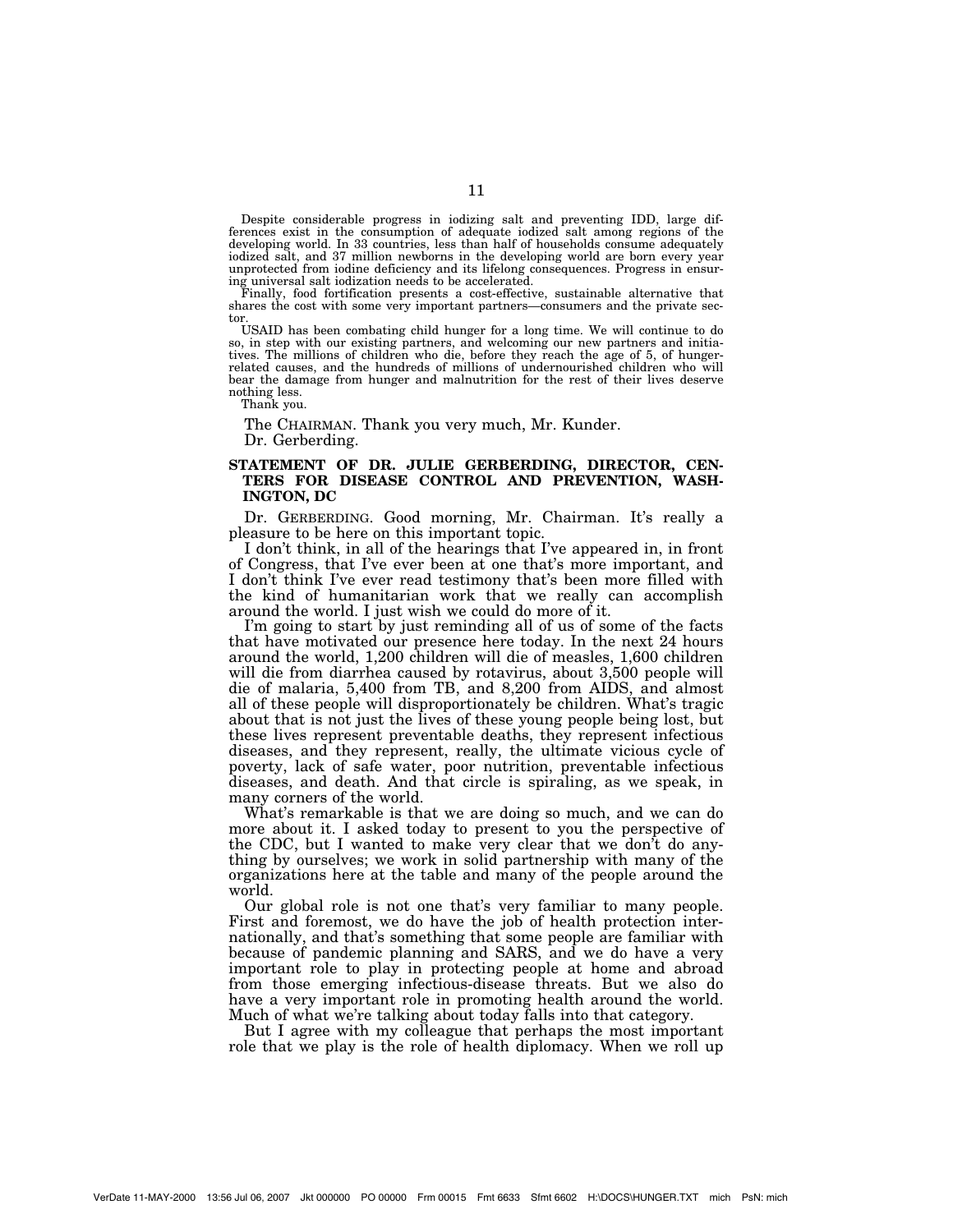our sleeves as scientists, and take our science to the streets in the farthest corner of the world, we are putting a best-possible face on America. And that is something that, I think, all of us feel in our hearts, as organizations, it's a value that we exemplify, and we want to do our part to make sure that people around the world value and respect and appreciate what our democracy and what our citizens are really willing to do to help make the world better for everyone.

I'd like to just spend a brief minute or two talking about some of the specifics of the programs that we've accomplished, and also acknowledging the tremendous reliance that we have on not just our domestic partnerships, but our international partnerships, as we succeed. So, I'm not going to mention each other organization. I just want you to be aware of some of the activities that are making the biggest difference.

Let me start with this group of people here in the photograph. This is a CDC scientist who's in the streets of Afghanistan, in Kabul, and he is responsible for a program that's part of something called IMMPaCt, or the International Micronutrient Malnutrition Prevention and Control Program. This is a set of programs that we conduct with our partners that really help, first of all, survey the problem of undernutrition, and, second, design very targeted programs to solve problems. In Afghanistan, there was a particular problem of lack of iodine in the food supply and the diseases of thyroid and other conditions that go along with that. So, through an iodine fortification program, we've been able to measure that in Kabul there now is a restoration of iodine levels, and that the program has really contributed to better nutrition in that community.

We're working, in Kenya, in Tajikistan, for door-to-door food distribution. You know, in countries that have problems with HIV infection, mothers are told not to breastfeed their babies if they're HIV-positive, because that's a way of transmitting the virus to the baby after birth; even if they've taken antivirals during birth, they can still transmit, after birth, if they're breastfeeding. But that mom is in a very difficult situation, because often she does not have clean water, and so, she doesn't have the materials she needs to make safe baby formula or baby food. So, either her choice is: Risk passing the virus via breastfeeding or risk exposing her child to deadly diarrheal diseases, which have an equal, if not greater, short-term fatality rate. So, we are working in these countries to improve the distribution of commercially available infant formula, but also our safe water system, which is a very inexpensive intervention to try to bring safe water into people's homes through water vessels that either contain materials that help precipitate out the impurities or chlorine bleach to help keep the water clean.

Ambassador Tobias, from the—when he was with the President's program for AIDS, the PEPFAR program—and I, visited a hut in the remote area of Uganda, and we asked the gentleman in the hut, ''What do you think about this program to deliver you antiviral drugs?'' And he said, ''Oh, I feel great. I'm getting much better.'' And we said, ''Well, when did you start to feel better?'' And he said, ''Well, first they brought me a clean water vessel, and they brought antibiotics to treat my diarrhea, and not only did my diarrhea get better, but all of my children's diarrhea got better, and, the first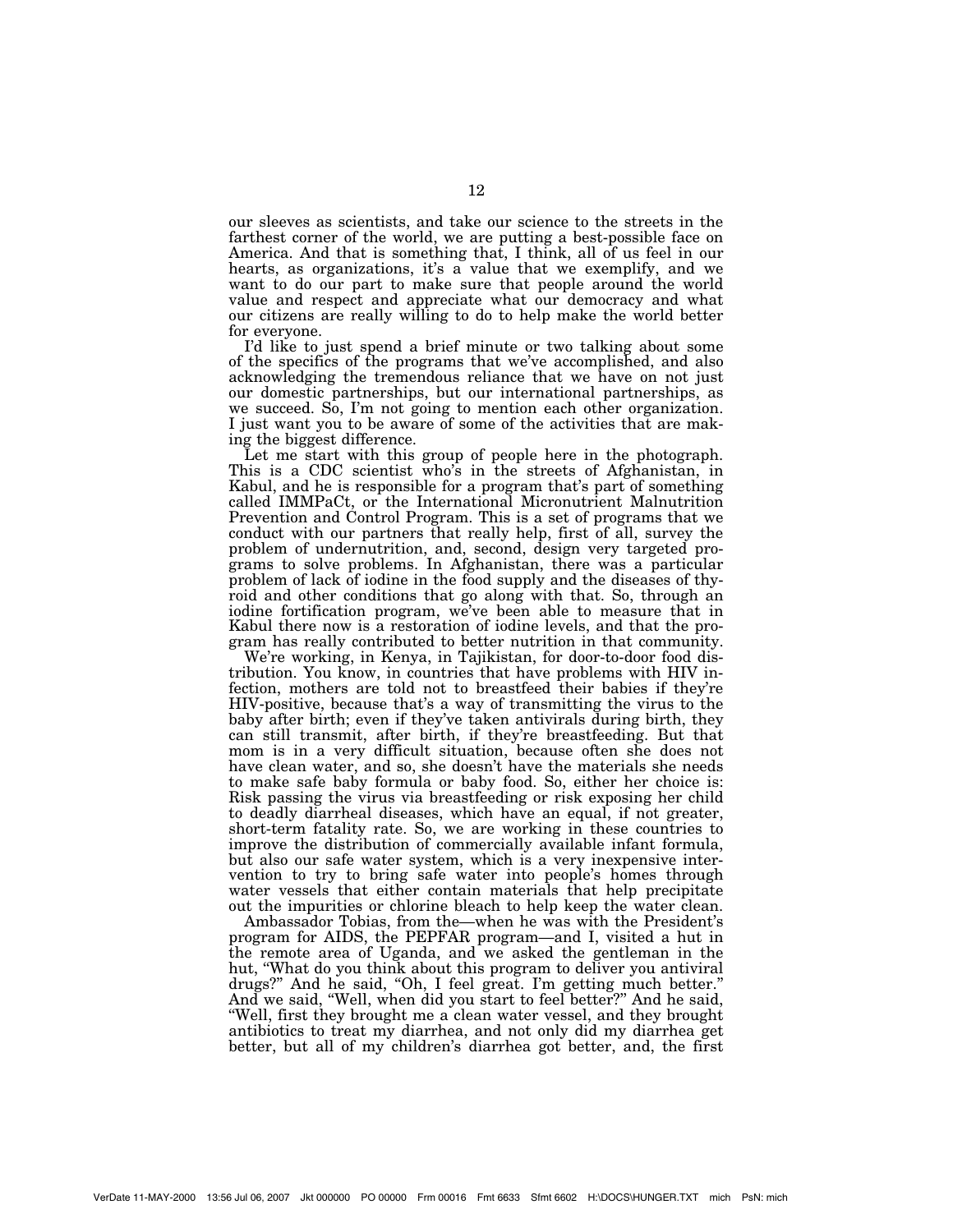time, they started gaining weight, and we could really see that the nutrition in our household improved.'' That antibiotic, incidentally, also helped with the malaria that he was harboring, and, between that and the bed net, he and his family have much lower risk of developing malaria, which is the complicating factor of HIV in many of these communities. Then the patient got treated for his tuberculosis, which was contributing to his malnutrition, and the children were also screened and treated. Finally, after all of that, he got started on antiretroviral therapy for his HIV infection.

So, through a series of very inexpensive interventions, we set the stage so that the treatment for the HIV that we were delivering had a chance of being successful. You cannot treat HIV in adults and children if they're undernourished. And that, I think, is a very important component of all the work we're doing. It's that story about how problems come together to affect people.

But solutions can also come together, and I'm very pleased to tell you—I think there's a picture on the next graphic—of a situation where we have a child who was suffering from very profound undernutrition, a starving child, and then, through a series of interventions that are reflected here in the table among our partnerships, this child was able to enjoy not only food replenishment, but replenishment with the hidden nutrients that often go unnoticed—vitamin A, folate, iron, minerals, things that without fortification of the food supply—it doesn't matter how many calories you put in a child, they're not going to be well nourished, because they don't have the trace minerals to have those nutrients do some good.

Another example of bundling occurs in the context of malaria excuse me—in the context of measles. Measles is a very important focus of CDC's work and partnership internationally, and over the last few years, because of the programs in Africa, we've been able to cut in half the number of children dying from measles. So, the good news is a 50 percent reduction, the bad news is there are still more than 450,000 deaths caused by measles every year. But our program now is bundling not only the measles vaccine, but an inexpensive bed net; a worm pill, which is another reason for anemia and undernutrition around the world with the neglected tropical diseases; vitamin A shots, so that the measles vaccine will work and the child will have less risk from many other infectious diseases; and sometimes a hug so that that child knows that somewhere some people in the world really care about their growth and their opportunity to become adults and contribute to the development of their country.

The last thing I wanted to mention is more sobering, even, than these issues related to overt malnutrition, undernutrition in hidden hunger. That relates to the complex role that we all play in areas like Sudan, where there are very complicated humanitarian situations. CDC, in conjunction with the United Nations programs there, is called upon to do the nutritional surveys. And I recall a day not too long ago at CDC when a team of CDC scientists were heading to Sudan to do the kind of nutritional survey in an environment where their security was under threat, and the amount of preparation they needed in terms of their own personal protection, and the amount of preparation needed in terms of their situation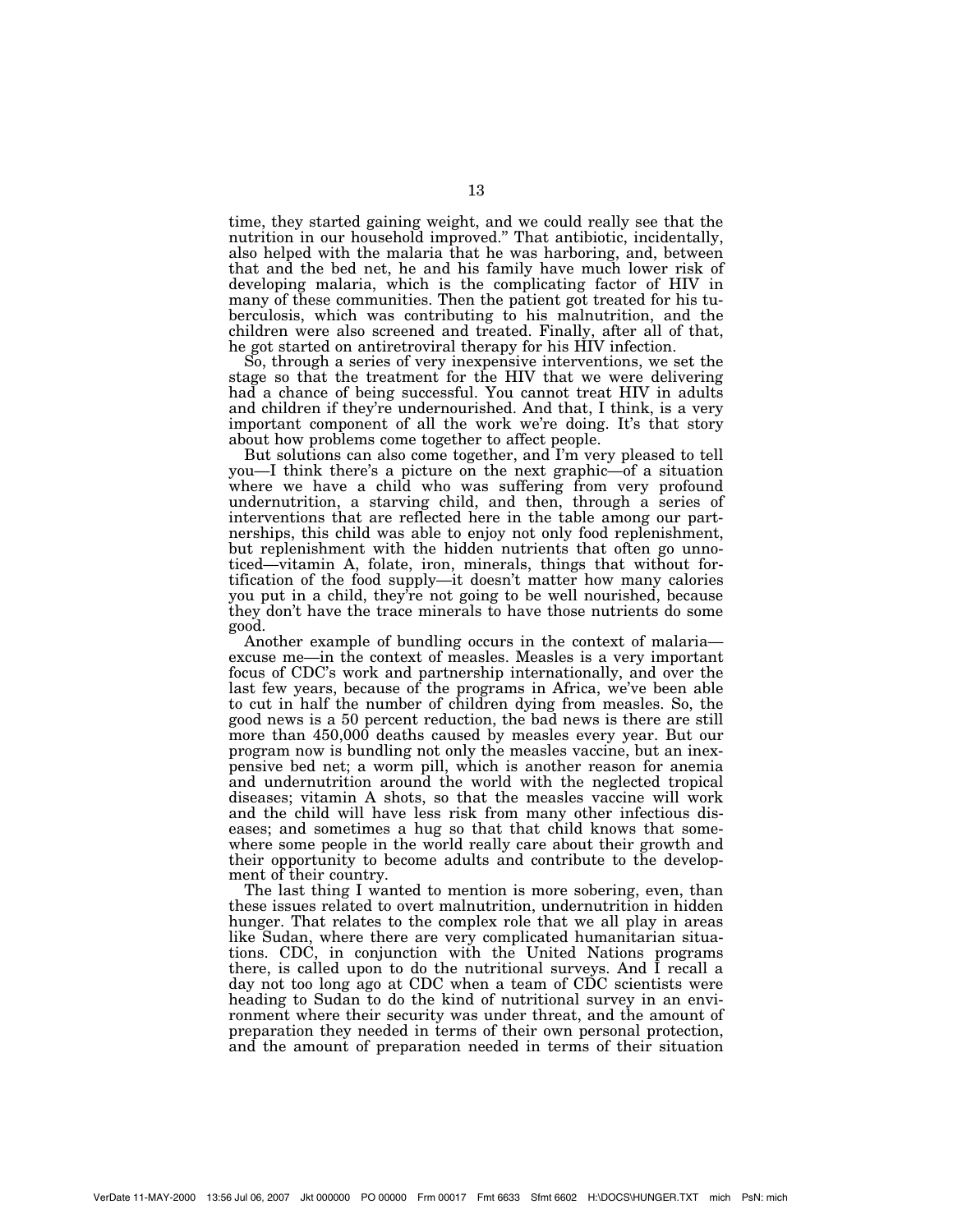there, was very sobering to me, personally. And I wasn't sure that it was right for people to go and put their lives on the line in this way. But when I learned about the problem, and I learned about the value of this, I realized that it was part of our job to step up to the plate and do this. And we thank our partners for doing everything they do to assure our security when we're in these regions.

But the mission was to go into that area and to determine, of all the people there who were hungry and undernourished, which were the people that weren't so far gone that a food supplement could save their lives. So, we were going in to help determine where to target the food resources that we had so that they would do the most good. And, of course, what that means is that some people are so hungry that even refeeding is too late.

So, I think we feel very passionate about our international work in this regard, and we appreciate so much your attention and the attention of this committee in allowing us to display for more people the importance of the work, but also the successes that we've had.

Thank you.

# [The prepared statement of Dr. Gerberding follows:]

# PREPARED STATEMENT OF DR. JULIE GERBERDING, DIRECTOR, CENTERS FOR DISEASE CONTROL AND PREVENTION, WASHINGTON, DC

Good morning, Mr. Chairman and members of the committee. I am pleased to be here today to discuss the work of the Centers for Disease Control and Prevention (CDC) in combating child hunger and malnutrition in developing countries and our collaborations with other U.S. agencies, multilateral and bilateral health organizations, and private partners.

Since its inception, CDC has been active in applying its technical skills to global health priorities of the United States, from the pivotal role the agency played in the campaign to eradicate smallpox, to CDC's current global portfolio, which includes science-based activities throughout the world. CDC has initiatives to directly address nutritional status of children through its micronutrient malnutrition program, safe water and humanitarian response activities, and infectious disease activities that impact nutritional status. CDC also plays a lead role in global disease detection and pandemic influenza preparedness efforts.

CDC has strengthened its commitment to global health by recently establishing Health Protection Goals specifically focused on helping people around the world live healthier, safer, and longer lives through global health promotion, health protection, and health diplomacy. In particular, through our health diplomacy activities we work to engender trust, maintain high ethical standards, and engage the community; strengthen the public health workforce and leadership both within CDC and around the world; and meet country needs through our humanitarian responses to national disasters and efforts to address ''core'' public health issues—including improved availability and access to safe water and adequate food and nutrition, the focus of my testimony today.

# STATISTICS ON NUTRITIONAL CONTRIBUTORS TO CHILD DEATHS AND ILLNESS

The nutritional and infectious disease contributors to child deaths and illness are well-documented.

- Each year, undernutrition contributes to the deaths of about 5.6 million children younger than 5 in the developing world, according to UNICEF. Another 146 million children younger than in 5 are underweight and at increased risk of early death, illness, disability, and underachievement (UNICEF, 2006).
- UNICEF reports that in the least developed countries, 42 percent of children are stunted and 36 percent are underweight.
- A vitamin A deficient child faces a 23 percent greater risk of dying from ailments such as respiratory illnesses, diarrhea, and malaria.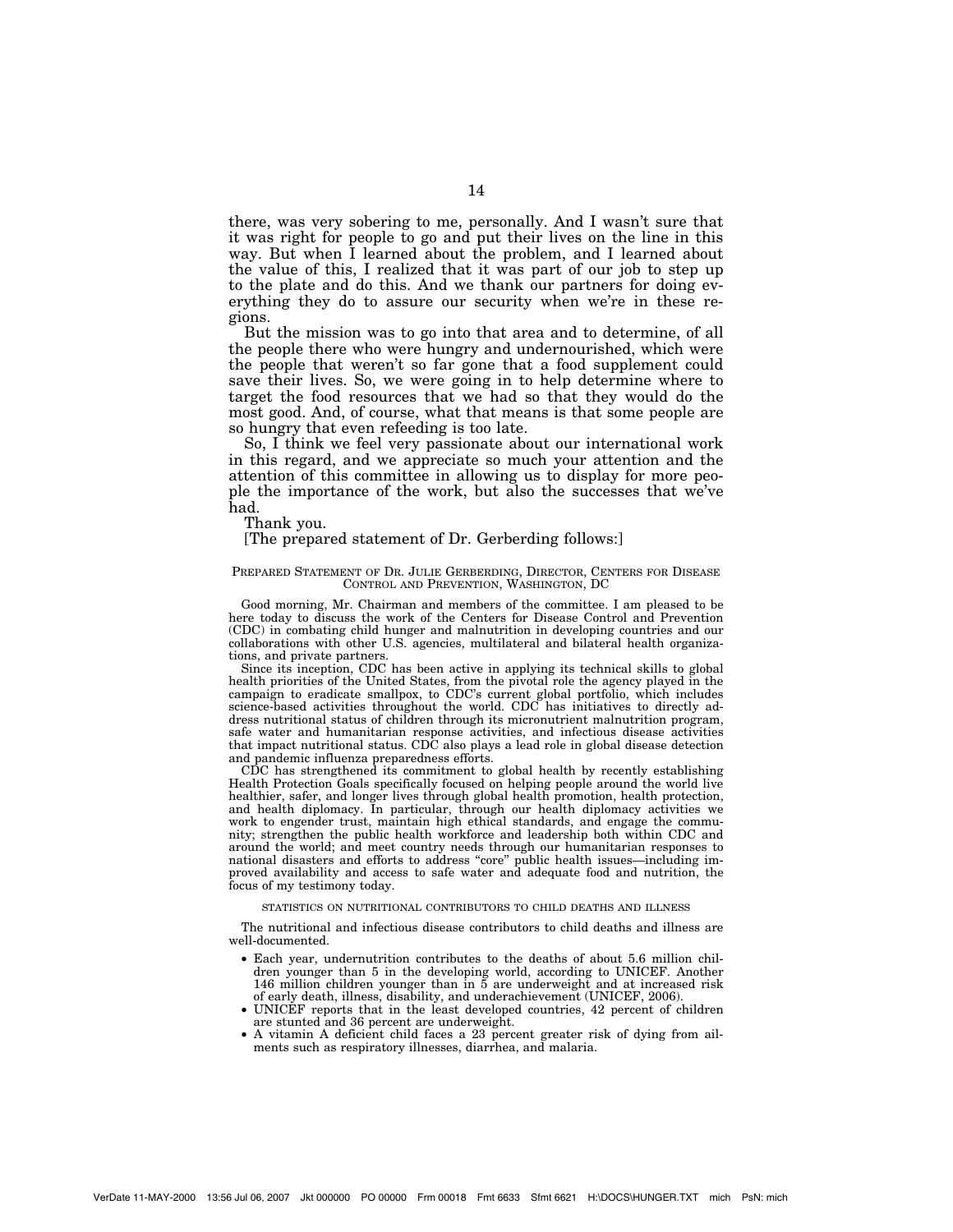- Lack of sufficient folic acid intake among women of childbearing age contributes to an estimated 200,000 babies born with crippling birth defects throughout the
- Iron deficiency, one of the top 10 causes of global disease burden (World Bank), contributes to about 60,000 deaths among women in pregnancy and childbirth, and robs 40 percent to 60 percent of the developing world's children of their in-tellectual development (UNICEF/MI).

Effective and inexpensive interventions such as food fortification, supplementation, and dietary improvements have eliminated most micronutrient malnutrition in developed countries and could result in similar public health improvements in developing countries. CDC, in partnership with other global public health leaders, is putting into practice these interventions.

# CDC INTERVENTIONS TO IMPROVE NUTRITIONAL STATUS

## *International Micronutrient Malnutrition Prevention and Control Program (IMMPaCt)*

In 2000, CDC established the IMMPaCt Program to support the global effort to<br>eliminate vitamin and mineral deficiencies, or hidden hunger. Through the<br>IMMPaCt program, CDC provides funding and/or technical assistance direc countries through cooperative and interagency agreements with UNICEF, the World Health Organization (WHO), the U.S. Agency of International Development (USAID), the Global Alliance for Improved Nutrition (GAIN), and the Micronutrient Initiative (MI). With these partners, CDC has assisted countries in assessing the burden of hidden hunger through national surveys and surveillance systems that allow countries to monitor the coverage and impact of their food fortification and micronutrient supplementation programs. In addition, computer and Web-based training tools and regional and national training workshops developed by CDC have strengthened the capacity of countries to assess the burden of malnutrition, track the effectiveness of interventions strategies through surveillance systems, and plan social marketing and health communication strategies to promote the consumption of vitamin- and mineral-fortified foods.

In 2002, in collaboration with the WHO Eastern Mediterranean Regional Office (EMRO), CDC provided funding support and consultation toward a national micronutrient survey to generate baseline data on iron status of adult women and preschool children in order to monitor the impact of the recently initiated national flour fortification program in Jordan.

CDC also worked with the Ministry of Health (MOH) and UNICEF-Afghanistan on establishing salt iodization activities, including building several iodized salt-producing plants. In 2004, CDC subsequently helped the MOH and UNICEF-Afghanistan to plan and implement the first national nutrition survey which provided estimates of nutritional deficiency among children, women, and men in Afghanistan, and showed that iodine status of the Kabul population is already substantially better since an iodized salt production factory started operating in 2003.

Through its International Micronutrient Reference Laboratory, CDC has collaborated with global partners to establish and support a global network of resource laboratories around the world to help improve and monitor the quality of national micronutrient testing.

#### IMMPACT MULTISECTORAL PARTNERSHIPS TO SUPPORT IMPROVED NUTRITION

## *Fortification of flour and food with vitamins and minerals*

To help improve nutrition worldwide, the CDC IMMPaCt Program helped launch the Flour Fortification Initiative (FFI) in 2002. The Initiative was formalized in 2005. The FFI Leaders Group, a network of government and international agencies, wheat and flour industries, academia, and consumer and civic organizations, was established to promote flour fortification. FFI supports fortification of flour with essential vitamins and minerals, especially folic acid and iron, as one important way to help improve the nutritional status of populations, especially women and children, around the world.

To more directly improve dietary vitamin and mineral intakes of infants and young children, CDC recently implemented a cooperative agreement with UNICEF CEE/CIS to begin a multisectoral initiative to mobilize and engage the food industries, as well as the governments and public health sectors in countries of Eastern Europe and Central Asia, to strengthen breastfeeding promotion programs and to fortify all commercially produced complementary food (foods added to a child's diet during transition from breast milk) for infants older than 6 months of age. Experience in the United States and Canada suggests that the impact of such a partner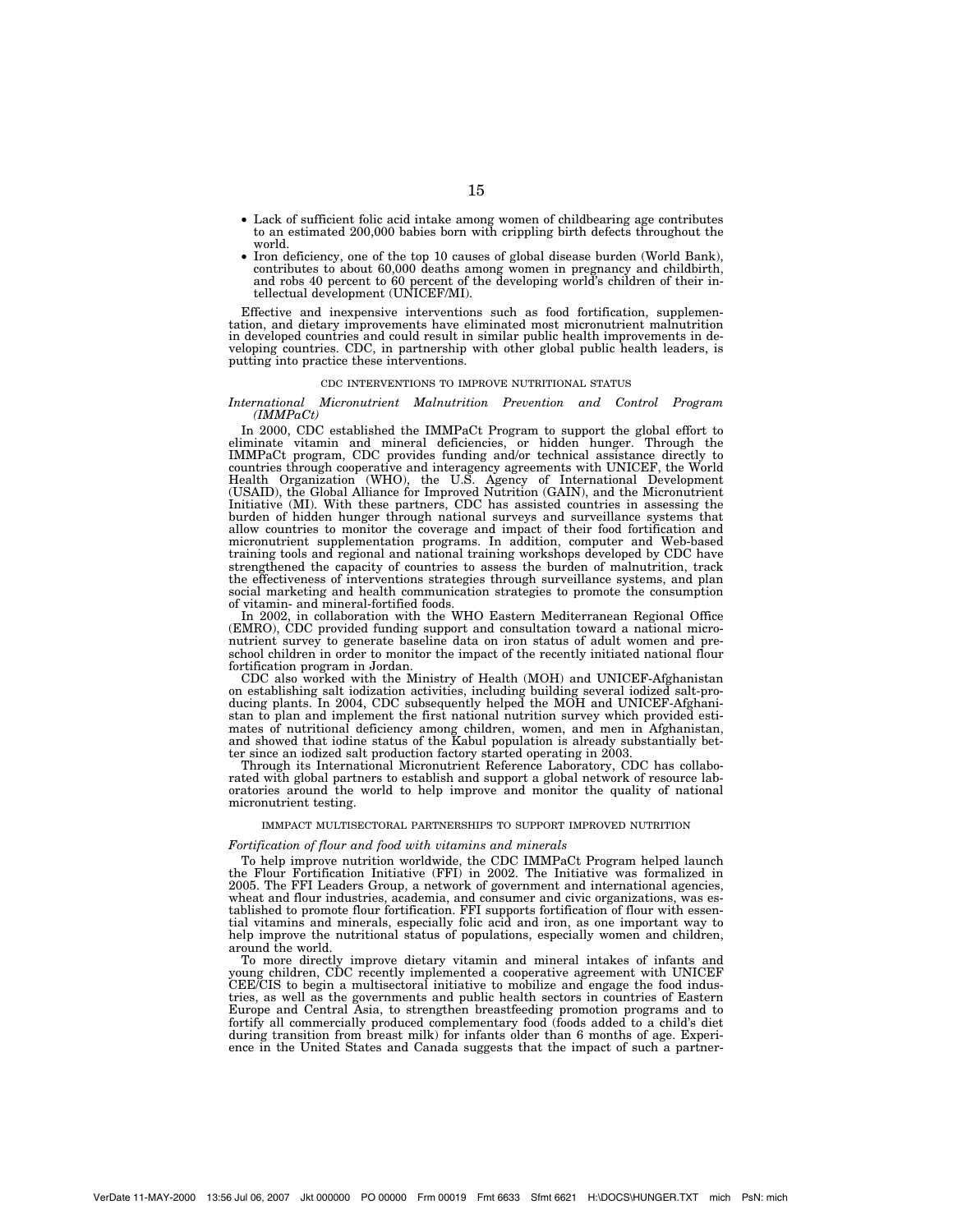ship between the public sector and food industry in that region of the world is likely to be enormous.

In many Asian and African countries, commercially produced infant foods are either not commonly used or readily accessible through markets in remote areas. Through the IMMPaCt program, CDC is actively planning pilot interventions in Kenya and Tajikistan to assess the feasibility of alternative approaches to sustainable distribution, through small local markets and house-to-house sales, of easy-touse, "in-home" fortificants to enrich baby foods. These efforts will require public-private-civic sector partnerships to be nurtured and strengthened over time.

## CDC INFECTIOUS DISEASE INTERVENTIONS THAT IMPACT NUTRITIONAL STATUS

## *Global immunization*

Over recent decades, the experience of national immunization programs demonstrates that immunization is one of the ''best buys'' in public health. Rapid implementation and use of the traditional vaccines against childhood killer diseases has been the single most important contributor to the reduction of child mortality in developing countries.

Prevention of vaccine preventable diseases (VPDs) has the potential to positively impact malnutrition. Pertussis infection (whooping cough) is associated with coughing followed by vomiting that can last several months. This has been shown to result in poor growth and lower than normal weight for age, along with the potential to result in malnutrition.

Several studies suggest that children vaccinated against measles may have improved nutritional status compared with unvaccinated children. Fewer deaths due to diarrhea and malnutrition have also been reported in children vaccinated against measles. Infections, including those preventable by immunization, have been shown to lower the body's immune defenses leading to more infections, lowered nutritional intake, and eventual malnutrition. For example, measles infections are associated with lowered levels of vitamin A, which increases susceptibility to diarrhea and<br>pneumonia. These infections result in poor appetite, lowered food intake, and the<br>potential for malnutrition. Studies from one African countr

crease in the number of malnutrition cases that was temporally related to a mass<br>measles vaccination campaign that improved control of measles.<br>In collaboration with WHO, UNICEF, and other agencies, CDC's Global Immuni-<br>za tion coverage rates for all vaccine preventable diseases. Global routine measles coverage increased from 71 percent in 1999 to 76 percent in 2004.

Overall, global measles-related deaths decreased 48 percent from 1999 to 2004, i.e., from 871,000 people to 454,000. CDC is also a founding member of the Measles Partnership, which from 2001 to 2005 supported 40 African countries in conducting mass measles vaccination campaigns. An estimated 213 million African children were vaccinated, averting 1.2 million measles-related deaths. The Partnership is also supporting measles vaccination in WHO's Eastern Mediterranean and Southeast Asia region, where 60 million children are to be vaccinated in 2006. These activities have the potential to impact on malnutrition by greatly reducing the risk of developing measles infection.

In addition to providing measles vaccine during Partnership-supported campaigns, vitamin A, antihelminthic (deworming) medication, and bed nets (to prevent malaria infection) were also distributed together in a number of countries. These integrated or ''bundled'' interventions are more efficient and effective. From 2001 to 2005, more than 43 million children received doses of vitamin A, more than 13 million received deworming medication, and 1.5 million received insecticide-treated bed nets to prevent malaria. Plans in WHO's AFRO region for 2006 include vaccinating 64 million children and providing 10 million children with deworming medication, 20 million with vitamin A, and 5 million with antimalarial bed nets. Integrated delivery of child survival interventions are also planned in countries in other regions as well, including Indonesia.

## INTESTINAL HELMINTHES (WORMS)

More than 2 billion children globally are infected by intestinal helminthes, with 155,000 deaths reported annually. The burden of diseases caused by intestinal helminthes infection (39 million disability associated life years (DALYs) is higher than that caused by measles (34 million DALYs) or malaria (36 million DALYs). Intestinal helminthes infection affects the nutritional status of children through intestinal bleeding, malabsorption, competition for nutrients, loss of appetite, and diarrhea. All of these effects are reversible after treatment. Another benefit of treatment is better digestion of the sometimes limited food available.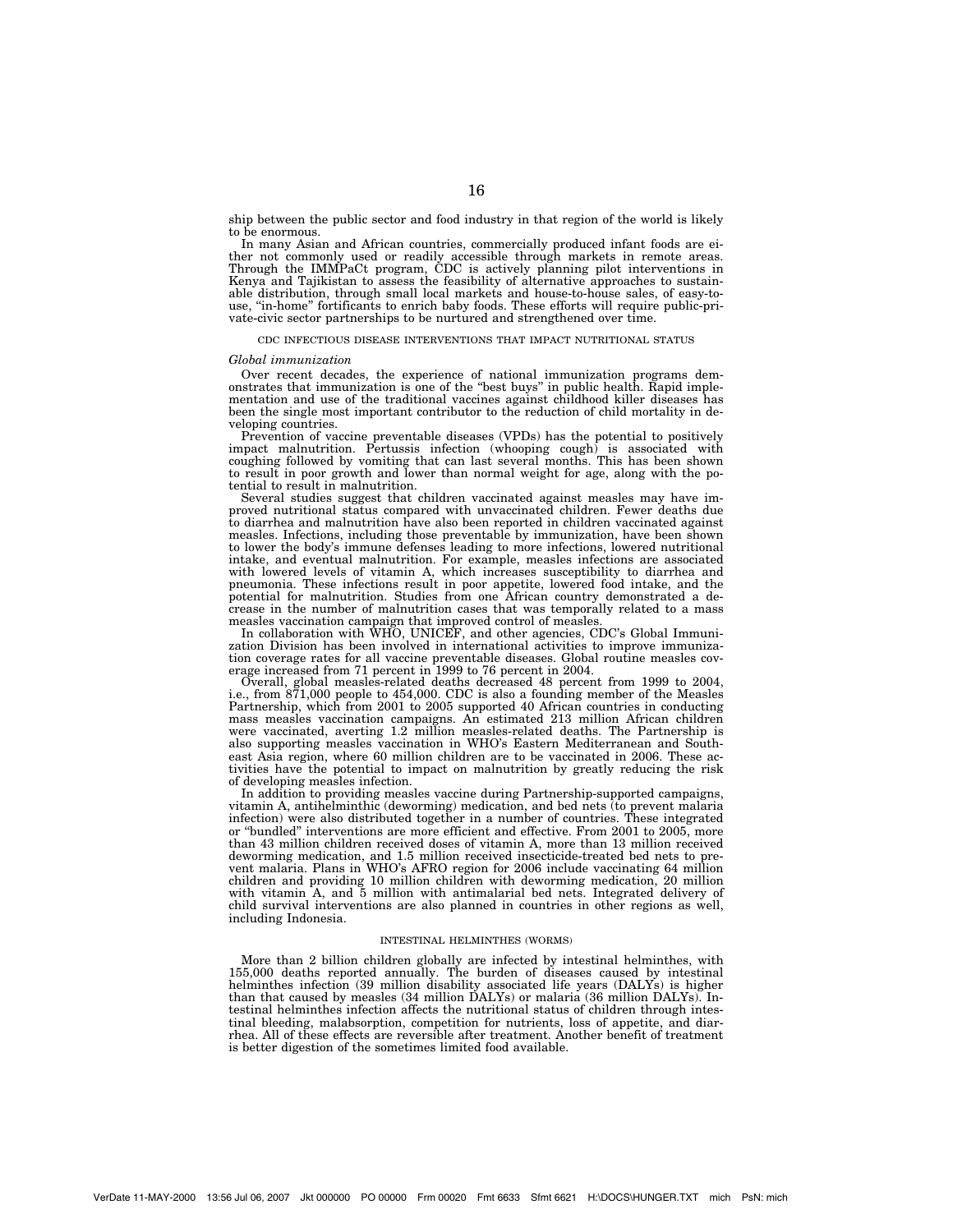Drugs for deworming treatment are highly effective, widely available, inexpensive, easy to administer during school or general population drug campaigns, and without serious side effects. One caveat is that treatment must be repeated every 6–12 months because of reinfection. CDC has provided technical support to programs ad-dressing neglected tropical diseases (NTD), such as intestinal helminthes, in more than 10 countries. NTD programs provide significant public health value at low cost, less than \$1 per person per year and represent excellent examples of public-private partnerships through the generous donations of drugs by Merck, Glaxo-Smith-Kline, partnerships director in the Division.<br>Pfizer, and Johnson & Johnson.

#### *Safe water*

In settings with poor access to safe water and hygiene, children can become trapped in a vicious cycle of diarrheal illness and malnutrition. Diarrheal infections kill nearly 2 million children less than 5 years of age annually and can cause substantial short- and long-term morbidity among survivors. Children with diarrhea frequently lose their appetites and can't absorb food, which can lead to nutritional deficiencies. Similarly, malnourished children are also at higher risk for diarrheal diseases. Poor weight and height gains have been reported among children with heavy diarrheal burdens early in life.

Where drinking water and hygiene practices are unsafe, improving child nutrition may not be as simple as providing food aid. Additionally, foods prepared with unsafe water or contaminated hands may expose children to diarrheal pathogens, causing additional illness and further compromising child nutrition.

This problem was highlighted during an early 2006 diarrhea outbreak in Botswana—investigated by CDC and partners, including the Ministry of Health, U.S. Office of Foreign Disaster Assistance (OFDA), Peace Corps, UNICEF, and Doctors Without Borders—that killed more than 530 children. HIV-infected mothers in Botswana are provided free infant formula during their children's first year of life in an effort to prevent mother-to-child transmission of HIV, but water used to prepare the formula is not always safe to drink. In this outbreak, diarrhea and acute malnutrition were more common among children who were not breastfed. The lesson learned is that food aid is likely to be most effective when combined with additional interventions, such as safe water.

The Safe Water System (SWS) consists of water treatment with dilute, locally produced sodium hypochlorite solution, safe water storage, and behavior change techniques. The solution is typically marketed through commercial channels at an affordable price and is promoted locally by project partners. Through partnerships with dozens of public, private, and nongovernmental organization (NGO) partners, the SWS has been implemented in 23 countries. Approximately 3 million persons per month benefit from the program.

In Kenya, a partnership including CDC, USAID, WHO, Rotary International, Population Services International, CARE, Emory University, the Millennium Water Alliance, the Ministry of Health, the Ministry of Education, and several private companies, is promoting and distributing SWS products through the private sector, women's groups, primary schools, clinics, hospitals, and religious organizations. In Kenya, Uganda, and Nigeria, SWS products and handwashing supplies are distributed to HIV-infected people to help prevent opportunistic infections, improve their nutritional status, and protect the health of other vulnerable family members. In Afghanistan, hygiene kits, including SWS products and soap, are provided free to pregnant mothers as an incentive to attend antenatal clinics and to help them develop good hygienic habits before the birth of their children.

CDC has also collaborated with Procter & Gamble (P&G) Company to develop and field test PuR, a water treatment product that clarifies and disinfects water. PuR has been used in internally displaced populations in Ethiopia to prevent illness and improve nutritional status. CDC is also currently conducting a clinical trial of a new water treatment product produced by Occidental Chemicals in collaboration with Medentech, Inc. CDC has collaborated with P&G on handwashing research, including a recent study in China that documented a decrease in primary school absenteeism in children in a handwashing promotion program. CDC is also part of the Public Private Partnership for Handwashing that is coordinated by the World Bank.

Safe water also contributes to preventing Guinea worm disease (GWD), a parasitic disease that affects resource-poor communities in remote parts of Africa that lack safe drinking water. Infection is painful and debilitating, with serious negative economic and social consequences, such as loss of agricultural production and reduced school attendance. GWD is targeted for eradication, and since the mid-1980s the incidence of the disease has declined from more than 3 million cases per year to less than 12,000 in 2005. Transmission has been stopped in 11 of 20 countries. CDC col-laborates with many partners in the global GWD eradication efforts, including the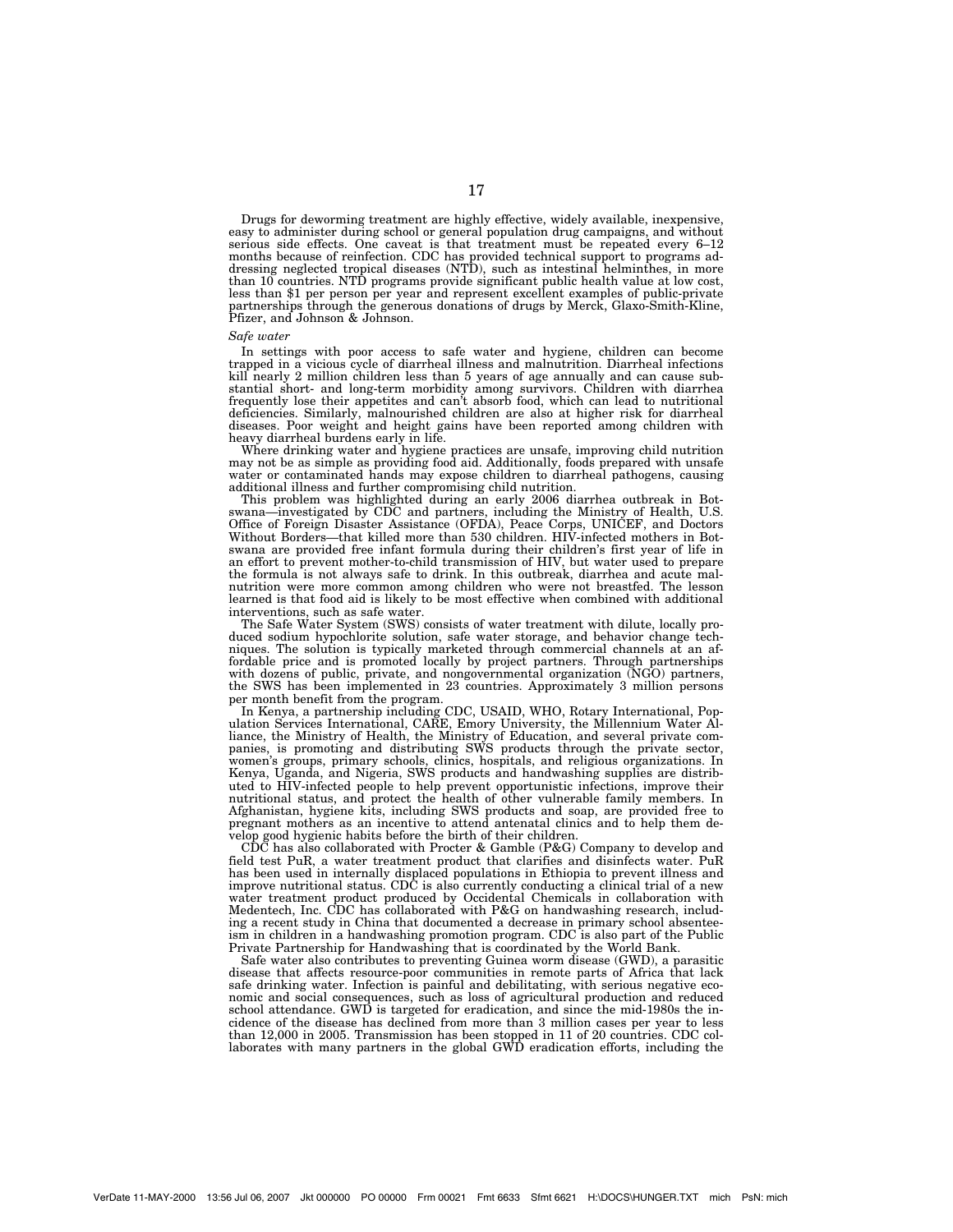Global 2000 program of the Carter Center, UNICEF, and WHO. Eradication efforts include simple interventions and CDC has been instrumental in demonstrating that cloth filters and pipe filters can protect users from GW-contaminated drinking water, identifying barriers to early case identification and containment, and assessing the effectiveness of health education and messages to inform villagers about GWD. CDC plans to continue to assist ministries of health and other partners with monitoring and evaluation activities, provide technical assistance concerning surveillance, case detection and containment, and to work with WHO and the Carter Center to reduce cases in the two remaining most highly endemic countries of Ghana and Sudan to fully eradicate this disease.

#### IMPACT OF MALARIA INTERVENTION ON CHILD NUTRITION

CDC also contributes to improved child nutrition through its malaria prevention and control program. It is generally accepted that poor nutrition may lead to increased susceptibility to infectious diseases such as malaria along with immune and metabolic system dysfunction that can then further impair nutritional status. Study findings include these: 1) Over time, infections such as malaria may impair growth in young children; 2) Anemia is a common result of both nutritional deficiency and malaria and in areas of intense malaria transmission, where children experience repeated and chronic malaria infection, this nutritional/malarial anemia is likely to resemble iron deficiency anemia and may require iron therapy along with antimalarial treatment; 3) Persistent malaria may induce iron deficiency through one or more mechanisms, including decreased iron absorption, enhanced iron loss during an acute malarial episode, or making iron unavailable in the body for red blood cell production; 4) Malaria-associated low birth weight is a risk factor for increased neonatal and infant mortality; and 5) Prevention of malaria and associated anemia through control strategies such as insecticide-treated nets (ITNs) may help to improve infant growth and weight gain.

CDC is actively involved in malaria research that may impact on overall nutritional status of children. For example, CDC has measured the impact of specific treatments and assessed the optimal frequency of iron supplementation to address the anemia associated with malaria. In other work, CDC has documented the beneficial positive impact of insecticide-treated nets (ITNs) on anemia and growth in infants; assessed the impact of ITNs on growth, nutritional status, and body composition of primary school children; and is conducting an ongoing study of IPT with different antimalarial regimens plus iron supplementation in infancy to assess impact on malaria, anemia, and growth. In addition, the synergy and heightened health benefit of deworming and malaria interventions such as bed nets helps address the combined anemia caused by malaria and intestinal worms (especially hookworm).

## *President's Malaria Initiative activities*

CDC is working to control malaria and its deleterious effects on child survival, morbidity, and nutritional status through participation in the President's Malaria Initiative (PMI), an intergovernmental initiative led by USAID, as well as HHS/ CDC, HHS/National Institutes of Health (NIH), the U.S. Department of State, the U.S. Department of Defense, and the White House. When PMI was launched in the summer of 2005, President Bush pledged to increase funding of malaria prevention and treatment in sub-Saharan Africa by more than \$1.2 billion over 5 years.

The goal of the President's Malaria Initiative is to reduce malaria deaths by half in each target country after 3 years of full implementation. The initiative helps national governments deliver proven, effective interventions—insecticide-treated bednets (ITNs), indoor residual spraying, prompt and effective treatment with artemisinin-based combination therapies (ACTs), and intermittent preventive treatment for pregnant women—to a majority (85 percent of people at greatest risk pregnant women and children less than 5 years old).

Work is ongoing in Angola, Tanzania, and Uganda. In 2007, PMI will target four additional African countries: Malawi, Mozambique, Rwanda, and Senegal. In 2008, eight more countries will be added. The initiative will eventually be implemented in 15 African countries most affected by malaria.

## *HIV/AIDS*

HIV/AIDS and malnutrition are both highly prevalent in many parts of the world, especially in sub-Saharan Africa. There are well-established links between HIV/ AIDS and poor nutrition and food insecurity. HIV, which causes weight loss and wasting, specifically affects nutritional status by increasing energy requirements, reducing food intake, and adversely affecting nutrient absorption and metabolism.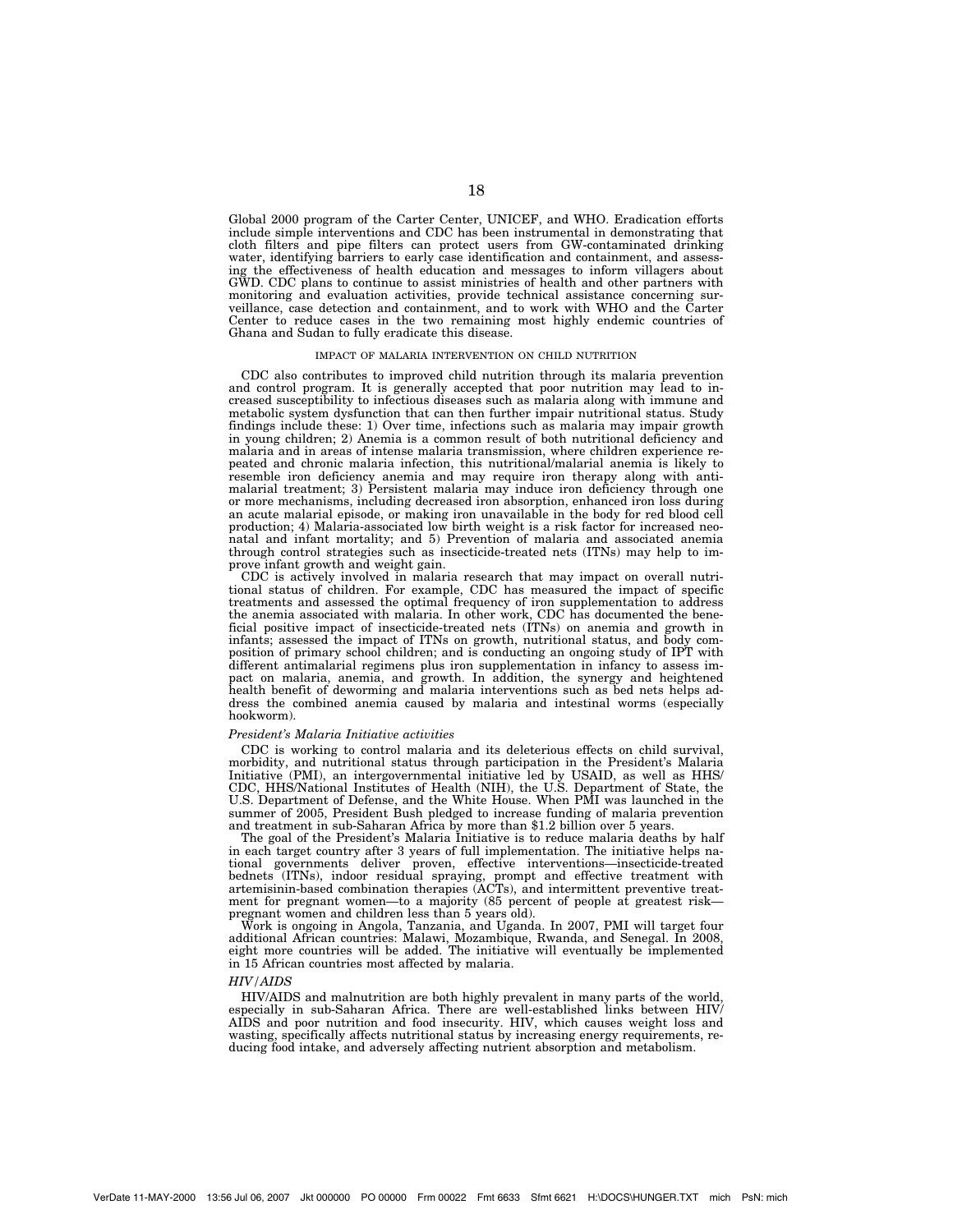PEPFAR recognizes that nutrition is important for people living with HIV/AIDS (including pregnant women) and HIV-exposed children. Within PEPFAR, CDC is helping to support efforts to provide appropriate nutritional support and to create links with broader nutrition programs.

Infants born to HIV-positive mothers (''HIV-exposed children'' including both infected and uninfected children) are at a substantially higher risk of low birth weight, early malnutrition, and mortality in the first 2 years of life than children born to mothers without HIV. The risks are greatest for infants of mothers with more advanced disease (Kuhn et al., 2005). These HIV-exposed infants are the major focus of the prevention of mother-to-child HIV transmission (PMTCT) and orphans and other vulnerable children (OVC) programs. Successful outcomes for these children depend on early detection, strong counseling, antiretroviral (ARV) provision, safe infant feeding and follow-up and support system for the infant/mother pairs. Growth, nutritional status and survival of HIV-infected children are also improved by prophylactic cotrimoxazole, ARV therapy, and prevention and treatment of opportunistic infections, while improved dietary intake improves weight gain, growth, and recovery from opportunistic infections and decreases risk of mortality. PMTCT programs target both the HIV-positive pregnant women (and mothers) and their infants and young children with these interventions.

The prevention of mother-to-child HIV transmission programs encourage and support safe infant feeding. In settings where breastfeeding is common and prolonged, transmission through breast milk may account for up to half of the HIV infections in infants and young children. The overall risk of mother-to-child HIV transmission (MTCT) in nonbreastfeeding populations is 15–25 percent (without interventions to reduce transmission) and in breastfeeding populations 20–45 percent. To reduce the risk of HIV transmission, HIV-positive mothers are advised to avoid breastfeeding and use replacement feeding when it is acceptable, feasible, affordable, sustainable, and safe to do so. Otherwise, exclusive breastfeeding for the first months of life is recommended, followed by early breastfeeding cessation when conditions for safe replacement feeding can be met. Available ARV prophylaxis interventions can substantially reduce MTCT during pregnancy, labor, and delivery but, so far, significant reduction of postnatal mother-to-child HIV transmission has been less successful.

Safe infant feeding is still a major challenge. In resource-limited settings, where large numbers of HIV-infected women and their infants benefit from PMTCT programs, safe feeding of infants without breast milk is difficult. Many women have inadequate access to clean water, infant formula, and other safe, nutritionally complete products for infants. Many mothers and health providers are unaware of the food requirements of infants who do not receive breast milk, because children in these countries have historically been breastfed for up to 2 years. Because of these issues, some infants born to HIV-infected mothers receive inadequate nutrition as a result of efforts to prevent HIV. Several research projects are currently underway to assess the impact of HIV prevention programs on child survival overall and to determine the best way to feed infants of HIV-positive women in resource-limited settings.

## CDC RESPONDS TO COMPLEX HUMANITARIAN EMERGENCIES

Through its International Emergency and Refugee Health program, CDC works to document the nutritional status and needs of children in complex humanitarian emergencies, food crises, and famines, and uses the results to target the most vulnerable populations and improve relief efforts.

Recent surveys have been conducted in Darfur, Sudan, Niger, Chad, and tsunami affected areas of Indonesia. In addition, CDC provides technical assistance to U.N. agencies and OFDA in response to nutritional crises, such as the food crisis in Ethiopia in 2003, to assess the magnitude of the problem and prioritize intervention strategies and the Southern Africa crisis in 2003 where CDC assisted UNICEF in reviewing all survey data from the region.

CDC supports innovative research to enhance field practice with the goal of reducing morbidity and mortality. Examples include investigating feasible interventions and programs to reduce micronutrient malnutrition in food aid dependent populations and the evaluation of new approaches to the treatment of severe malnutrition. In addition, CDC has helped develop guidelines, manuals, and tools for measuring nutritional status for both WFP and UNICEF. CDC has conducted many trainings on improved practices for field level and country level staff to strengthen overall capacity and enhance the competency of international agencies.

CDC activities in Darfur are illustrative. Beginning in 2004, CDC and partners conducted a series of nutrition surveys to determine the extent of acute malnutrition among children living in conflict-affected areas of Darfur. The most recent survey,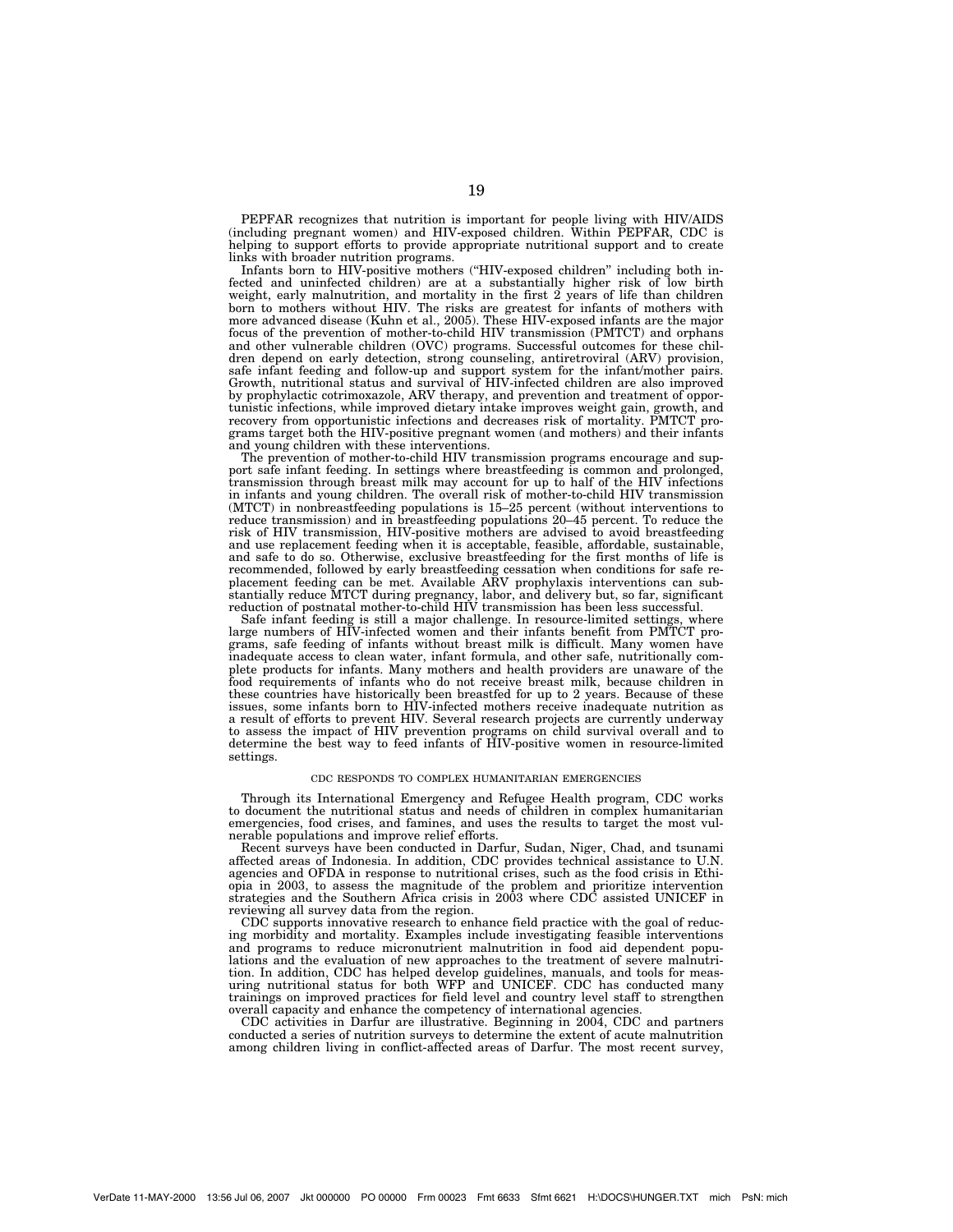completed on September 21, 2006, covered the entire 3.8 million persons currently affected by the crisis. These surveys have assisted the United Nations in monitoring the coverage and impact of their interventions over time, as well as providing valuable data for planning humanitarian assistance for 2004 through 2007.

Another example is CDC's response to the food crisis in the West African country of Niger. In 2005, an estimated 2.5 million people were potentially at risk due to food insecurity. CDC conducted a series of eight regional nutrition surveys in collaboration with UNICEF during the crisis to document the extent and severity of the problem. The results of the survey were used to improve the general food distributions in the areas with the highest levels of malnutrition and leverage funding from donor agencies.

CDC's involvement in fighting malnutrition in complex humanitarian emergencies has a broad impact on the health of vulnerable children. The surveys and assessments conducted by CDC have raised awareness to the magnitude and severity of nutritional emergencies in crisis-affected populations around the world and helped focus limited resources on the most vulnerable.

CDC is committed to continuing to work with U.N. agencies and NGOs to implement best nutritional practices in emergency settings and to document the burden of malnutrition in emergency settings. CDC supports international collaboration to improve training for U.N., international, and local aid staff. With our partners, we are working to strengthen the capacity of agencies and staff in order to effectively and efficiently implement nutrition programs.

#### **CONCLUSION**

CDC's unique contributions to addressing child hunger and malnutrition around the world are through the scientific and technical expertise we bring to partnerships for vitamin supplementation, food fortification, and data collection activities of the IMMPaCt and related programs, and the proven and effective interventions that prevent and control the infectious diseases that lead to malnutrition and are the major causes of deaths and illness in children in developing countries. CDC also responds to the nutrition and health needs of vulnerable populations who are affected by conflict, natural disasters, and famine.

Collaboration with other Federal agencies is key to developing strong multilateral, bilateral, and private partnerships around the world.

CDC is committed to continuing to address these ''core'' public health issues—including improved availability and access to safe water and adequate food and nutrition.

Thank you for the opportunity to testify. I would be happy to answer any questions you may have.

The CHAIRMAN. Well, thank you very much, Dr. Gerberding.

Mr. Ward, would you please proceed.

# **STATEMENT OF HON. GEORGE WARD, SENIOR VICE PRESI-DENT FOR INTERNATIONAL PROGRAMS, WORLD VISION, WASHINGTON, DC**

Ambassador WARD. Mr. Chairman, thank you for holding this important hearing on child hunger.

As the senior vice president for international programs at World Vision, it's a privilege to be here with such a distinguished panel.

World Vision is a Christian relief and development organization dedicated to helping children and their communities worldwide reach their full potential by tackling the causes of poverty. We operate in nearly 100 countries. More than 3 million donors and supporters, from every congressional district, partner with us in fighting global poverty.

I'm also, today, representing the Alliance for Food Aid, which is comprised of 15 private voluntary organizations and co-ops that conduct international food programs.

Mr. Chairman, it's a great tragedy that there are 400 million hungry children in the world today. About one-third of these children are under age 5 and underweight. Poor nutrition during crit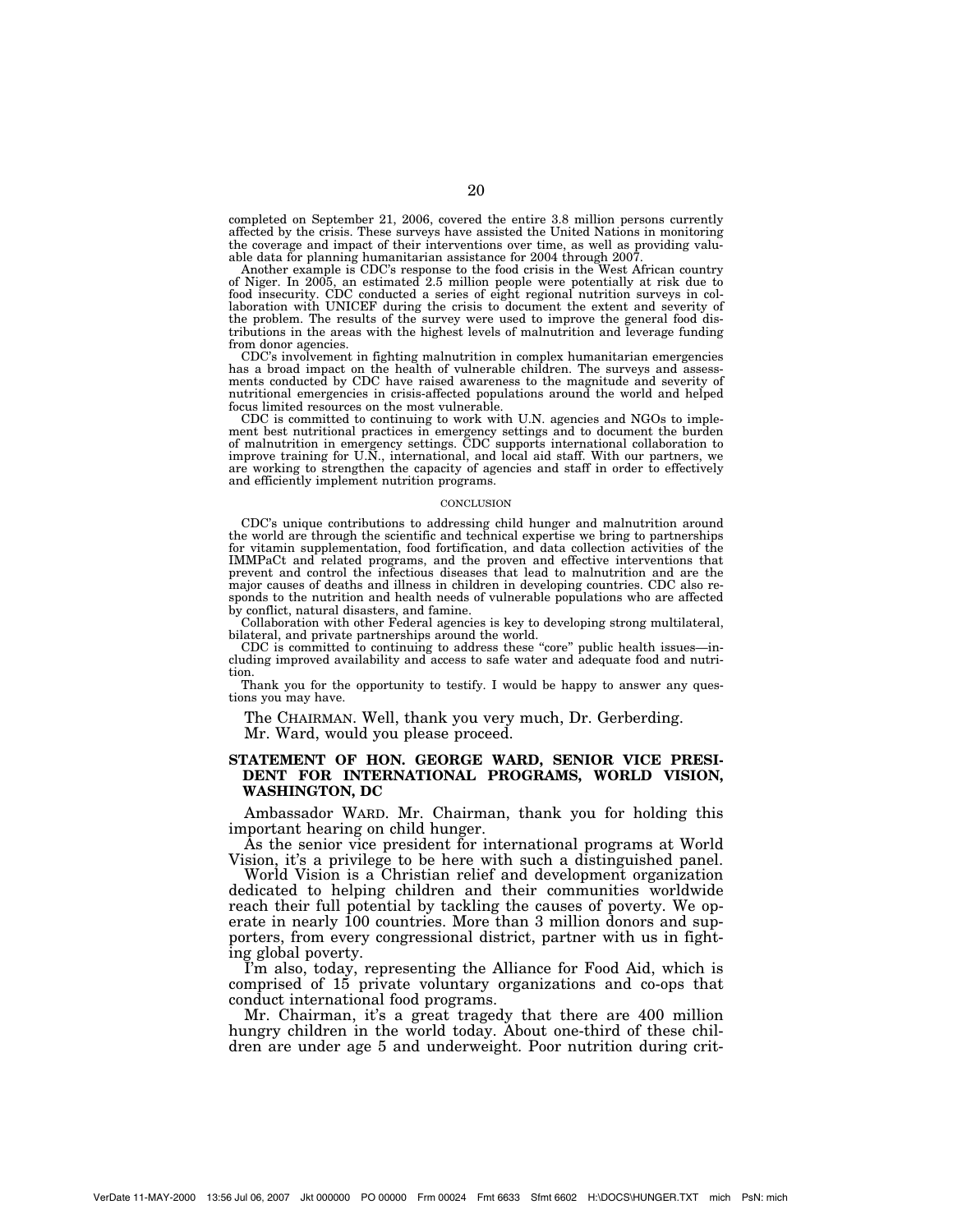ical growth phases results in poor cognitive and physical development. It's all the more tragic that the world has the know-how to solve this problem, and yet has not done so.

The solution does not require any new inventions, but it does require focused attention. Child hunger can be solved one child, one household, and one community at a time by empowering caregivers with the necessary tools and resources.

One of the strengths that private voluntary organizations like World Vision bring to the fight against child hunger is that we are community-based. World Vision makes long-term 15-year commitments to communities through our area development programs. These programs integrate funding from public and private sectors to produce targeted interventions in five main areas: Clean water, food/nutrition, education, health, and job creation. ''Integrated'' and ''long-term programming'' are the watchwords for success.

Charities also provide an opportunity for private donors to make a real, tangible difference in children's lives. For example, in 2005 nearly 2.6 million children worldwide benefited from World Vision child sponsorship programs, with 812,000 of these children supported by American donors.

USAID, through P.L. 480, Title II, funds many maternal health and nutrition programs aimed at reducing childhood malnutrition. Infants and young children in their first few years of life require special foods with adequate nutrition density, consistency, and texture. This is why a number of Title II programs include wheat-soy or corn-soy blends that are fortified with vitamins and minerals. World Vision operates such programs in Haiti, Indonesia, Mozambique, Rwanda, Uganda, and Zambia.

We note with concern that because of reduced funding for development food aid programs, the level and coverage of Title II maternal child health and nutrition programs are being cut. The Alliance for Food Aid urges the continued and expanded use of Title II food aid for these tested and successful programs.

UNICEF and the World Food Program have done an excellent job in working together to create the new global initiative for Ending Child Hunger and Undernutrition. This is a collaborative public/ private partnership that seeks resources to achieve results. World Vision supports this initiative, which recognizes that good nutrition and health go hand-in-hand.

Each year, 5–6 million children die each year from infections that would not have killed them if they had proper nutrition. Over 50 percent of all deaths of young children due to infectious diseases, such as malaria, pneumonia, diarrhea, and measles, have malnutrition as an underlying cause.

Mr. Chairman, I know you and other members of this committee have been strong supporters of both international and domestic child hunger programs. All of these programs are important, and we thank you for your leadership.

On the international front, only people who are healthy and educated can achieve peace and security. The journey to this goal begins with proper child nutrition. We need congressional leadership and support to ensure that these critical international programs are funded and expanded.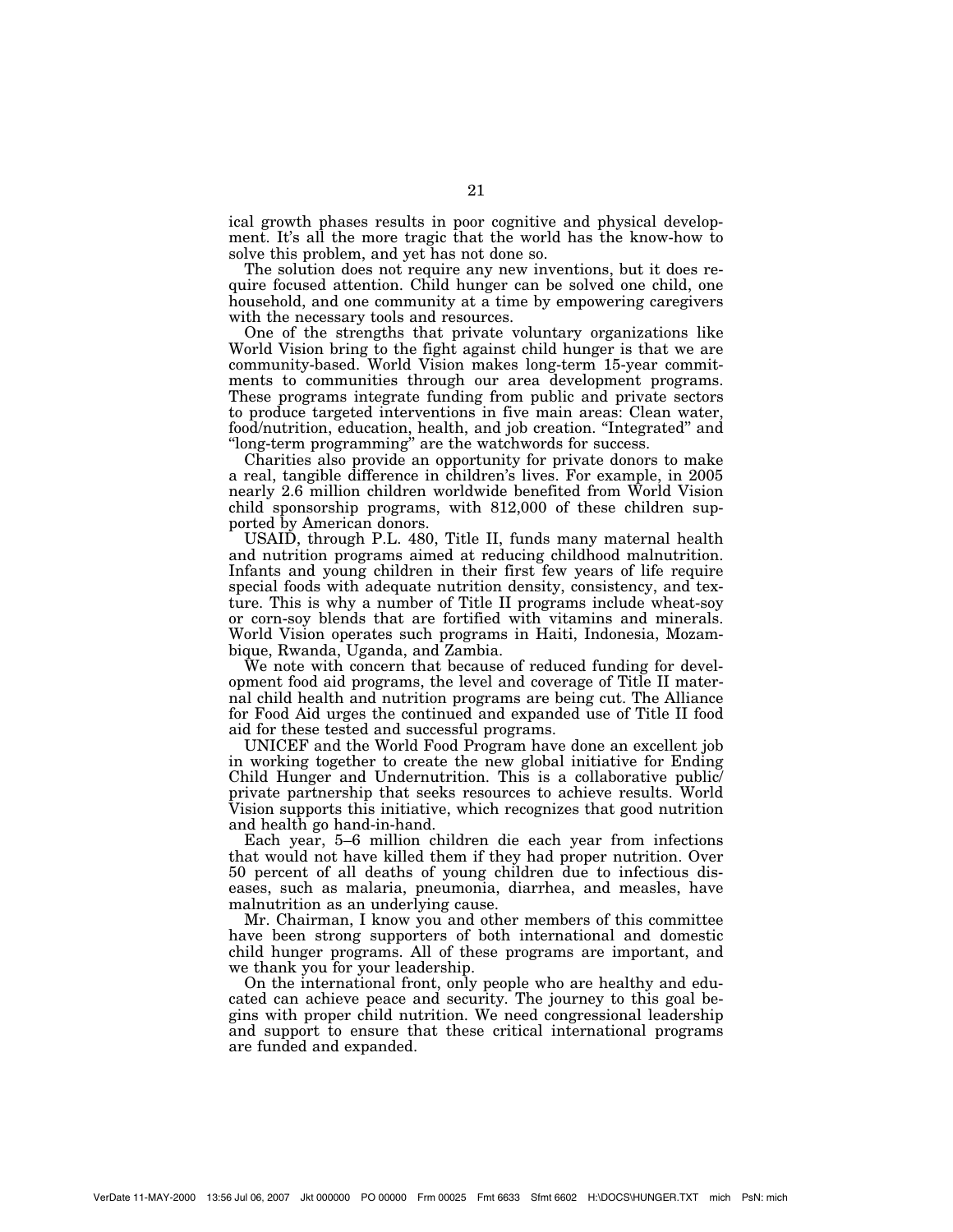Mr. Chairman, there are many difficult problems in this world today that we do not know how to solve. Child hunger is not one of them. It is my hope and prayer that, by working together, we can rededicate ourselves to providing tangible help many children need.

This concludes my testimony, Mr. Chairman. I'll be happy to answer any of your questions.

# [The prepared statement of Ambassador Ward follows:]

## PREPARED STATEMENT OF HON. GEORGE WARD, SENIOR VICE PRESIDENT FOR INTERNATIONAL PROGRAMS, WORLD VISION, WASHINGTON, DC

Mr. Chairman, thank you for holding this critical hearing on child hunger and malnutrition. It is a privilege to be here with such a distinguished panel. My name is George Ward and I am the senior vice-president for international programs at World Vision.

World Vision is a Christian relief and development organization dedicated to helping children and their communities worldwide reach their full potential by tackling the causes of poverty. We operate in nearly 100 counties with 23,000 employees. World Vision has over 3 million private donors and supporters from every congressional district within the United States who partner with us in fighting global poverty.

I am also representing the Alliance for Food Aid, which is comprised of 15 private voluntary organizations and co-ops that conduct international food aid programs.<sup>1</sup> The Adventist Development and Relief Agency currently chairs the Alliance for Food Aid, and the Alliance's executive director is Ellen Levinson.

#### PVO CONTRIBUTIONS

Mr. Chairman, it is a great tragedy that there are 400 million hungry children in the world today. About one-third of these children are under the age of 5 and underweight. Poor nutrition during critical growth phases results in poor physical and cognitive development.

It is all the more tragic that the world has the know-how to solve the problem of child hunger and malnutrition and yet has not done so. The solution does not require any new invention, but it does require focused attention. Child hunger can be solved one child, one household, and one community at a time. This solution requires empowering children's caregivers with the necessary tools and resources. Clearly, there is much work to be done.

One of the strengths that private voluntary organizations like World Vision bring to the fight against child hunger is that we are community based. World Vision makes long-term, 15-year commitments to communities through our ''Area Development Programs.'' These programs integrate funding from public and private sectors to produce targeted interventions in five main areas: Clean water, food/nutrition, education, health, and job creation.

Immunization, health screening and care, education, and adequate nutrition are critical for ensuring the health and growth of young children. Delivery of these services depends on the development of the community as a whole. Private voluntary organizations therefore use a combination of child services and community capacitybuilding techniques to support the health and nutrition of the child. Integrated and long-term programming are the watchwords for success.

Charities also provide an opportunity for private donors to make a real tangible difference in children's lives. For example, in 2005, nearly 2.6 million children benefited from World Vision child sponsorship programs, with 812,000 of these children supported by U.S. donors.

#### USAID FOOD AID PROGRAMS

Through P.L. 480, Title II, United States Agency for International Development funds many Maternal Child Health and Nutrition programs aimed at reducing childhood malnutrition by providing food aid for children. Programs include supple-

 $^1$  Members of the Alliance for Food Aid include: Adventist Development and Relief Agency International, ACDI/VOCA, Africare, American Red Cross, Counterpart International, Food for the Hungry International, Joint Aid Ma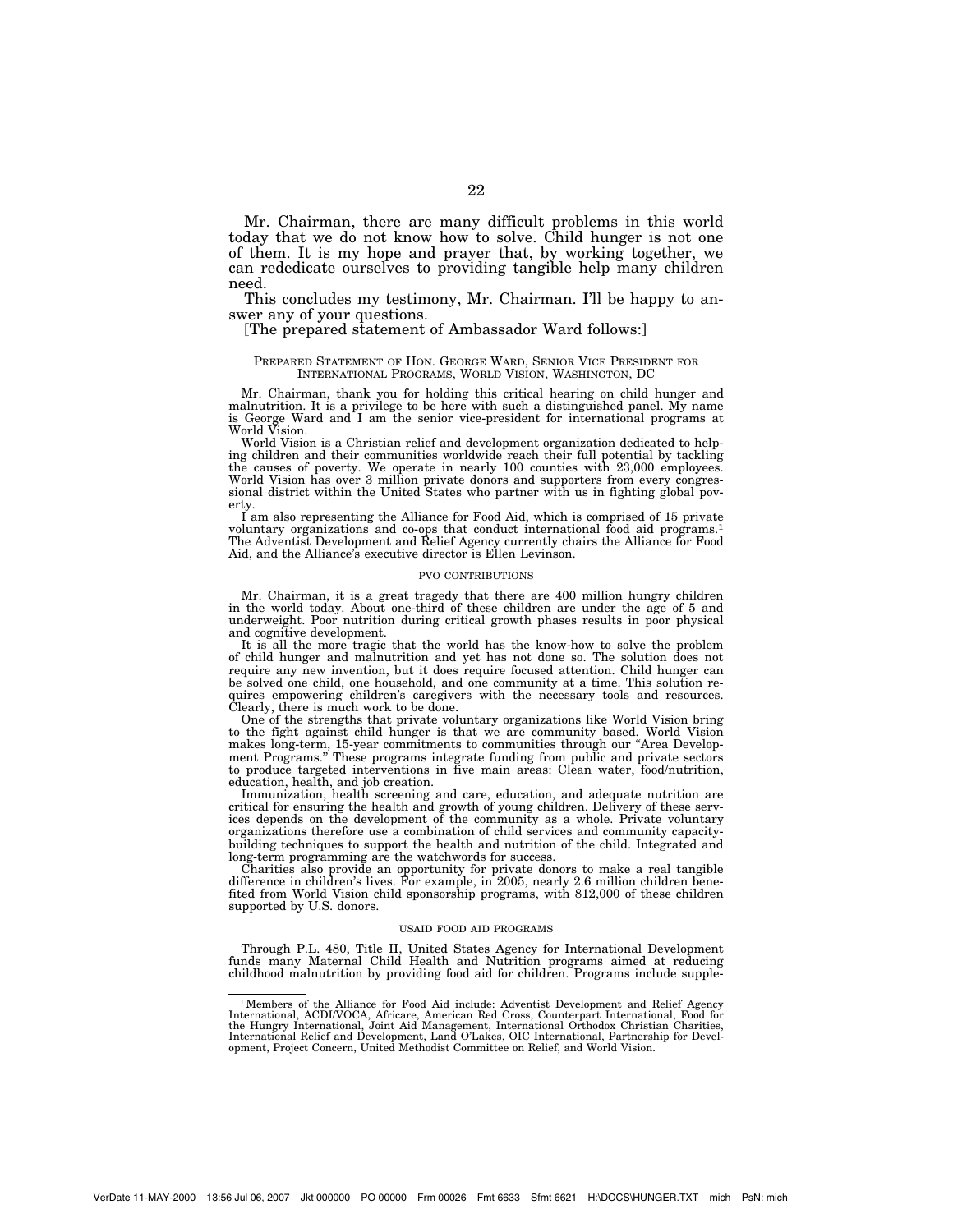mental food; monitoring the weight, height, and health of the children; immunization, oral rehydration, and other health interventions; clean water; and training mothers about proper sanitation, nutrition, and managing health problems, such as the commonly found respiratory and diarrheal diseases.

Infants and young children in their first 2 years of life require special foods of adequate nutrient density, consistency, and texture. In resource-constrained populations, children are at high risk of suffering from micronutrient and protein deficiencies. This is why a number of Title II Maternal Child Health programs include wheat-soy blend or corn-soy blend that are fortified with vitamins and minerals, including vitamin A, iron, and zinc. World Vision operates such programs in Haiti, Indonesia, Mozambique, Rwanda, Uganda, and Zambia.

Maternal Child Health and Nutrition programs have been a great success. Positive results are evidenced by reduced stunting and improved weight and height among children. While children's health and nutrition are improved, the broader community also benefits from the educational and capacity-building components of the program.

We note with concern that because of reduced funding for developmental food aid programs, the level and coverage of Title II Maternal Child Health and Nutrition programs are shrinking. We urge the committee to support continued and expanded use of Title II food aid for these tested and successful programs.

#### ENDING CHILD HUNGER AND UNDERNUTRITION INITIATIVE

UNICEF and the World Food Program have done an excellent job in working together to create the new global initiative for ''Ending Child Hunger and Undernutrition.'' This is a collaborative public-private partnership that seeks resources to achieve results. World Vision supports it. The initiative also provides a tangible focus for governments and private institutions to rally around to ensure the first Millennium Development Goal of reducing hunger by 50 percent is reached by 2015.

This initiative recognizes that good nutrition and health go hand-in-hand. Many medical interventions for children can be successful only with adequate nutrition. For example, 5–6 million children die each year from infections that would not have killed them if they had proper nutrition. Over 50 percent of all deaths of young children due to infectious diseases—such as malaria, pneumonia, diarrhea, and measles—have malnutrition as an underlying cause.

The "essential package" developed by this initiative will drastically improve the nutrition and health of children. It includes: Health and nutrition education; supplemental food; micronutrients; household water treatment; hand-washing with soap; and deworming.

#### U.S. GOVERNMENT POLICY

Mr. Chairman, I know you and other members of this committee have been strong supporters of both international and domestic child hunger programs. While not under the jurisdiction of this committee, I think it is critical to note the importance of the National School Lunch, and Women, Infants, and Children supplemental feeding programs in fighting child hunger in the United States.

On the international front, only people who are healthy and educated can achieve peace and security. The journey to this goal begins with proper child nutrition. We therefore thank you for your continued support of the hunger-focused international food aid programs like P.L. 480 and McGovern-Dole Food for Education program. These initiatives are making a life-saving difference to millions of people around the world. However, the emergency demands on the P.L. 480 Title II resources have increasingly left little room for development programs such as Maternal-Child Health and Nutrition. We need congressional leadership and support to ensure that these critical programs are funded and expanded.

Mr. Chairman, there are many difficult problems in this world today that we do not know how to solve. Child hunger is not one of them. It is my hope and prayer that by working together, we can rededicate ourselves to providing the tangible help many children need.

This concludes my testimony, Mr. Chairman. I would be happy to answer any of the committee's questions.

The CHAIRMAN. Well, thank you very much, Mr. Ward.

As I introduce the next speaker, Mr. Jim Morris, of the World Food Program, I would just simply add, as many of you know, that we have been good friends and workers together for 40 years, and I appreciate, especially, his being here this morning as he con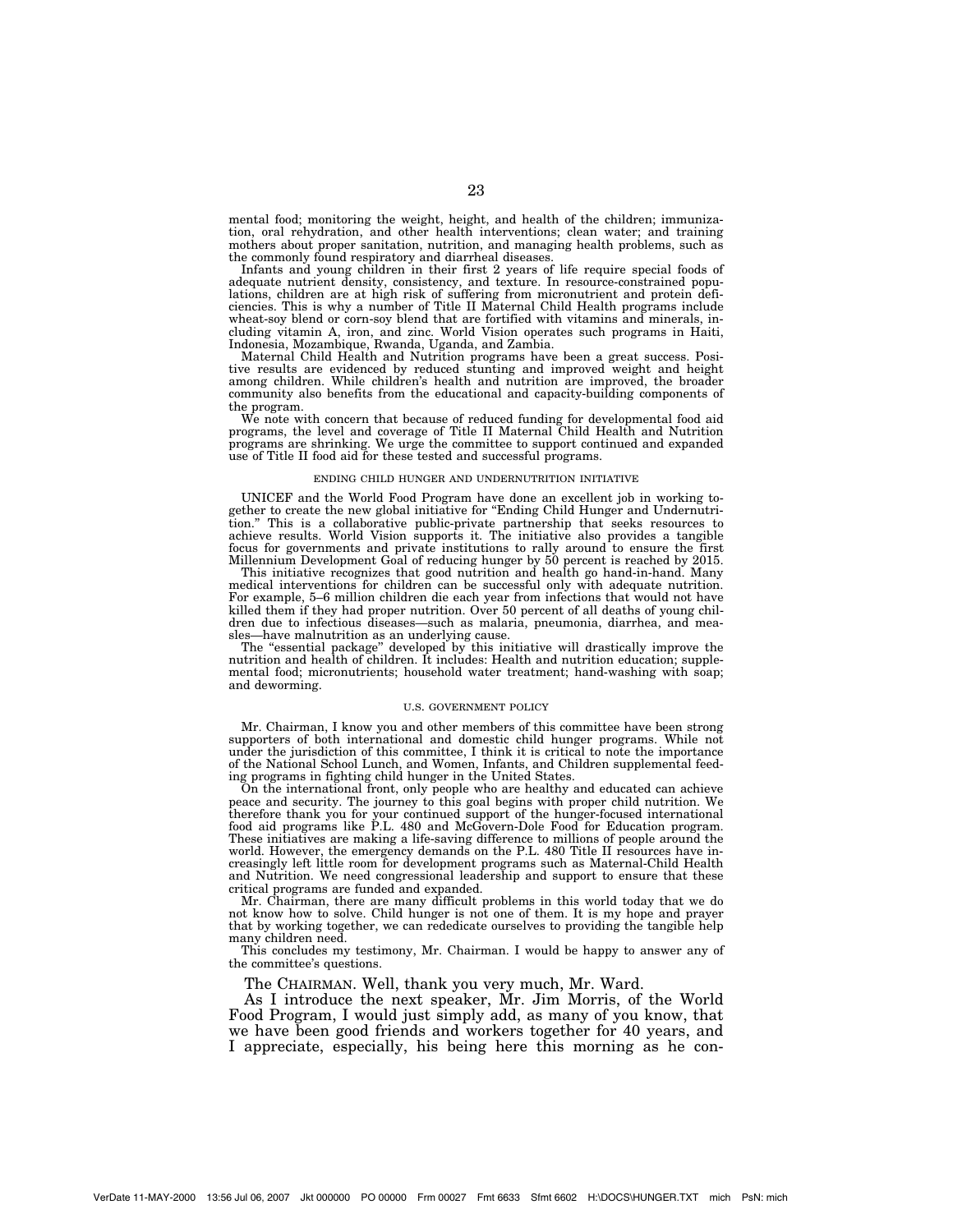cludes a remarkable tenure with the World Food Program. His travels have been described in previous hearings of our committee, and I know that he will be equally forceful today. It's a very great pleasure and honor to have my friend Jim Morris.

And would you please proceed.

# **STATEMENT OF JAMES T. MORRIS, EXECUTIVE DIRECTOR, UNITED NATIONS WORLD FOOD PROGRAM, NEW YORK, NY**

Mr. MORRIS. Thank you, Mr. Chairman. I appreciate your comments. And there would be no way I could express my appreciation for you.

Your opening statement reflected characteristic insight and concern and commitment and passion for great humanitarian issues around the world. And we're grateful for that.

If I might just open by saying that the international humanitarian community is deeply, profoundly grateful to the United States of America for the extraordinary generosity and concern for people at risk around the world. The United States helps us with enormous amounts of cash, brainpower, technical capacity, and does it in a nice way, in a caring way. And I worked for a man by the name of Eli Lilly for a number of years, and he always said, ''If you're going to do something nice for someone, do it in a nice way.'' And the United States extends its concern and generosity in the nicest way possible.

Our partnership with USAID, with the Department of Agriculture, the Department of State, the Department of Labor is extraordinary. The historic contribution of our country through Food for Peace, feeding more than 6 billion people around the world, 135 countries over 50 years, the contribution of the Peace Corps, the remarkable contribution, really, that Julie mentioned, of PEPFAR, and the role of the land-grant college system in the United States in educating much of the agricultural leadership around the world, is extraordinary. And I'm grateful for that.

The past 5 years have been a life-changing, life-affirming experience for me. I've spent as much time as humanly possible in the field. And I come from a fairly comfortable existence in the United States. And I must say, the faces of children around the world who are hungry and at risk, and are suffering, and their mothers often, their mothers, maybe age 25, look like they're 75. The burden is extraordinary. The unfairness of life for so many children who find themselves in these difficult circumstances, not of their own making, to visit a child in a hospice, and to have the nurse say, "This child is infected with HIV," and, "Give the little girl a hug, because she won't be here next week,'' or to visit a little girl in Zimbabwe—small little girl, but she's 15 years of age, and her mom and dad are gone, because of HIV, and suddenly she finds herself mother and father, protector, caregiver for five or six brothers and sisters, she's never had a childhood, she never will, and she's completely compromised and completely unprepared for what she faces.

If these issues, circumstances, affected a few children, it would be sad, but these circumstances affect hundreds of millions of children around the world. You know, more than half the children under 5 years of age in Guatemala are chronically malnourished.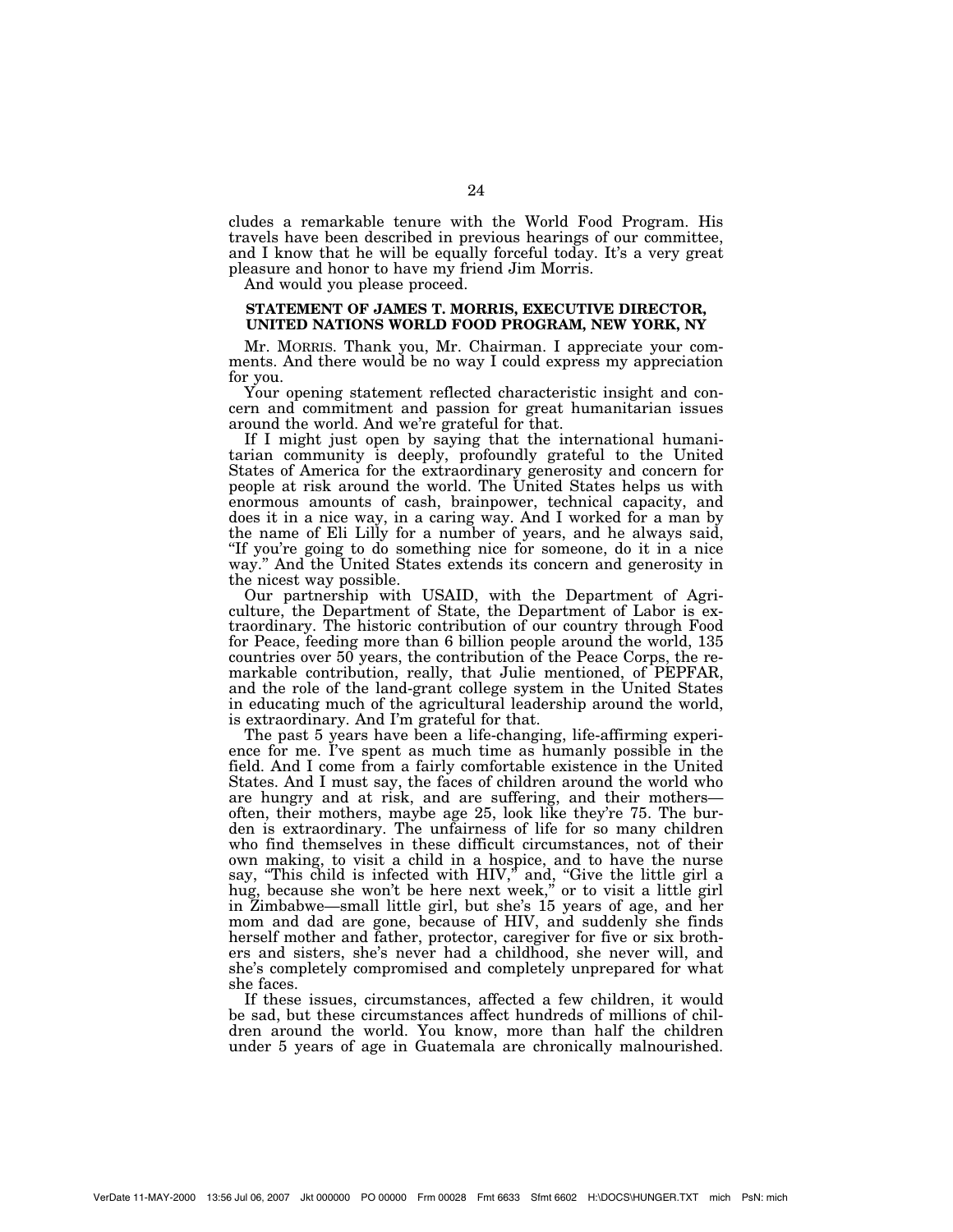And if you go into the indigenous populations, the numbers approach 70 or 80 percent. You go to North Korea, and you see extraordinarily different standards between children in South Korea and North Korea, all related to nutrition.

And, in my judgment, the life of a child in Washington, DC, in London or Indianapolis, the life of the child in Malawi or Honduras or Bangladesh, the value of the child's life is the same. And when the child is compromised, circumstances not of their own making, the rest of the world must step in and help to provide the physical requirements of the child. But, as Julie said, you know, a child needs the arm of a caring adult. And that is so important.

WFP and UNICEF have been working now for a couple of years with our partners in the NGO community, with national governments, with others in the U.N. to see if we could build a movement, a partnership in the world that would say it's no longer acceptable for children in the world in 2006 to be hungry, it's unacceptable, it's sad, it's sinful, it's reprehensible. And, as we've all said, it's a solvable problem. We know how to do this. We know what it costs. We know what the approaches are that will be effective. And we know how to build the partnerships to get it done. This is an effort that requires champions, political leadership, resources, and commitment. And when the world understands the seriousness of the issue and the solutions that are available to address the issues, the world wants to respond. If there's one thing that heads of state and heads of government all around the world agree on, it's that women and children should not be at risk, should not be vulnerable, should not starve. Eighteen thousand children will die today of hunger, one every 5 seconds, all day long. Four hundred million hungry children in the world, 146 million of them under the age of 5 years. We are talking about a short-term approach to saving lives. Clearly, the longer-term situation that Jim talked about, requiring agricultural investment and more capacity to produce food around the world, is really important. But there is a sense of urgency to look at this in the short term, because so many children's lives are at risk.

And, as you said in your opening statement, this is about more than food; it's about health, it's about sanitation, it's about water, it's about all sorts of things. We know, when we make an investment in nutrition, it reduces poverty, it improves educational outcomes, it produces productivity, either by the individual life or by the country.

Our commitment is to find a way to double the rate of reduction of underweight children under the age of 5 years from about 1.7 percent to something approaching 2.6 percent. We know how to approach these issues in a predictable way, a preventable way, and a way that is affordable. China, Chile, Thailand are tremendous examples where thoughtful approaches to these issues have produced extraordinary results. And I must say, Mr. Chairman, when you visit with people in Japan or Germany, they talk about the role the United States played in their country after World War II, in terms of providing food for children, the impact that had on bringing their educational systems alive. You know, I've talked to political leaders, ministers, members of parliament in both countries, and their emotional appreciation and resonance with what our country did to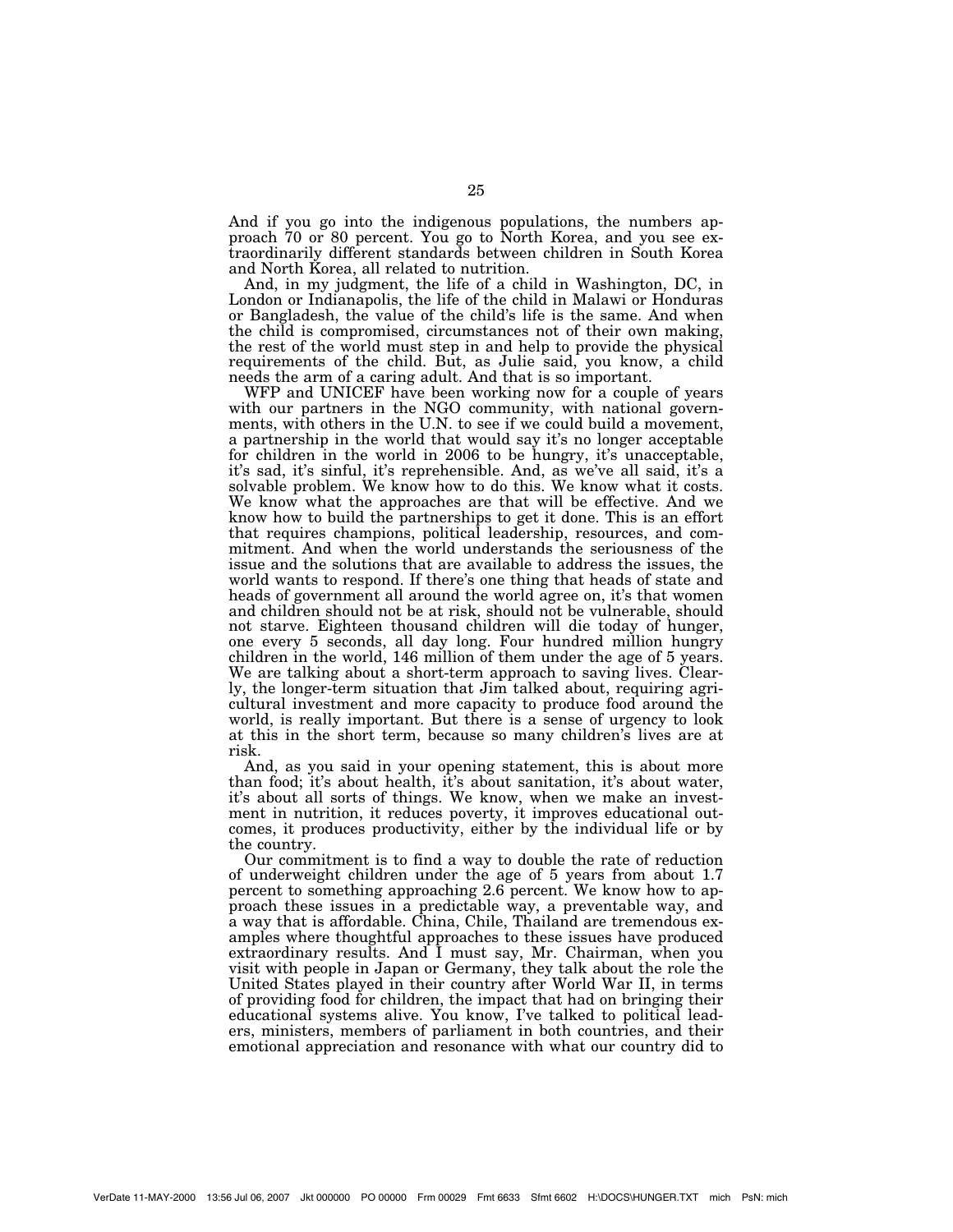feed their children after the war, they would say that this made as much difference in the success, the prosperity of those places, than anything that ever happened.

Our approach is to find a way to locate where the most vulnerable children are. It's interesting that the 400 million vulnerable children essentially live in 100 million households. Three-fourths of the hungry children in the world are in 10 countries. Half the underweight children in Africa live in just 10 percent of the administrative districts. The opportunity to approach this in a fairly narrow geographic situation, where the concentration of children at risk is located, makes the opportunity to address this easier. To work with national governments—as Jim pointed out, is important, as is working with community-based institutions. There are remarkable people in every country of the world that spend their life focused on the well-being of children. Just as we have communitybased organizations in our cities, coaches and YMCAs and Girl Scouts, these same kinds of people exist around the world, and they simply need help. We need to work with national governments, to work with community-based institutions, and then to provide the essential package of services that, first, deal with health, hygiene, nutrition education. Julie also mentioned this issue of micronutrients, parasite reduction, the importance of sanitation in the household, and safe water. Handwashing with soap makes all the difference in the world. So, a fairly specific geographic approach with the provision of an essential package of services.

We believe that the cost of addressing this is about \$80 per annum per household—if you're looking at 100 million households in the world over time, an annual cost of about \$8 billion. And our research would tell you that we have the infrastructure in place to address about a billion dollars of opportunity immediately.

To find a way to build a movement that includes NGOs, donor governments, host governments, the business community, we have a partnership with a remarkable company, TNT, in the Netherlands, 170,000 employees. Every one of their employees has committed to feed a school child, and the company has agreed to match it. We have a remarkable partnership with Citigroup, in the U.S. the same kind of commitment to humanitarian issues.

Service clubs can also make a difference. What Rotary has done in the last 25 years, working with CDC and with UNICEF and many more, to virtually provide the leadership to eradicate polio in the world, they've immunized almost 2 billion children in the world over the last 25 years. It is extraordinary the leadership that Rotary has provided for this issue, and the success that's been made possible.

I'm optimistic that Rotary now, with Kiwanis and others, may be willing to focus on the issue of eliminating child hunger. The same goes for the faith-based organizations, youth-serving organizations. I spent last week, one day, down at Auburn University, and Auburn is spearheading an effort to engage not only the American Land Grant University System, but also colleges, across the United States in the issue of eliminating child hunger. They gave me a check to feed 600 kids for a year. I gave the commencement address at Georgetown College in Kentucky last year. They gave a check to feed 1,400 children for a full year.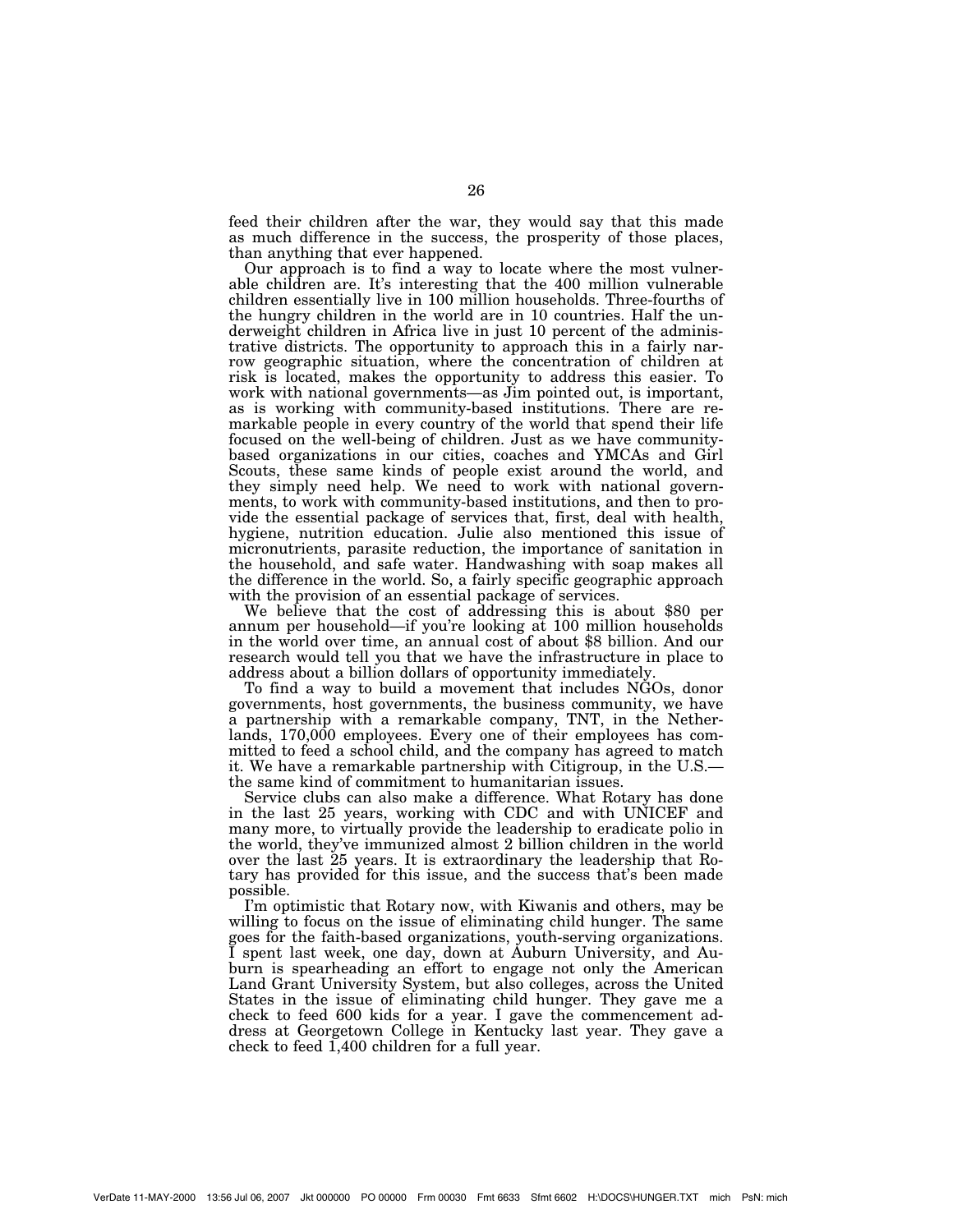Somehow, there's an opportunity for everyone to be engaged in this issue, for everyone to do just a little more. So little goes so far in the issues that we are trying to address.

So, Mr. Chairman, that gives me the opportunity to talk about the magnitude of the issue, the importance of the issue. You know, I prefer that people look at this from a humanitarian point of view, but—the economic perspective, the political perspective, are also quite important—but, the fact of the matter is, if millions of people are at risk around the world, especially children, we're all at risk. And, you know, we're all diminished if anyone's diminished. And it simply is not acceptable today for so many children to perish every day, to have their lives compromised from the very beginning, when the resources and the technology and the willpower and the goodwill are available to make a difference.

And so, my hope is that, over time, this extraordinary movement, worldwide, will come together and find a way for everyone to participate. And, at the end of the day, you know, none of us ever feel as good about ourselves as when we're doing something for someone else, especially a child, and that opportunity is before us.

Thank you.

# [The prepared statement of Mr. Morris follows:]

# PREPARED STATEMENT OF JAMES T. MORRIS, EXECUTIVE DIRECTOR, UNITED NATIONS WORLD FOOD PROGRAM, NEW YORK, NY

Good morning Mr. Chairman, distinguished representatives, ladies and gentlemen. Thank you Mr. Chairman.

Few experiences have changed my life more than holding an acutely malnourished child in my arms, as I did on a recent visit to Kenya. To hold in my arms a 1-yearold girl who weighs little more than an average newborn in the United States unleashes a tide of emotions. One can't help but feel grief for this child's pain; shame that this should be allowed to happen in the 21st century; anger that this child will not be the last to suffer this fate.

In fact, 18,000 children will not make it through today. Their tiny bodies will succumb to months and years of not getting the nutrition they needed to survive. Millions more will have their growth stunted forever, their minds dulled by malnutrition, and their futures limited to a life of poverty and ignorance.

The OECD reports that international aid was higher in 2005 than in any year in history. Industrialized countries gave US \$107 billion in foreign aid. Despite last year's record levels, funding for global child health efforts have not increased significantly in the past 10 years and investments in agricultural research have declined.

#### **CHALLENGE**

Often we think about these sectors as if they are unconnected. But while resources may flow through different channels, they serve the same people, the same communities, and the same children. We must do more to ensure that our investments in the agriculture, health, and education arenas are working together on the same outcomes.

With a depressing regularity, we see the same communities that are hit by drought struggling with poverty, child malnutrition, and HIV/AIDS. In pockets sometimes large, sometimes small—there are children who have been battling hunger their whole lives. Hunger and related diseases cause between 5 and 6 million deaths per year. The damage caused by malnutrition is not just death—it affects just about every stage and aspect of life.

The vast majority of the children who will die today from hunger and related causes won't perish in a high-profile emergency. They'll pass, unnoticed by anyone other than their families and neighbors, in squalid slums or in remote dusty villages.

We are simply not doing enough for these children. In many cases, we are not even reaching them, much less giving them a foothold on the bottom rung of the ladder of development. The evidence is clear: Investment in nutrition reduces pov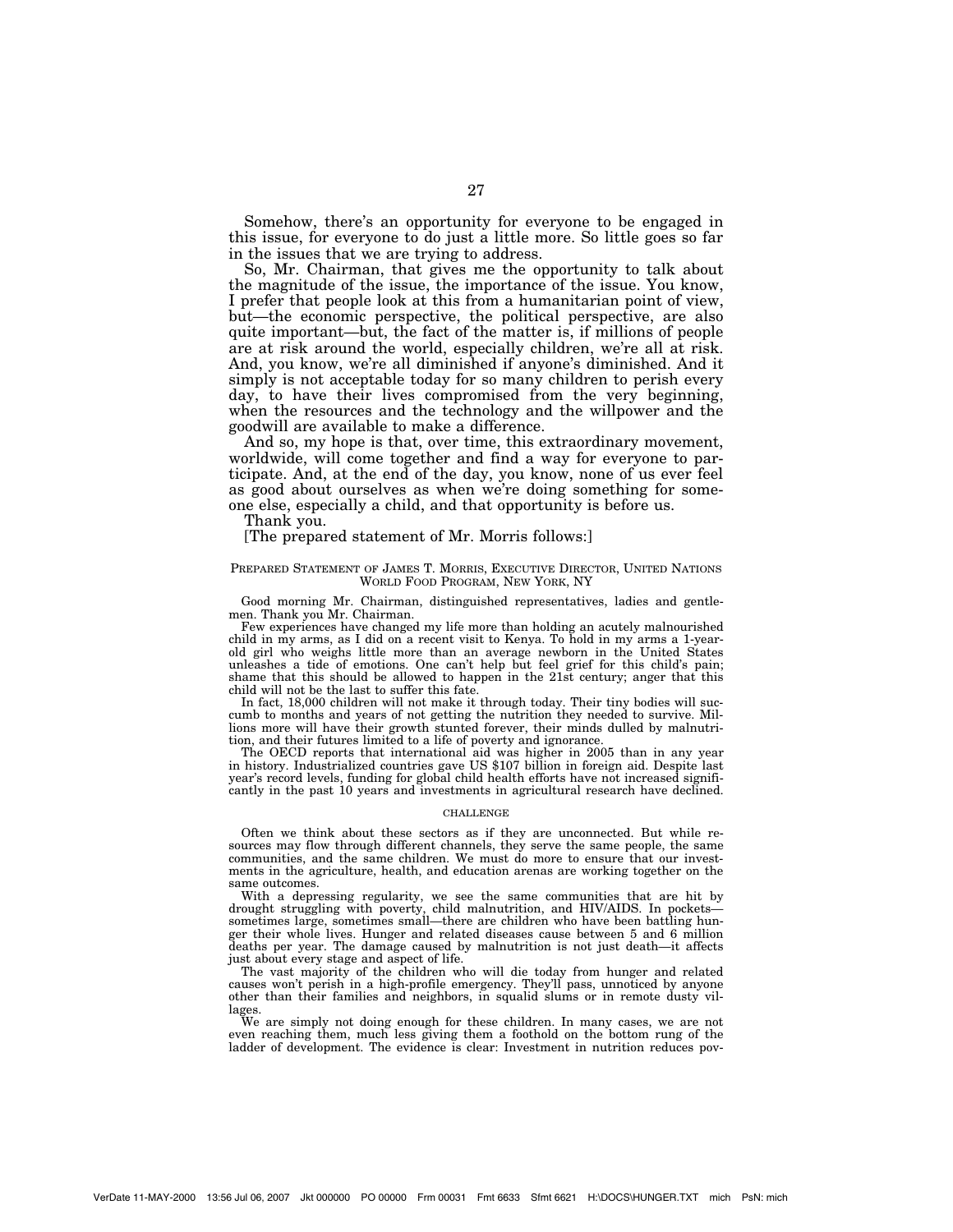erty, increases educational outcomes, and boosts productivity throughout the life cycle and across generations.

## RESPONSE

That's why WFP and UNICEF are working more closely than ever with the widest possible group of partners to fight hunger. Our goal is nothing less than to end child hunger and severe undernutrition within a generation.

For a start, we are working to achieve the hunger target of the first Millennium Development Goal (target 2). We will focus on supporting country efforts to double the current annual reduction rates of underweight children under 5. The causes of child hunger are predictable, preventable, and can be addressed through affordable means. Combined with improved research and technology, this once idealistic notion of ending child hunger is now operationally feasible.

#### **EVIDENCE**

To be sure, there are long and short routes to improving nutrition. Higher incomes and better food security improve nutrition in the long-term. But malnutrition is not simply the result of food insecurity. Many children in food-secure environments are underweight or stunted because of infant feeding and care practices, poor access to health services, or poor sanitation.

We have concrete historical examples of what strategies have worked in places like post-war Europe and Japan, and in developing countries like Chile, Thailand, and China, where hunger among children has been dramatically reduced.

For example, improving the nutrition of pregnant women directly contributes to child health. Good nutritional status also slows the onset of AIDS in HIV-positive individuals. It increases malaria survival rates and lowers the risk of diet-related chronic disease.

The highly concentrated nature of undernourished children in countries makes it possible to target and support national and community efforts. There are roughly 400 million hungry children in the world today—with an estimated 146 million of them under the age of 5. These children live in approximately 100 million households. In Africa, over half of the underweight children live in just 10 percent of the administrative districts.

We are proposing a set of urgent actions to address the needs of children at most immediate risk of death or lifelong disability from hunger:

- First, that we locate the most seriously undernourished children and the communities in which they live;
- Second, that we identify and support local organizations to reach them with essential interventions; and
- Third, that we leverage complementary interventions, such as childhood immunization, education, and food security efforts, to the same underserved areas.

A significant part of our effort will be promoting an ''essential package'' of health and nutrition interventions that can impact the immediate causes of hunger. It includes the basic health, hygiene, and nutrition practices we use daily, together with a set of life-saving commodities—micronutrients, household water treatment, handwashing with soap, parasite control measures, and situation-specific household food security interventions.

The annual household cost of these lifesaving interventions is roughly USD \$80. In many cases we have seen that even the poorest households are prepared to reallocate their own sparse resources when these key commodities are available for purchase. In other cases, some component of community, national, or international assistance will be required.

Over time, the total cost—with an increasing share provided by national governments—to assist 100 million families to protect their children from hunger and undernutrition is estimated at roughly \$8 billion dollars per year. Of this amount, it is estimated that approximately \$1 billion dollars of new international resources could be effectively programmed immediately. This investment can change lives even generations. And the costs of action are but a tiny fraction of what we will shoulder by doing business as usual.

# PARTNERSHIPS SECTION

An effort of this magnitude can only be undertaken by a strong partnership with solid partners.

It will require the continued engagement of the United States Centers for Disease Control and their unique capacities to strengthen the surveillance systems and tech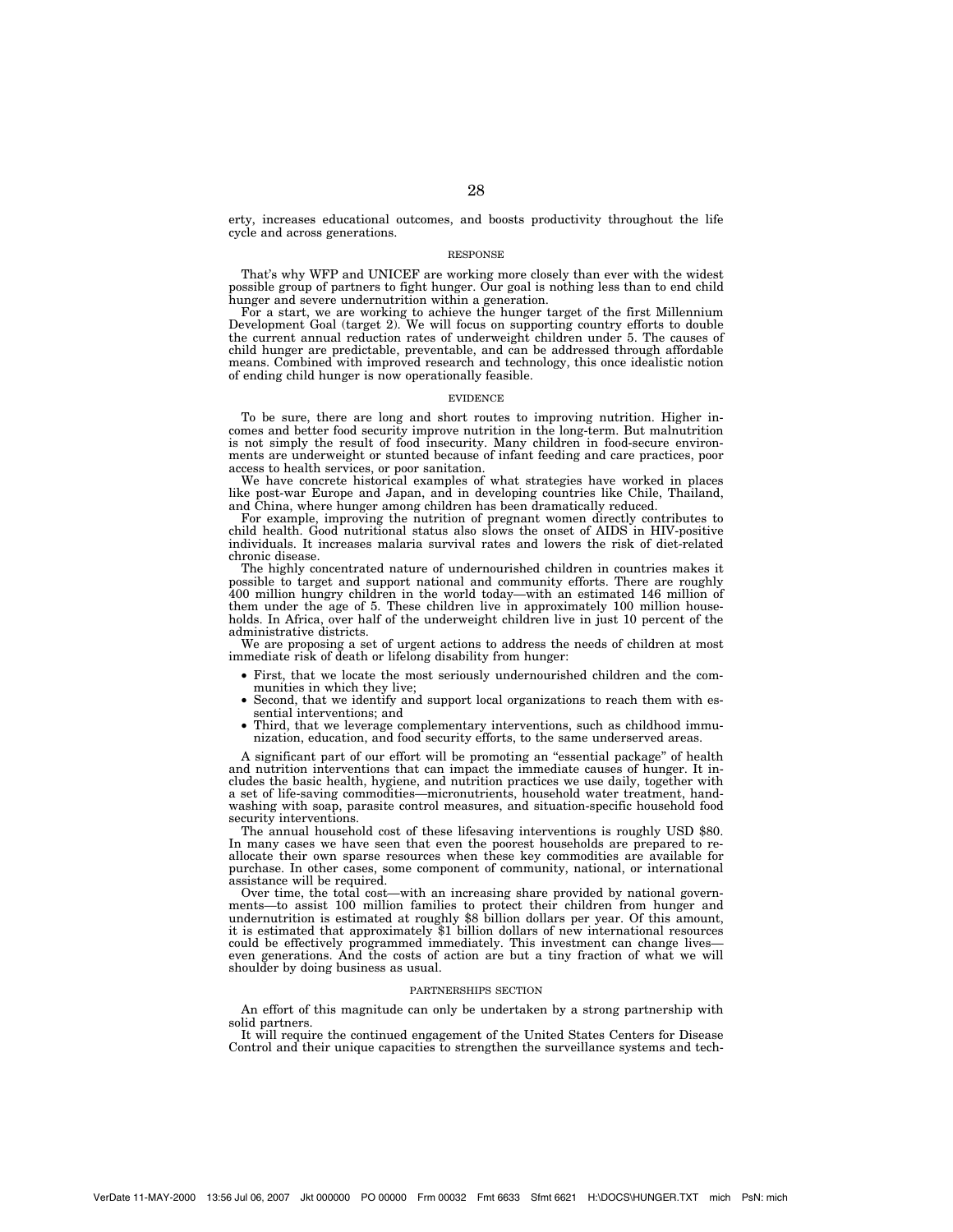nical networks required to find and more effectively target and evaluate antihunger interventions.

It will require continued leadership from the United States Agency for International Development and the further engagement of its technical contractors, uniquely placed to support the adaptation of technical strategies to scale in a wide range of settings.

This effort will require expanded partnerships and strengthened technical capacities among the larger international NGOs, the community-based support networks, and the families in the most affected areas.

It will require increased leadership and partnership with the private sector, following the stellar examples of those companies that have already joined this effort: Contributing their know-how in marketing, logistics, and health communications and their  $\overline{R}$  and  $\overline{D}$  capacities developing new ways to deliver micronutrients, fortify food, and make household water safe to drink.

In the long-term, it will require the success of agriculture and education efforts like the "Education for All Initiative" and the new partnership between the Rockefeller and Gates Foundation to launch a green revolution in Africa and dramatically improve soil fertility and increase the productivity of small farms.

No one organization or sector can do it all. Together we can provide a framework that clearly identifies the opportunities, eliminates some of the obstacles, and clears some of the smoke and mirrors of who does what.

I can appreciate this might appear to some to be a daunting task, but no more daunting than the task of polio eradication must have appeared 25 years ago. The partnership that formed then and has grown and succeeded throughout the world has now very nearly reached its goal. It is a living reminder to us of what happens to so-called ''impossible feats'' when confronted with the steady and focused efforts of committed individuals and institutions.

The choice that societies and communities have before them is whether to act now to end child hunger and undernutrition in this generation, or to wait for improvements in income and education to have an eventual—long-term impact on child growth.

Because children are only children in the short-term, this initiative is focused on their immediate needs. Growing minds and bodies require daily nourishment, healthy care practices, and sanitary living conditions.

We know what needs to be done if we are to meet the Millennium Development Goals and provide the basic necessities not only for a life of dignity and health, but also to make an economy work.

Mr. Chairman, distinguished committee members, thank you for the opportunity to address you today on this most important issue.

The CHAIRMAN. Well, thank you very much, Mr. Morris.

And now, it's a real privilege to have Ann Veneman at this table. In a part of my legislative life, I was chairman of the Agriculture Committee for over 6 years and Ann Veneman was the distinguished Secretary of Agriculture who brought such leadership not only to our farm programs, our nutrition programs, and our conservation programs in rural America. It's wonderful that you are now serving the United Nations Children's Fund.

We're delighted to have you, today, Ann. Would you please proceed.

# **STATEMENT OF HON. ANN VENEMAN, EXECUTIVE DIRECTOR, UNITED NATIONS CHILDREN'S FUND, NEW YORK, NY**

Ms. VENEMAN. Thank you so much, Mr. Chairman. And it is my privilege and opportunity to be before you, once again, in the United States Senate.

It is also my privilege to be here with such a distinguished panel. And I particularly want to add my words of appreciation for my friend, Jim Morris. He—as you know, I've worked with him both at USDA and now in my current position, and I can tell you he is an extraordinary person who is doing extraordinary work, and de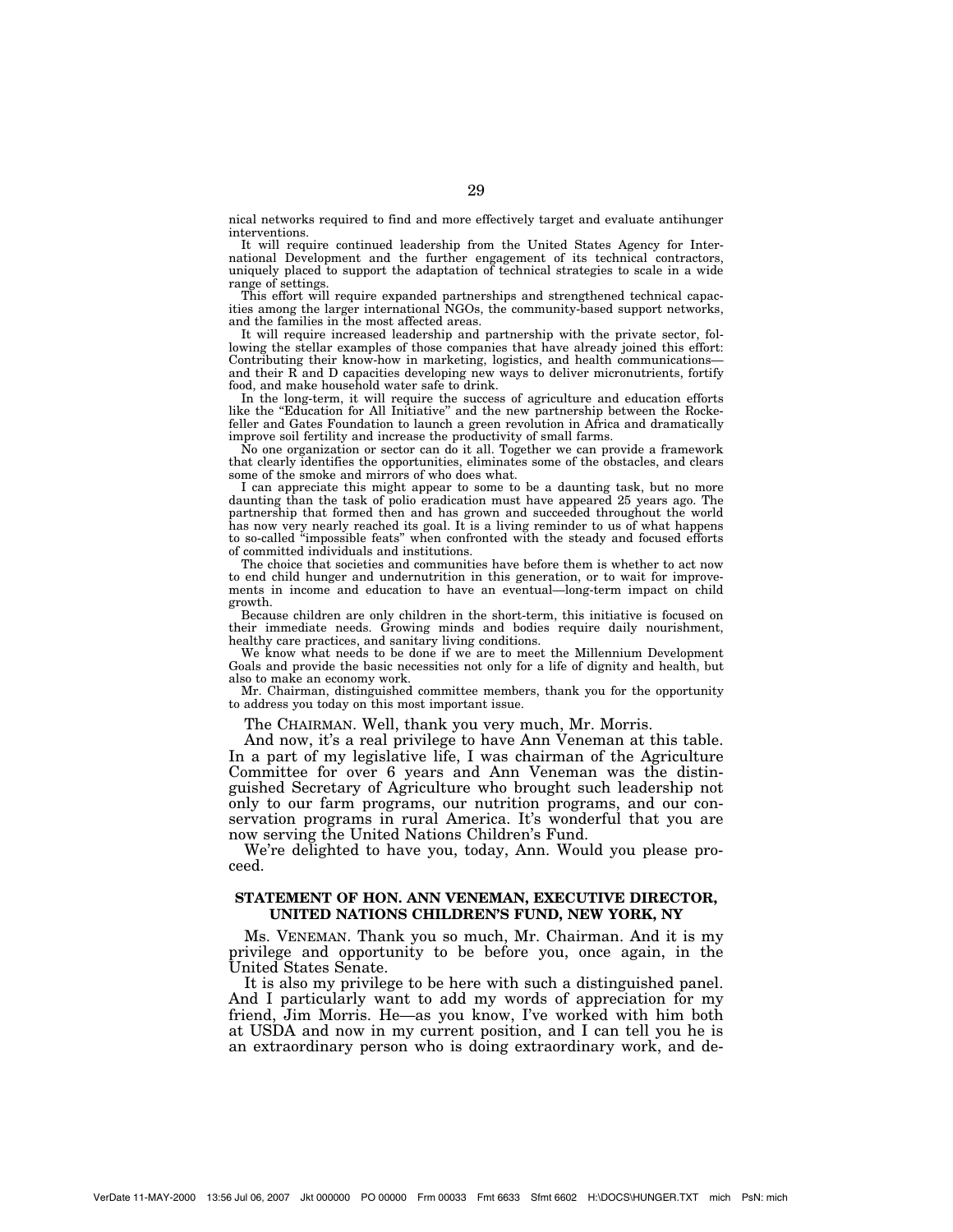serves a great deal of credit for all he's doing to help the world's most needy.

As you indicated, Mr. Chairman, nutrition is a very important part of what the U.S. Department of Agriculture does. It is about 50 percent, or more, of the USDA budget. One of the programs that we have always found to be most effective is the Program of Women, Infants, and Children, a program that really focuses on the nutrition of pregnant and lactating mothers and children under 2 years old. And that has been one of the more effective programs. And if you look at the kinds of issues we're talking about today, indeed these issues are the very same that we are addressing in our own country with the WIC program. So, as others have stated, nutrition profoundly affects the life of children at every stage of development, from conception, basically, through early childhood years. And proper nutrition will determine whether or not a child will be healthy, whether or not they will learn, whether or not they will develop properly, whether or not they'll reach their ultimate full potential.

This spring, UNICEF released a report called—one of our series of reports called Progress for Children. This one focused on nutrition and particularly looked at how the world was doing in reaching Millennium Development Goal number 1 on addressing hunger. One of the measures of that success of—in implementing that Millennium Development Goal—is how many children under 5 years of age were—are underweight. And I must say that the conclusions of that report are disturbing.

It is estimated that more than a quarter of the world's children under 5 years old are seriously underweight. As Jim Morris pointed out, that's about 156 million children in a—in developing countries—27 percent in developing countries fall into that category. Global rates have fallen only 5 percentage points since 1990. So, we estimate that, at our current pace, the world will not meet the promise of the Millennium Development Goals to cut the rate in half—to cut the rate of under-5's underweight in half—by 2015. It is estimated that persistent undernutrition is a contributing cause in more than 5 million under-5 deaths every year.

But underweight children are really only part of the story, and I think we've heard a lot of—about this today. While many children may be eating enough to fend off hunger, many are missing essential vitamins and minerals. Something as simple as the lack of iodine can lower average IQ in iodine-deficient children by up to 13 points. Vitamin A deficiency can make a child significantly more likely to die from common childhood diseases, like measles. And every year, iron deficiency means that tens of thousands of pregnant women will not live to see their babies born.

If you look at the findings of this report, you see that, in India alone, 7.8 million babies are born underweight every year, and 47 percent of the under-5 population in India is underweight—48 percent of the under-5's are underweight in Nepal; 48 percent are underweight in Bangladesh. Now, when you compare this to the United States, the number is 2 percent.

In sub-Saharan Africa, if you look at it as a whole, there is there are 28 percent of the children, on average, who are underweight. In South Africa, one of the more developed sub-Saharan Af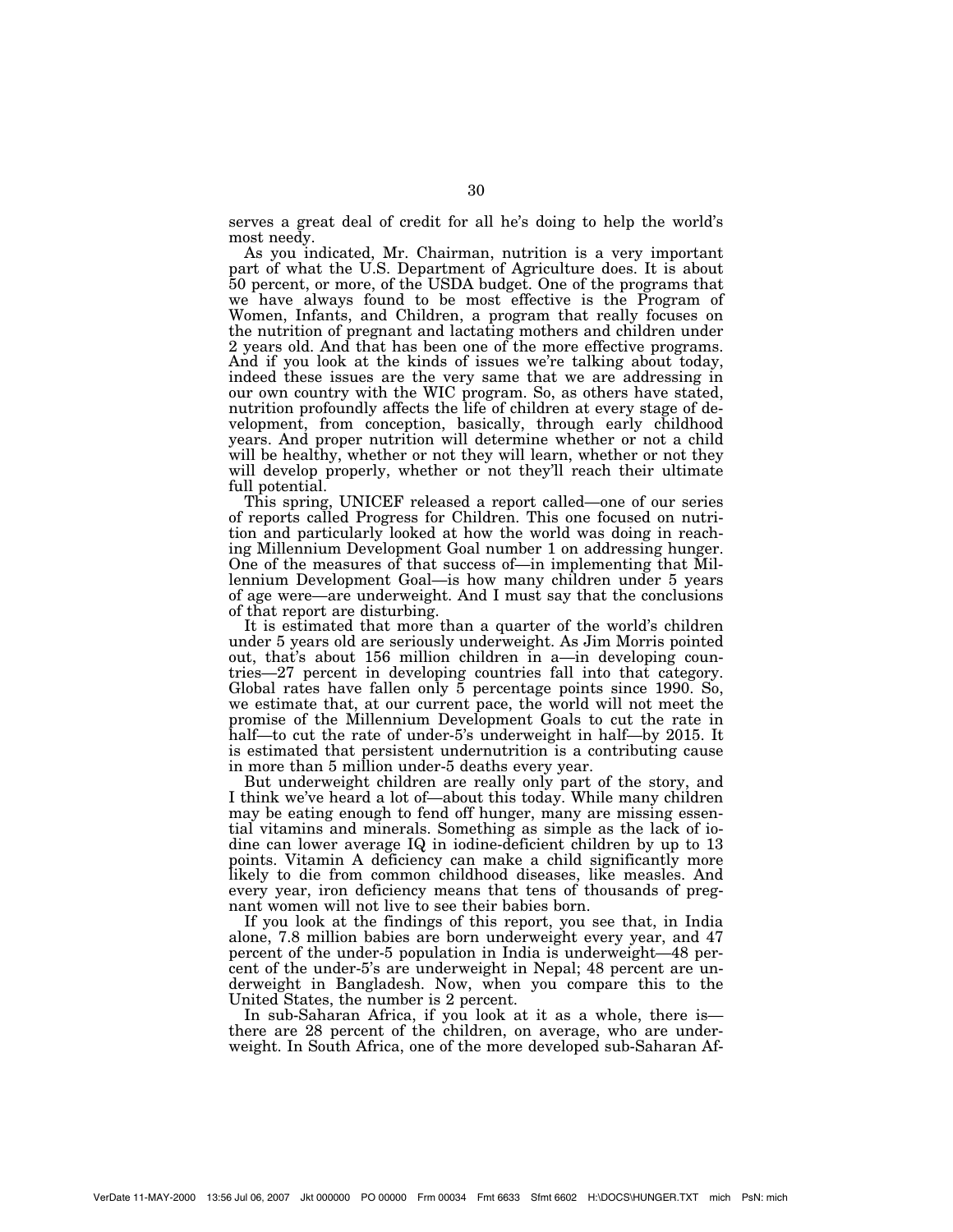rican countries, the number is 12 percent under-5's underweight. In Ethiopia, nearly half of the children, or 47 percent, are underweight.

Millions of children in sub-Saharan Africa live in an almost constant state of emergency, fueled by war, by famine, and other crises. HIV/AIDS, as we've talked about, is putting an additional strain on communities that are already struggling to produce and to find food. And HIV/AIDS is leaving children alone and vulnerable.

With so much at stake, we are long overdue for a new approach. So, we believe that the End Child Hunger and Undernutrition Initiative will help provide focus and resources to address this issue of childhood hunger around the world. Food aid alone is not enough. Reversing the current trends requires a holistic approach, as many have talked about today, including agricultural productivity, addressing all that helps to keep children healthy and developing properly, including healthy mothers during pregnancy, good nutrition and vitamins, breastfeeding, better education, effective disease control, policies that safeguard food access, access to clean water, and sanitation. It has to be an integrated approach. And we must do more to focus on children age 2 and under, where the majority of the under-5 deaths occur. If a child falls behind in this critical stage of under-age-2, he or she may never catch up.

In addressing the underlying causes of malnutrition, there are simple, practical things that we can do to make a difference. The global campaign to iodize salt, for example, is bringing iodine to almost 70 percent of all households, and protecting 82 million newborns per year against iodine deficiency. The UNICEF-supported Accelerated Child Survival and Development Program in West Africa has shown results—preliminary results of a reduction of child mortality by 20 percent in some of the areas where we've implemented it. And this is by delivering a simple integrated package of both nutrients and healthcare to families in communitybased settings.

We have seen clear signs that point the way forward, and evidence of the strategies that do work, and that do produce results and make a difference. While the goals of this initiative are ambitious, they are not impossible, and they show a future where children can and will have equal opportunity to fulfill their unique potential.

Thank you very much, Mr. Chairman.

[The prepared statement of Ms. Veneman follows:]

# PREPARED STATEMENT OF HON. ANN VENEMAN, EXECUTIVE DIRECTOR, UNITED NATIONS CHILDREN'S FUND, NEW YORK, NY

Mr. Chairman, members of the committee, thank you for this opportunity to discuss the ''End Child Hunger and Undernutrition Initiative,'' and the importance of nutrition to children.

It is a special pleasure to appear with my U.N. colleague, Jim Morris, of the World Food Program, who will be ending his tenure next year. He has been a valued partner and friend for several years, and so committed to the work of the World Food Program. He has a record of boundless energy, compassion, and creativity.

When  $\tilde{I}$  last appeared before a Senate committee, it was in my capacity as the U.S. Secretary of Agriculture. Nutrition programs accounted for some 60 percent of the USDA budget. At UNICEF, I continue to pursue effective, strategic approaches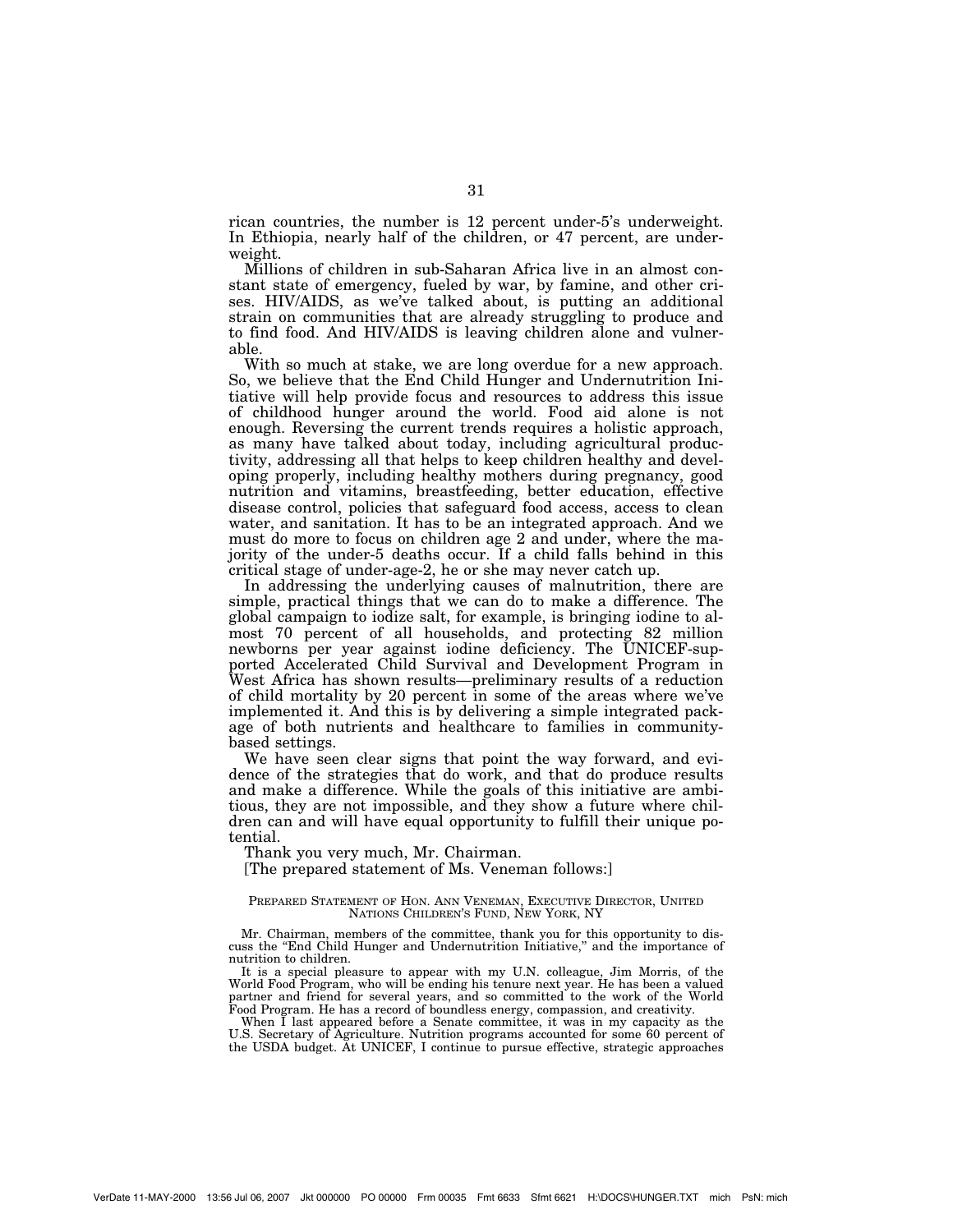to the health of mothers, babies, and children, which was a hallmark of USDA's WIC, or Women, Infants, and Children Program.

Nutrition profoundly affects life at every stage of development, starting before a child is even born. It helps determine how healthy a child will be, how fast she will grow, how easily she will resist diseases, how well she will learn at school, and whether her own children will reach their full potential.

It is critical that we understand the vital importance of nutrition and how serious undernutrition is around the world. One underweight and undernourished child is an individual tragedy. But multiplied by tens of millions, undernutrition becomes

a global threat to societies and to economies. ''Underweight'' is the indicator that is used for undernutrition because it is one of the most visible and easily measured attributes, and because it correlates strong-ly with disease and premature death. A few months ago, UNICEF released its ''Progress for Children'' report, revealing where the world stands on the first Millen-nium Development Goal, which seeks to cut in half by the year 2015 the global proportion of underweight children.

The conclusions of that report, which I would offer for the complete record of this hearing, are disturbing. Undernutrition is a global epidemic. In a time of plenty, it is estimated that more than one-quarter of the world's children under the age of 5 are seriously underweight. In developing countries, about 146 million children, or 27 percent, fall into that category. Global rates have fallen only 5 percentage points since 1990. At our current pace, we will not meet the promise of the Millennium

Development Goals to cut the rate in half by the year 2015. [EDITOR'S NOTE.— The report mentioned was not reproducible in this hearing but will be maintained in the committee's permanent record.]

It is estimated that persistent undernutrition is a contributing cause in more than<br>5 million under-5 child deaths every year. But underweight children are just part<br>of the story. While millions of children are eating enou

Something as simple as a lack of iodine in diets can lower the average IQ in io-dine-deficient children by up to 13 points. Vitamin A deficiency can make a child significantly more likely to die from a common childhood disease like measles. And every year, iron deficiency means tens of thousands of pregnant women will not live to see their babies born.

According to "Progress for Children," only two out of seven developing-country regions are making sufficient progress to meet the Millennium Development Goal tar-get. But there are bright spots in every region, and there is particularly good news in China. The country with the highest population on Earth already met the Millen-nium Development Goal target regarding underweight children more than 10 years ahead of schedule. The proportion of underweight children in China dropped from 19 percent in 1990 to 8 percent in 2002, thanks in part to a strong government commitment to make nutrition a priority.

This dramatic progress shows we can make swift advances in a very short time if we take a comprehensive approach to a child's needs.

The worst crisis is in South Asia, where almost one in two children under age 5 is underweight, or 46 percent. In India alone, 7.8 million babies are born underweight every year. That equates to the combined population of the State of Virginia and the District of Columbia.

Sub-Saharan Africa, as a whole, has been largely stagnating, with 28 percent of its children under 5 years old underweight. In South Africa, 12 percent of the children under 5 are underweight. In Niger, the rate is 40 percent; and in Ethiopia, nearly half of all children under 5, 47 percent, are underweight.

Millions of young children in sub-Saharan Africa live in an almost constant state of emergency, fueled by war, famine, and other crises. HIV/AIDS is putting additional strain on communities that are already struggling to find adequate food, and leaving children alone and vulnerable.

Examples from other individual countries show the rate of undernutrition is 48 percent in Nepal and Bangladesh, 47 percent in India, and 46 percent in Yemen and Timor-Leste. In Guatemala, the rate is 23 percent, the highest in Latin America and the Caribbean. In Albania, 14 percent of children under 5 are underweight, the highest rate in Central and Eastern Europe and the Commonwealth of Independent States.

Compare that to only about 2 percent in the United States.

We cannot blame this global epidemic on food shortages alone. These numbers reflect broken health and education systems in countries, poor governance and corruption, and a widespread failure to provide basic services, such as clean water and<br>sanitation. With 2.6 billion people living without a simple toilet, diarrhea has be-<br>come one of the world's leading causes of child deaths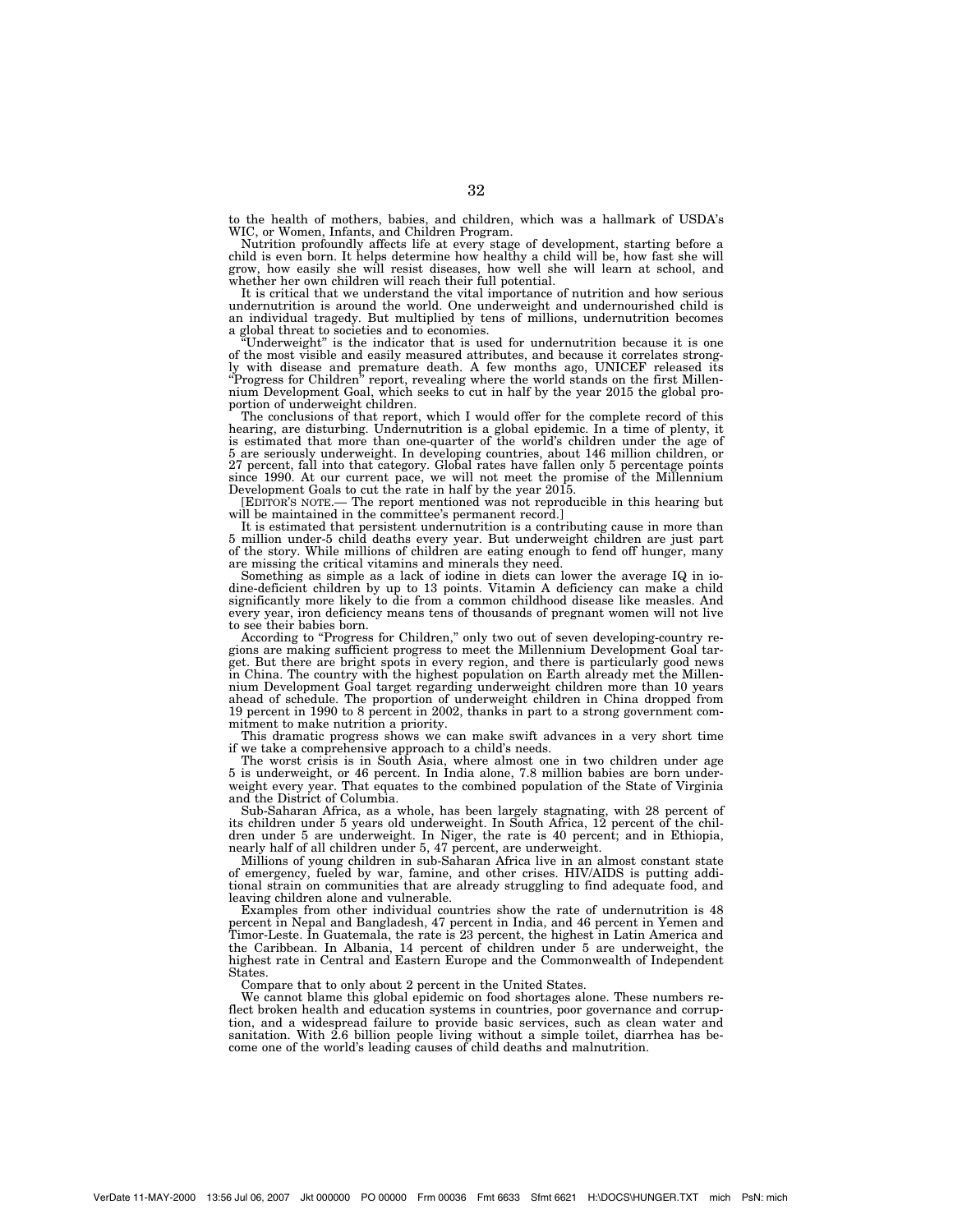We also know the importance of educating girls, and keeping mothers healthy, especially in the developing world. Millions of women and girls come into pregnancy too young and too often. Far too many are malnourished themselves, and very few spend their teenage years in school. This impairs their ability to bear, raise, and care for healthy children. At least 20 million babies are born underweight every year in developing countries, which puts them at a higher risk of an early death.

With so much at stake, we are long overdue for a different approach. We believe the "End Child Hunger and Undernutrition" initiative will provide focus and resources to address childhood hunger. Food aid alone is not enough. Reversing the current trends requires a holistic approach to what keeps children healthy and developing properly. This includes healthy mothers during pregnancy, breastfeeding, better education, effective disease control, and policies that safeguard food access, even in times of crisis. There must be a special focus on protecting children under age 2. If a child falls behind during this critical development stage, he or she might never catch up.

In addressing the underlying causes of malnutrition, there are simple, practical things we can do that make a critical difference. The global campaign to iodize salt, for example, is bringing iodine to almost 70 percent of all households and protecting 82 million newborns per year against deficiency. The UNICEF-supported Accelerated Child Survival and Development program in West Africa has managed to reduce child deaths by an estimated 20 percent in some areas by delivering a simple, integrated package of nutrients and health care to families in community-based settings.

It is time to believe in, and invest in, the scaling up of programs that yield results for children. We have seen clear signs that point the way forward and evidence that our strategies work. While our goals are ambitious, they are not impossible, and they show a future where children have an equal opportunity to fulfill their unique potential.

Thank you, Mr. Chairman.

The CHAIRMAN. Well, thank you very much, Secretary Veneman. Let me begin the questions by noting that in your testimony each of you has mentioned the importance of partnerships in fighting hunger and malnutrition. The World Food Program and UNICEF are partnering in their new initiative. Mr. Kunder gave a few examples of partnerships in his written testimony, such as the USAID/UNICEF/Kiwanis partnership to address iodine deficiency and partnering with pharmaceutical companies to develop zinc tablets. But, as I listen, each of you has mentioned how some of your efforts intertwine. Can each of you give some idea of who's in charge here? Now, that's not meant to be provocative. Obviously, there are U.S. Government agencies, there are faith-based initiatives, service clubs, and the United Nations. But as Mr. Morris said, if you were to seek out 10 top countries that have a majority of the problems, or 10 particular sectors, even in Africa—if there was a so-called business plan for all of this—and maybe there is perhaps there would be some greater confidence that the goals are going to be met, and that United States investments, whether they are public or private, are on target, as opposed to solving one problem, only to run into another. Dr. Gerberding was skillful in pointing out that in a progression of four or five different programs, you lead to the possible treatment for HIV/AIDS, which would not be successful without the intervening steps in front of that. And that shows a degree of sophistication which is very, very important to describe.

But I'm just hoping for some reflections as to where the business plan is, who's in charge, or if anybody ought to be, and how we come to grips with the overall organization of the effort.

Now, let me ask you, Secretary Veneman, because you have presented a report that attempts to go into the Millennium Goal No.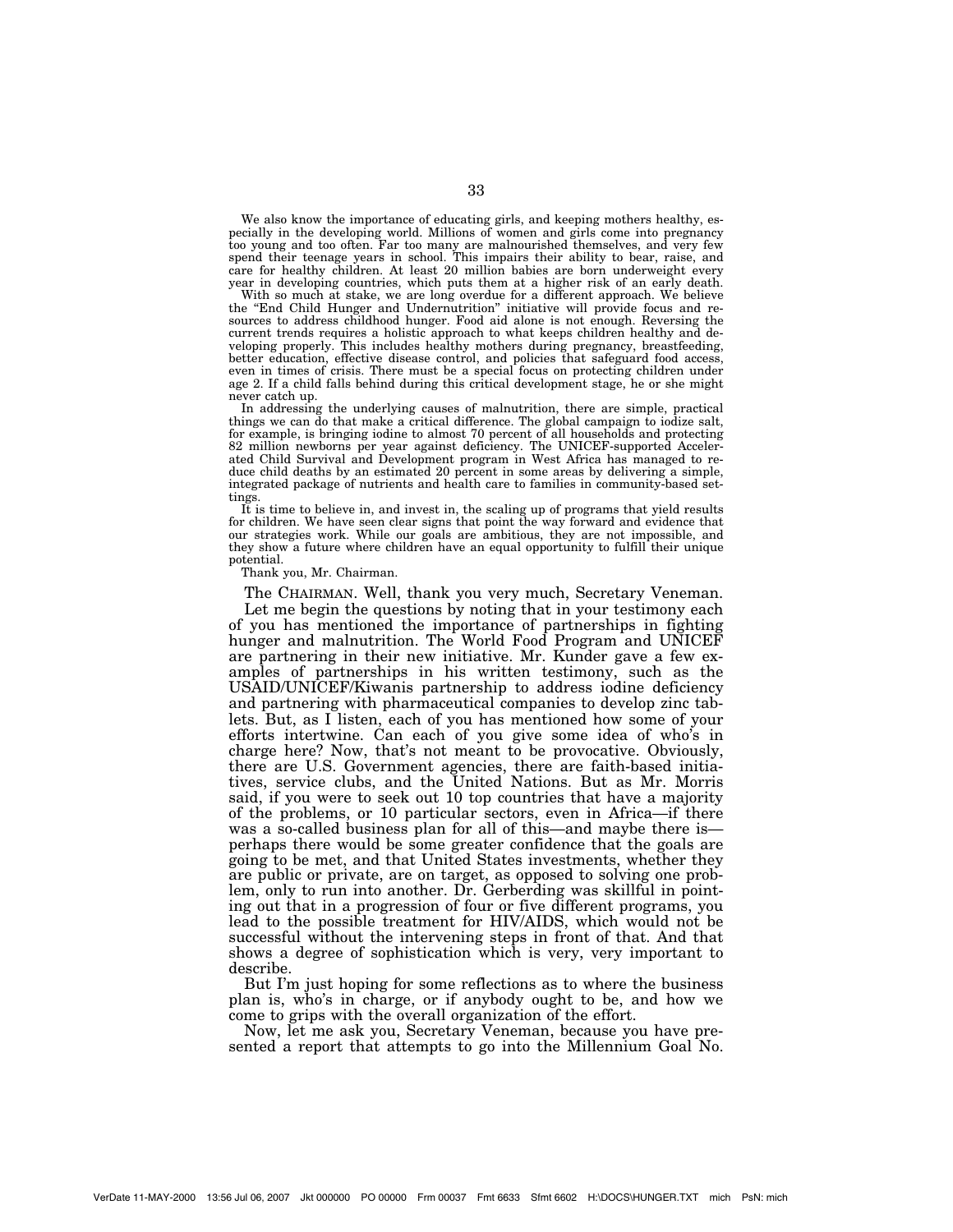1 and the graph of child nutrition around the world in which the red countries are those that are either not changing or falling back, and the blue countries at least are on track to reach this first target. Insufficient data is the case for some situations such as all of the Korean Peninsula or Libya or Argentina or some countries in sub-Saharan Africa. So, we really don't know, I suppose, at this point. But at least there is an attempt being made here, graphically, to portray, with this goal, how we're doing, collectively.

Would you address that question, first of all, as to the overall "who's in charge"?

Ms. VENEMAN. Well, Mr. Chairman, I think it's a very appropriate question, because I think that as I've come into this world of development, and development agencies, one of the things, I think, that we have to be addressing is, how do we work closely together on issues related to poverty alleviation, hunger, healthcare, and the whole range of issues that impact people in the developing world. And so, it's critical that we work in partnerships. And I think one of the ways that we collectively address these issues is by having common goals, as this nutrition initiative indicates—the Millennium Development Goals, for example, are common goals—and that we collectively measure results, collect data in a uniform way, so that we can measure the progress that we're making.

One of the things that we hope to address with this initiative is, it was begun as a partnership between WFP and UNICEF, partly beginning—as I came into this job, Jim Morris and I started talking about this partnership—we've tried to make it as broad as possible. The World Bank's been very involved. A number of NGOs have been very involved. WHO's been very involved. So, it attempts to bring all of the parties together in a cohesive way to address the issue, particularly of child hunger, but recognizing how important hunger is to so many other things—children's health, to education—you can't learn if you don't have enough to eat—and also to bring in the NGOs.

I began, in August, chairing a committee on nutrition, which is all of the agencies of the U.N. that deal with nutrition, as well as NGOs and governments, and many universities, and that committee, also, is a major part of this End Child Hunger Initiative. So, we are trying, really, to address the very issue that you're bringing up, and that is, how do we bring all of the various parties that are involved together around common goals and trying to achieve common results in areas which are most in need?

The CHAIRMAN. Now, at UNICEF—and you've mentioned the partnership with Jim Morris and the World Food Program—you're dealing as officials of the United Nations, so presumably you have the attention of all of the countries that are members of the United Nations. By definition, at least, that's the group that you represent. The NGOs, I gather, could be international organizations also, in some cases. The World Bank certainly has many of the same constituents. But is this how you come to grips with all of the governments or humanitarian resources of the world? At least through the United Nations setup there, you have some reporting situation.

Ms. VENEMAN. Well, I think that is a very important question, as well, because—you know, particularly as the U.N. has addressed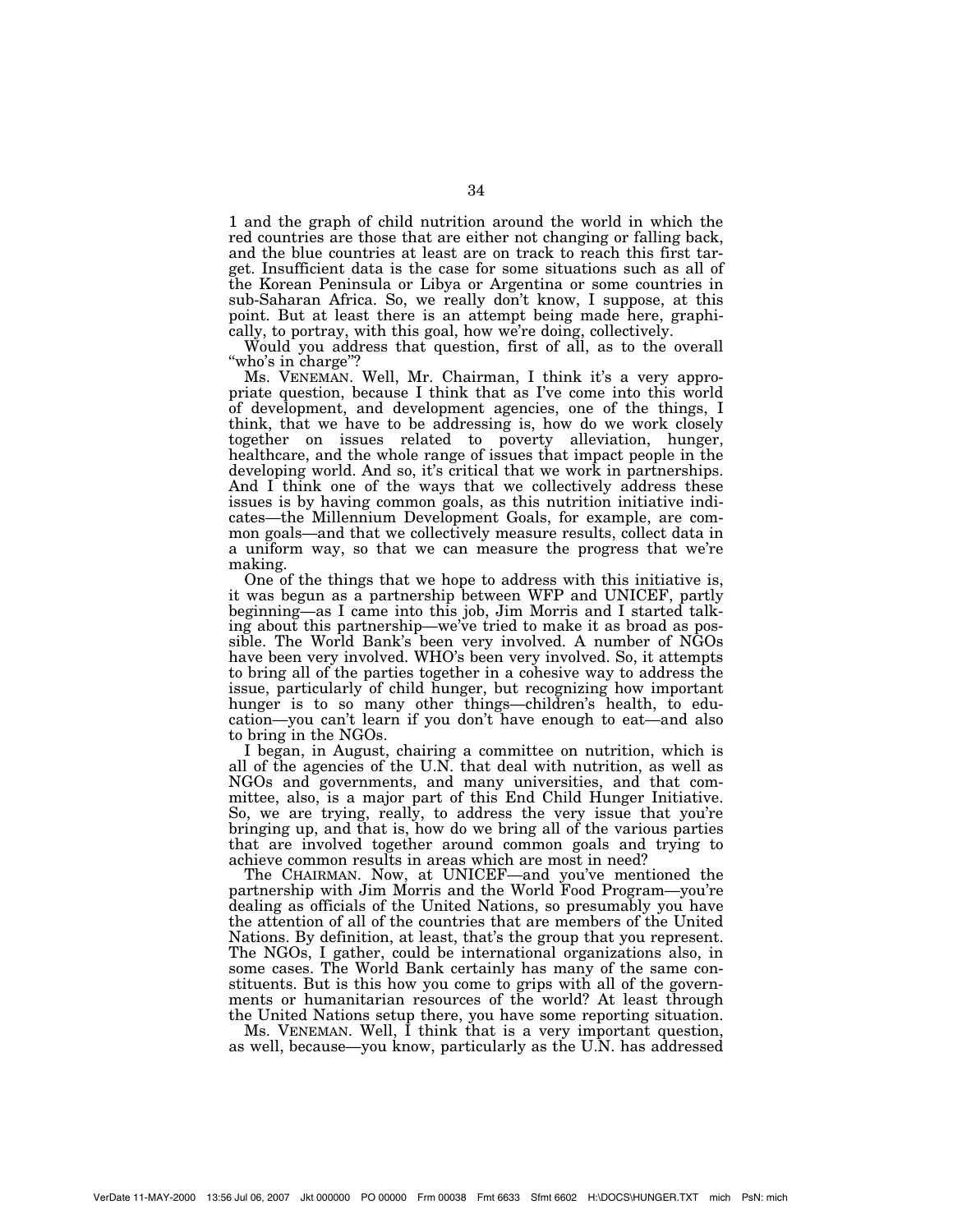this high-level panel on coherence, one of the things we see is the importance of also—particularly donor governments working in a cohesive manner within its own agencies and with other governments and with the U.N. agencies and with NGOs. So, I do think that we all have to work very closely together to address the kinds of issues that we're talking about. And what we hope to do with an initiative like this is to rally all of the various parties around common goals and trying to achieve common results. And I think that's one of the best ways we can work to achieve the kind of results we want to see and to help children.

The CHAIRMAN. Mr. Morris, do you have a comment on this question?

Mr. MORRIS. Sure. Essentially, there's no one in charge. Hopefully, we'll all be focused on those who need our help, and that common mindset will draw us together. But, really, the leadership needs to come from the country where the problems are being addressed. The Government of Malawi needs to own the responsibility and provide the leadership to draw us together. They need to have one plan, one coordinating mechanism, one system for monitoring and evaluation that we all buy into. UNAIDS has really done a good job on what they call the ''three in one'' theory of one plan, one mechanism, one evaluation system to look at the HIV/ AIDS issue country by country. And, ultimately, the responsibility for addressing what we're talking about is a country responsibility. And our job is to be there to be helpful.

Now, there are very difficult issues of capacity and resources, technical competency, that the rest of the world will have to provide. But the only chance for this to be sustained, and, really, to work, is if the country where the work's being done is in charge.

The CHAIRMAN. Now, I know, from personal conversation, that you have visited North Korea and Zimbabwe, to take two cases. And clearly a number of children, or maybe others, were fed through the efforts of the World Food Program, but, on the other hand, on some occasions, for instance, the Government of North Korea has taken the position that, ''We don't need you this year.'' In an imperfect world, there is no real answer to this, but the fact is that a number of people are starving because they have governments that do not have a very good plan or, in fact, are not particularly receptive, during certain years, to this kind of aid. And I gather that the World Food Program has, in a humanitarian way, persisted to insist that there are still hungry people there, despite the politics, and that you would like to help, or you would like to insinuate help, in those situations.

Mr. MORRIS. Of the 191 members of the United Nations, you couldn't have picked two better examples to discuss. [Laughter.]

Mr. MORRIS. North Korea and Zimbabwe are both very difficult places. We provided food, this past year, for more than 5 million people in Zimbabwe. The last 5 or 6 years, we've been providing food for a third of the population of North Korea, with good support, by the way, from the United States. Our job there is to save lives. And we've had to find a way to do our work so that we can get food distributed to those who need it.

Now, the Zimbabwe situation is very interesting. We've made it clear to the Zimbabwe Government that we're there to help. We're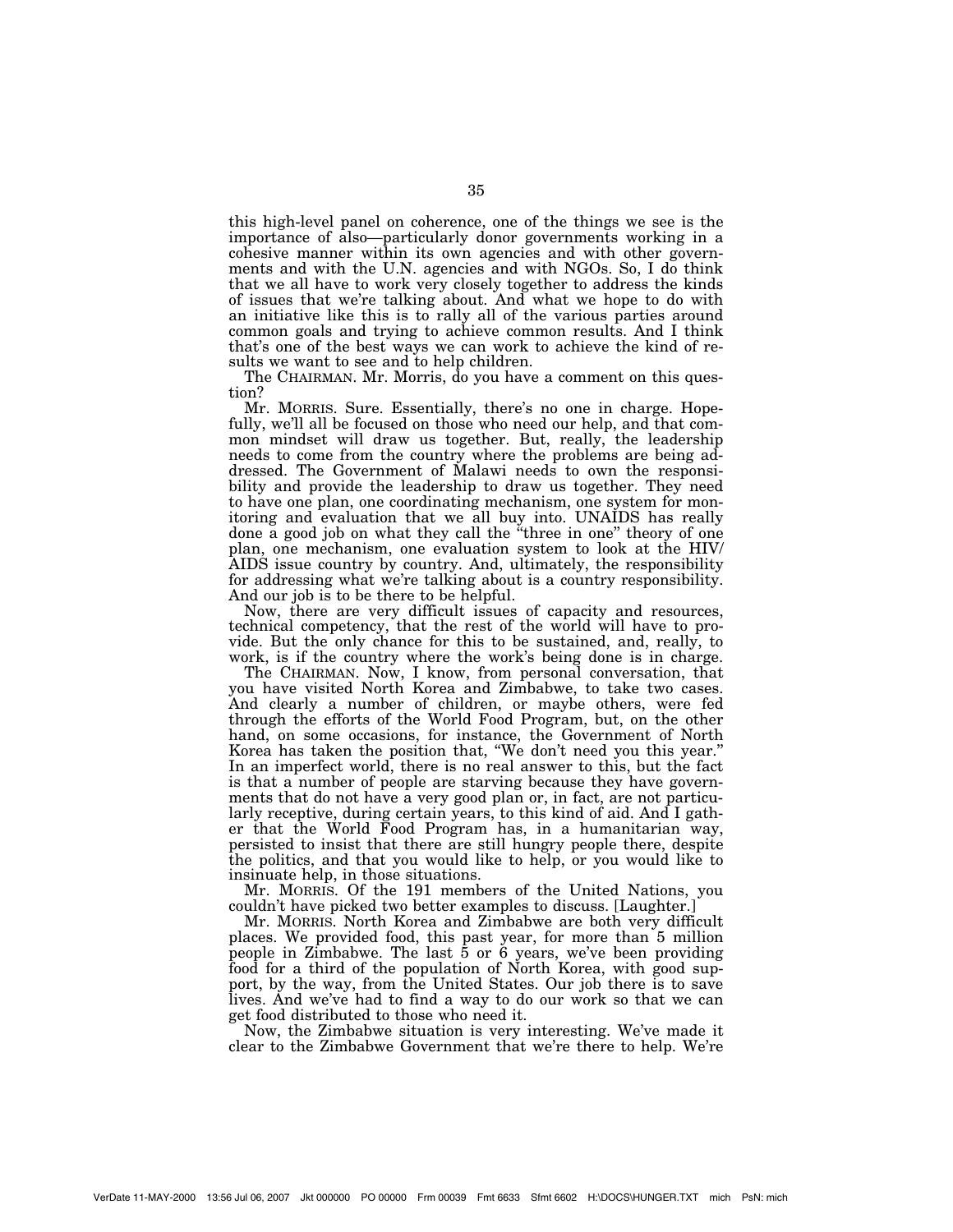there, not in a political role, but a humanitarian role, and our job is to get food to people who are most at risk, absent any other consideration. We have 24 NGO partners at the high point in Zimbabwe, World Vision being one of the best, that enable us to distribute food to more than 5 million people, and to do all the distribution through private mechanisms.

I suspect that Zimbabwe does not have a plan to address the kinds of issues that we are focused on. And I'm very concerned about Zimbabwe. They have more than a million orphans because mom and/or dad has died of HIV/AIDS. The predicament is extraordinary.

In North Korea, you know, our job has been simply to get food to millions of people who need it. Before we were there, people were dying in that country. And with UNICEF, we've found a way to turn the situation around, to reduce dramatically the percentage of chronically and acutely malnourished children, to reduce the percentage of children underweight. We've not made much progress with the issue of anemia with women. It's been steady.

North Korea came to us last year, all of us, and said, ''We're no longer in an emergency situation. We don't need you to do emergency work. We want you to begin to do development work.'' And our plan for North Korea this year is to provide food for 1.9 million people, mostly in the northeast, away from Pyongyang, where things are the most difficult. They've recently had floods, and we've gone in to feed another 55,000 people during the crisis.

But these are two places that need to be more thoughtful about addressing the issues that we're all concerned about. I agree with you.

The CHAIRMAN. Mr. Ward, mention has been made of World Vision in Mr. Morris's comments. Do you have an overall comment about these issues?

Ambassador WARD. Yes, Mr. Chairman, I do.

I think, first of all, on the question—I'd just like, very briefly, to return to the question of who's in charge. And I think that needs to be answered in two ways. First, who's in charge really needs to be the families in need, because unless the families—they know best their needs, and they also are the ones who are going to have to implement solutions. So, we need to—we need to find solutions that they can adapt to and that they can implement. And that's World Vision's way, is—throughout the world, to work very, very closely, not just with national governments, but also with community-based organizations, at the grassroots level, to find solutions that people can actually use and to find the kind of prioritized interventions that Dr. Gerberding was talking about, so that we can get in there and help people.

But I also think that we need—we need the international partnerships. We need the partnerships that are really blossoming now between international organizations, national governments, and international NGOs in this field of food and nutrition, and also in health. And we have, as unifying principles, the Millennium Development Goals, which are very clear, and which provide, perhaps for the first time in this business, very clear targets.

So, we are working together, not—in Zimbabwe, for example not just with World Food Program, but also benefiting from grants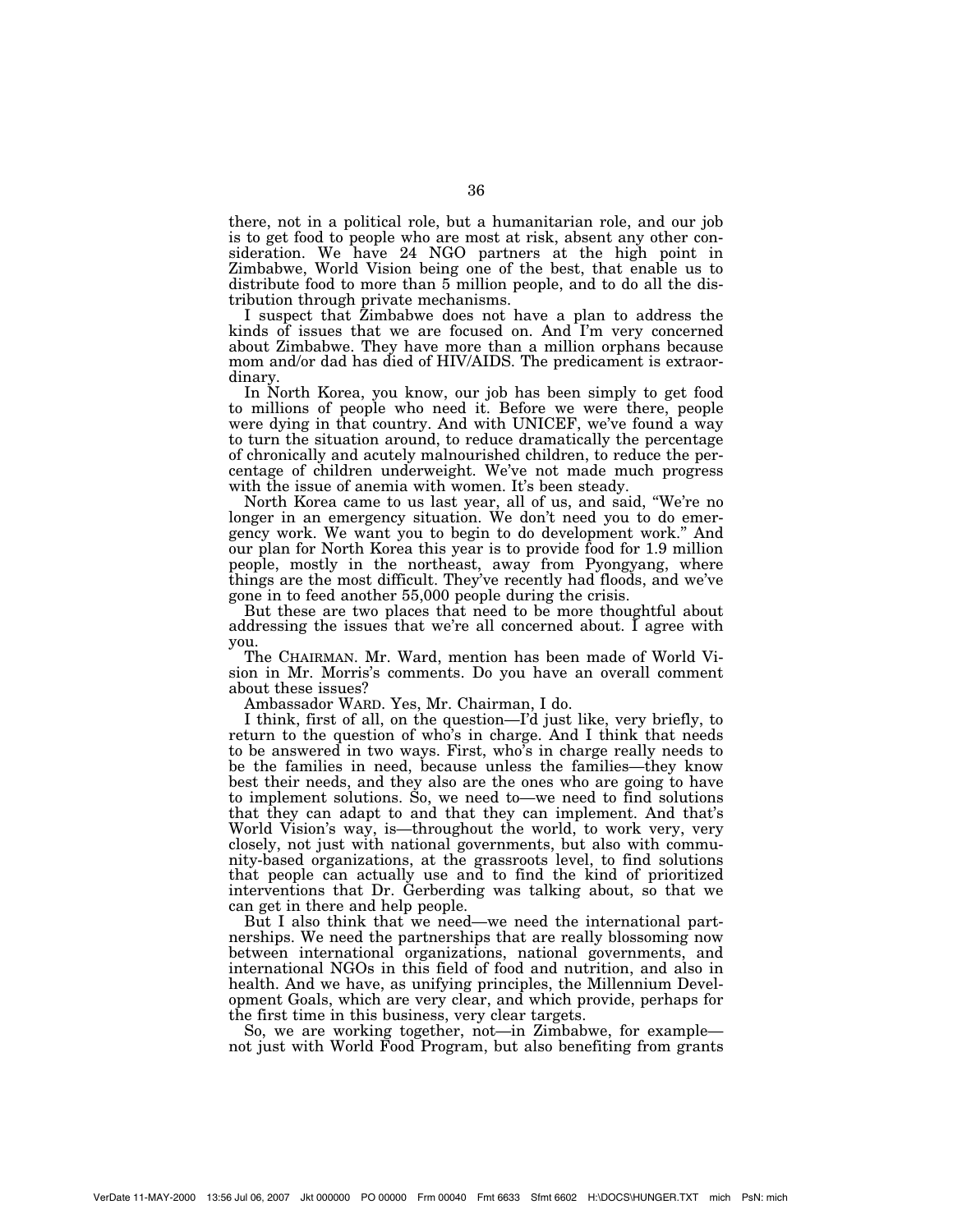from USAID and feeding—we have a very active food program in Zimbabwe, and we're able to continue, because we're connected to the communities. It's—that's also true—for example, I was, earlier this year, in Afghanistan, where we work in a difficult situation, a situation where travel is difficult, security is a challenge, but we're connected to the community, and we find that very, very important in our work.

The CHAIRMAN. Dr. Gerberding, do you have a comment on this question?

Dr. GERBERDING. Thank you.

I've been thinking a lot about it, because this question about who's in charge comes up in a lot of settings—terrorism, hurricane preparedness, and so forth. And I feel very fortunate to work in a department led by a secretary, Secretary Leavitt, who sees the world as a network. And I really agree with him. And I think what we're talking about here is a very complicated network of organizations and individuals, from government and nongovernment sectors who are all working on the same problem. But there is no one in charge of the network, and I very much agree that ultimately the decisionmaker has to be the Minister of Health or the leader of the affected countries.

But I think what we're learning to do in these very complicated times is to understand better what makes a networked effect successful. And it really is having a very clear goal and a very clear set of strategies so that, wherever you are in the network, you understand the goal and the strategies, you agree to the measures, but then you can identify, "Okay, if that's what we want to accomplish, what's my part? What can my organization do? What can I bring to bear? And how can I measure our own contribution to the overall goal?'' And I think that's fundamentally what we're learning to do.

UNICEF and the U.N. is an amazingly important convening force to get us all around the table to decide and contribute to the goals and the strategies, but once those are established, then the network is, in a sense, self-governing, because we know what we're supposed to be doing, and we work really hard to be an effective contributor to that effort.

So, it's a different way of thinking. It's also a different kind of leadership, because it isn't that "I'm the boss" sort of leadership, it's ''What is my collaborative role here, and how can I influence and bring other people to point in the same direction?''

The CHAIRMAN. Mr. Kunder.

Mr. KUNDER. Mr. Chairman, I'm very glad you asked us for our reflections rather than the answer. [Laughter.]

Mr. KUNDER. As you know, we've just had the committee lead us in a lot of discussions on how we can coordinate even better, even within the U.S. Government. And this larger question of how we communicate to the international communities, interventions, is critical. I would agree with Ann Veneman that part of this is the framework of the Millennium Development Goals, because we do have an overall framework. And I would very much agree with Jim Morris that we—however we look at this—have to keep the local, the country leadership, out in front. Because if we all come in from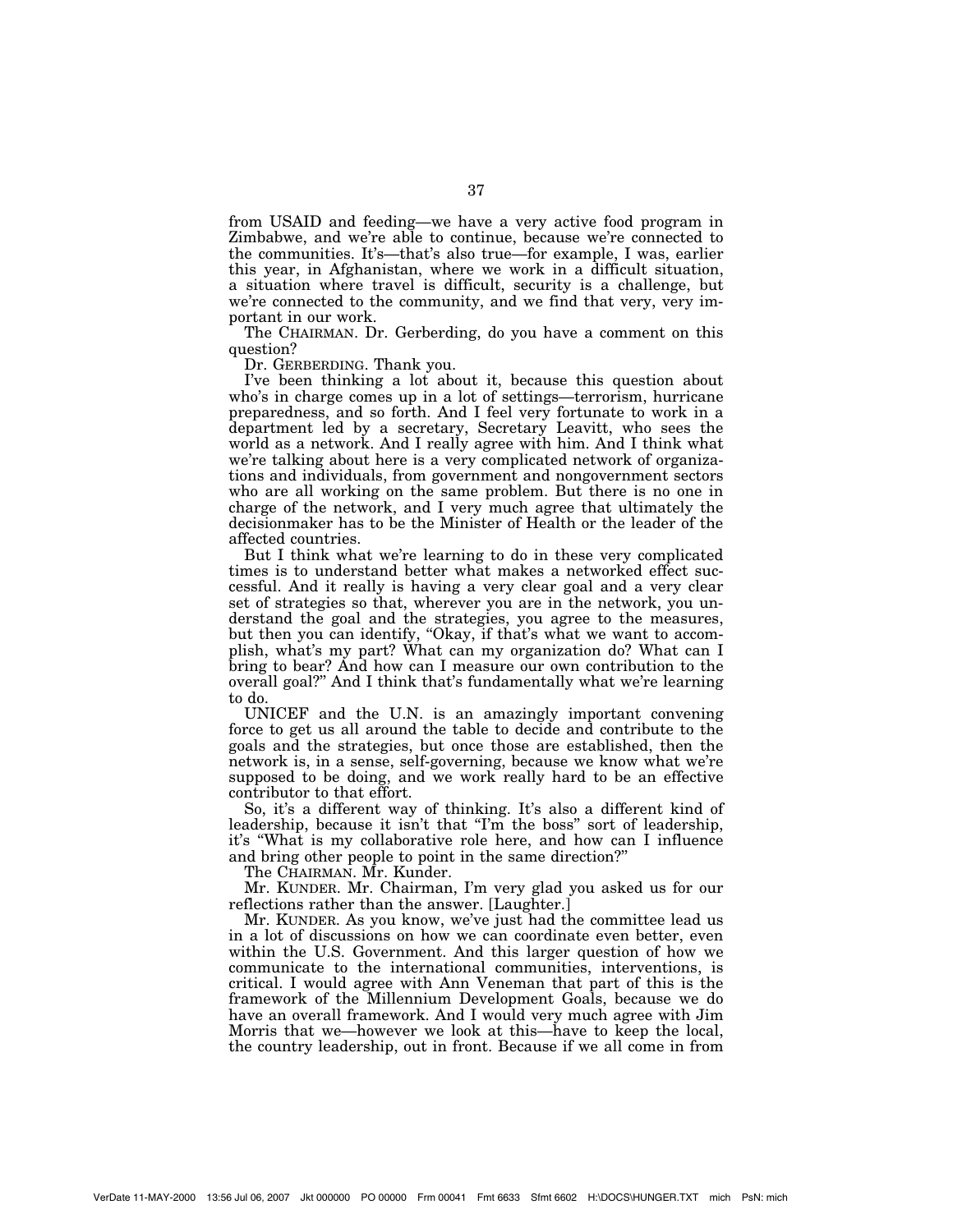outside and have a great coordination plan, but if there's no buyin at the country level, it's not going to be sustained.

And I found myself agreeing with Dr. Gerberding, as well, that part of this is a systems approach. And one of the things we tried to point out in my testimony, is that, for example, in USAID's work to try to do more with food fortification, part of the problem is to pull apart these complex issues, like child survival, and then really target the objectives on the component problems, because while we're dealing with global initiatives, global problems, and global organizations, I've found that, certainly, there's an inverse relationship between the complexity of the problem and the amount of mobilization of resources and public support you can get around them. That's why, as Jim was saying, one of the successes of the polio immunization campaign is, in polio, you're targeting it. And what we're trying to do is, by focusing on initiatives like micronutrients or food fortification, the more you can target it, the better we can get the focused coordination.

One last element that I think we haven't touched on—or maybe Jim touched on just briefly—that is absolutely critical, is we've got to get the private for-profit corporations involved. And, I mean, not just something bold, like the recent Gates-Rockefeller initiative on food production, but something like food fortification. This is a critical way of spreading the costs among producers and consumers, not just the taxpayers here or in Malawi. And in the private sector, I think we're just scratching the surface on the enormous resources that we can bring to bear on addressing this problem of hunger.

Thank you, sir.

The CHAIRMAN. Yes, Jim.

Mr. MORRIS. Mr. Chairman, just one comment. Not answering your question about who's in charge, but—I believe the leadership of the United States of America is absolutely critical in making progress on the humanitarian agenda. For the United States to tell the world how important it is to address the Millennium Development Goals of reducing hunger and poverty for children, infant mortality, maternal health, HIV/AIDS, universal primary education, gender equity, and—the leadership of the United States on these issues bringing the world together to talk about these issues, and for the world to know how strongly our country cares about these issues. And, in fact, the United States has earned, and deserves, the opportunity to do that, shows great leadership on HIV/ AIDS. Eighty percent of the research money for AIDS comes from National Institutes of Health, and PEPFAR has made the most remarkable step forward on HIV in the last 20 years. The McGovern-Dole school feeding program and of course Food for Peace, both demonstrate sustained unprecedented humanitarian commitment. And the world really, I believe, cries out for leadership from our country on these issues.

The CHAIRMAN. Well, I agree. And let me just add as a footnote, without extending this particular question, but yesterday it was a privilege to visit with the President's new envoy to Sudan, Andrew Natsios, who is well known to all of you. He had many comments to make about that intervention and this potential for success. But one of the elements of this is a very practical one, that from certain tribes in the south who have been very badly disadvantaged in the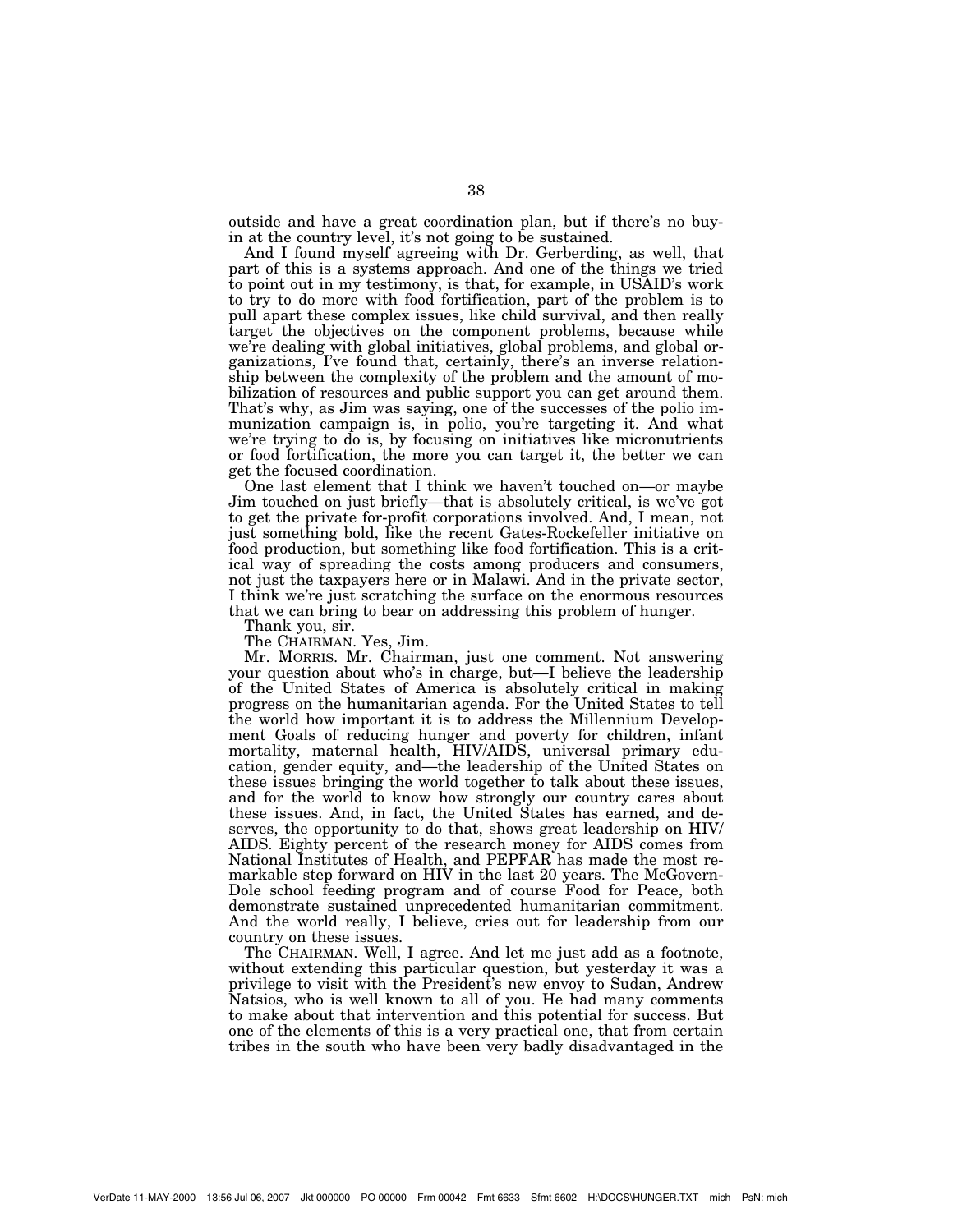turmoil, about 2 million livestock have been taken. Now, in short, this is not only a question of people shooting at each other, but, in a very, very severe systemic way, the livelihoods of all of those tribes, without their livestock and without their land, is very grim. They could have some existence in refugee camps for periods of time, at the sufferance either of the government or of the rest of the world that might be able to inject some food and nutrition, some hope, into that situation. But we are faced—as a Nation, or as a world, as the case may be, if there is to be some equilibrium and some future for all of Sudan—with the replacement of about 2 million animals, in addition to land-equity situations and emergency feeding. And this is often the case, as Secretary Veneman has testified before, with agricultural situations. They are enormous, in terms of simply the productive facilities, the abilities of people to continue on a normal livelihood; in this case, it is very much akin to food.

Let me ask this, because there have been, as some of you have touched upon, some recent remarkable initiatives with regard to fighting hunger. And specific mention has been made of the Gates and Rockefeller Foundations, and, in fact, a joint initiative of the two, for an agricultural Green Revolution in Africa, through programs that among other things, increase crop production and improve irrigation. In general, there's been testimony that the private sector in our country, corporate America, and others, ought to do more. What I find to be especially exciting in the past 12 months is the extraordinary outreach of private foundations, people who have extraordinary wealth that have decided to devote it to very important humanitarian causes. Now, what I would like to gain from you is some sense of how these initiatives, some of which are in the area of agricultural research and long-term or intermediate steps, as opposed to emergency ones or systemic feeding of people, fit. If there was more philanthropy, to what extent does it begin to fill the gap with regard to the financial resources and, in some cases, the organization of these efforts? Does anybody have a comment on that issue?

Yes, Ann.

Ms. VENEMAN. Well, I will be happy to attempt to address some of this.

I think you bring up a very important point, and that is the new focus, particularly brought about by the Gates and Rockefeller Foundation, on the need to really address the root of the problem, the root of hunger, in terms of food production. In 2003, I held a Science and Technology Conference in Agriculture, ministerial conference that brought together over a hundred countries, and almost 120 people at ministerial level. The main speaker, or one of the most impressive speakers, was Norman Borlaug, who, as you know, started the Green Revolution that was so successful in India. And he basically challenged, particularly the African ministers that were there, if we don't begin to address these issues in a systemic way and take advantage of new technologies, whether it's new seed varieties, utilizing fertilizers. One of the things that came out of that conference was the need for both water quantity and quality to produce food.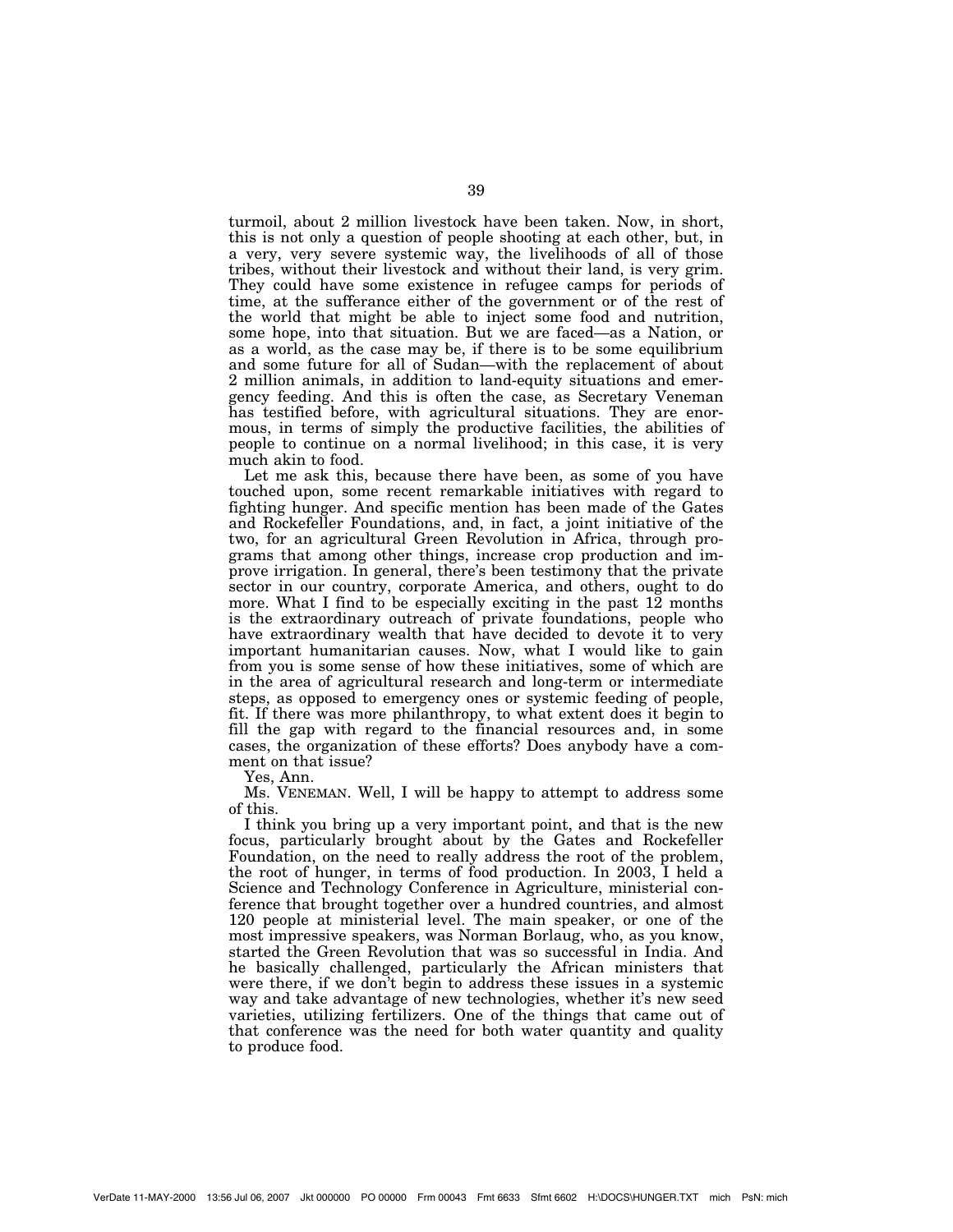But I think that there are so many opportunities to apply basic technologies, as well as better work with extension systems. As I've traveled throughout Africa, one of the things I've seen—you see extension stations, but they don't seem to be having the kind of work and impact that they once had.

The other thing that came out of this conference we had in 2003 was, one of the—one of the findings was that the foundations, like the Ford Foundation and the Rockefeller Foundation, weren't engaged in food production and agriculture, like they once were. And so, as this Gates-Rockefeller initiative comes forward, I think it's a very important new development to recognize how important it is, particularly for Africa, to have the kind of thing, a Green Revolution, to address the issue of food production, because I think whether it's—you know, in some places, we see overpopulations of cattle, because cattle are the measure of wealth; they don't put their money in the bank, they—you measure your wealth by how many head of cattle you have. In other places, like you indicated, the Sudan, where they've lost their only, really, source of wealth by losing all of their cattle, so the agriculture end and, sort of, economic development of wealth generation becomes very intertwined with the issue of proper nutrition and hunger.

I think it's extraordinary what Gates is doing, what Warren Buffet is doing, what others are now doing. And it's not just private foundations. It's, how do we address corporate social responsibilities? How do we better engage universities to work together? How do we build capacity in universities in developing countries to help address some of these issues? And I think all of these are critical as we move forward.

The CHAIRMAN. Yes, Mr. Ward.

Ambassador WARD. Mr. Chairman, I think that the initiatives that we've seen in recent months by the Gates Foundation, the Rockefeller Foundation, and other foundations, are very, very important, especially because they are focusing on using technology to find new techniques and new ways of solving the problems that we all face.

What will be important as we move into the future is to find ways of disseminating that technology in a sustainable fashion, and I think that's where governments and international organizations and NGOs can play a large role. The—for example, the Millennium Villages Project, which is run out of an institute at Columbia University, is a project which is attempting to bring in new agricultural technologies to villages in various areas in Africa. We're partnering with them in a way—to try to see if their scope for socializing these techniques into our community development projects, our area development programs throughout Africa, so as to give them roots within the community and make them sustainable, so they'll go forward on their own.

The CHAIRMAN. Ms. Gerberding.

Dr. GERBERDING. Just thinking a little bit more generic, you know, we are thrilled with what's happening with Gates and Buffet, from a CDC perspective. But, to me, it reflects on two out of the three most important things we need to do to solve these problems. And you've mentioned innovation. And I think the ability of the private sector to innovate probably exceeds even that of some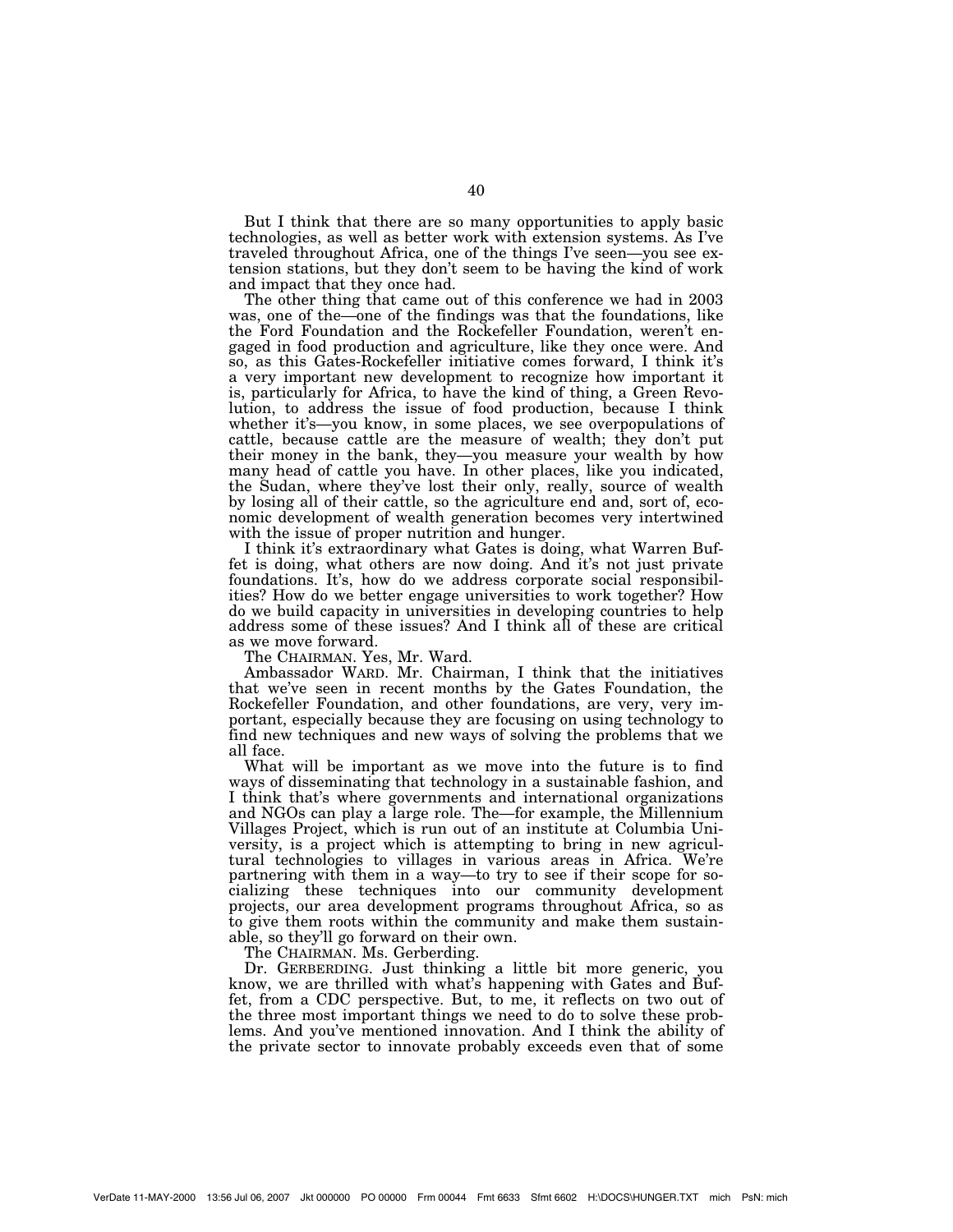of our government research enterprises, in that what this allows innovators to do is to take some risks. And it's very difficult to take risks with government dollars, but it is possible to take risks and stretch your brain and get out of the box with these private-sector enterprises, because that's what they expect us to do, and they understand why that's important.

So, the innovation is definitely a part of this. But, also, it's the scaling. And if you want to scale up a problem solution that you have in one area, you have proof of principle, and you want to make it more widely available, there are not too many options. One is, you can get more investors. Another is, you can get more money per investor. And third is that you can get more value for the money that you have. And I think these large-scale investments, whether it's the U.S. Government through PEPFAR or the Gates-Buffett enterprise, the Global Fund, some of the private-sector opportunities that are coming to the—into play now, really allow us to scale in one those three ways, in very exciting ways. I don't think any of us have ever really been more excited that there is a much more tangible possibility of solving some of these huge problems now with this scaling opportunity that we have. But the third thing—innovation scale—the third thing really is the issue of sustainability. And that, I think, we have some ideas about what is the requirement for sustainability. But I personally believe we need much more work in this area, and I would really look forward to learning from my colleagues on how we can support a more sustainable uptake of these opportunities that are in front of us now.

The CHAIRMAN. To underline your point, before this committee we've had testimony with the Gates Foundation and their fight against HIV/AIDS, that some type of inoculation for prevention is possible, and even suggesting, maybe, within a 10-year period of time. And just to underline your point—this is not exactly relevant to nutrition, but it is, in various ways, as we've seen the intersection of this—but this type of intensive research, with the risktaking that's involved, all of the paths that don't work out, combinations that don't register, perhaps could only be done by private initiative, private foundations. So, the intersection, now, of these large sums of money and this leadership is probably a very, very important development.

Let me ask you for your comment, Mr. Kunder, and then I'll recognize my colleague Senator Sarbanes.

Mr. KUNDER. Just very briefly, sir. I—first of all—have just two comments. One is, there are still some very basic research agenda items that—have to be completed, and we're still looking at what's the optimal combination for food fortification. And some of this is basic social marketing research. I've included some examples in my testimony of the kinds of things we're using for fortification around the world. It could be fish sauce in Vietnam, because that's what we've found is the most culturally appropriate way to get these micronutrients into the diet. And there are still tens of millions of children who don't have properly iodized salt around the world. So, there's some low-hanging fruit that still has to be done. So, my comment is, as we rush to the future, we've still got some basic problems to solve, and those require funding, and they require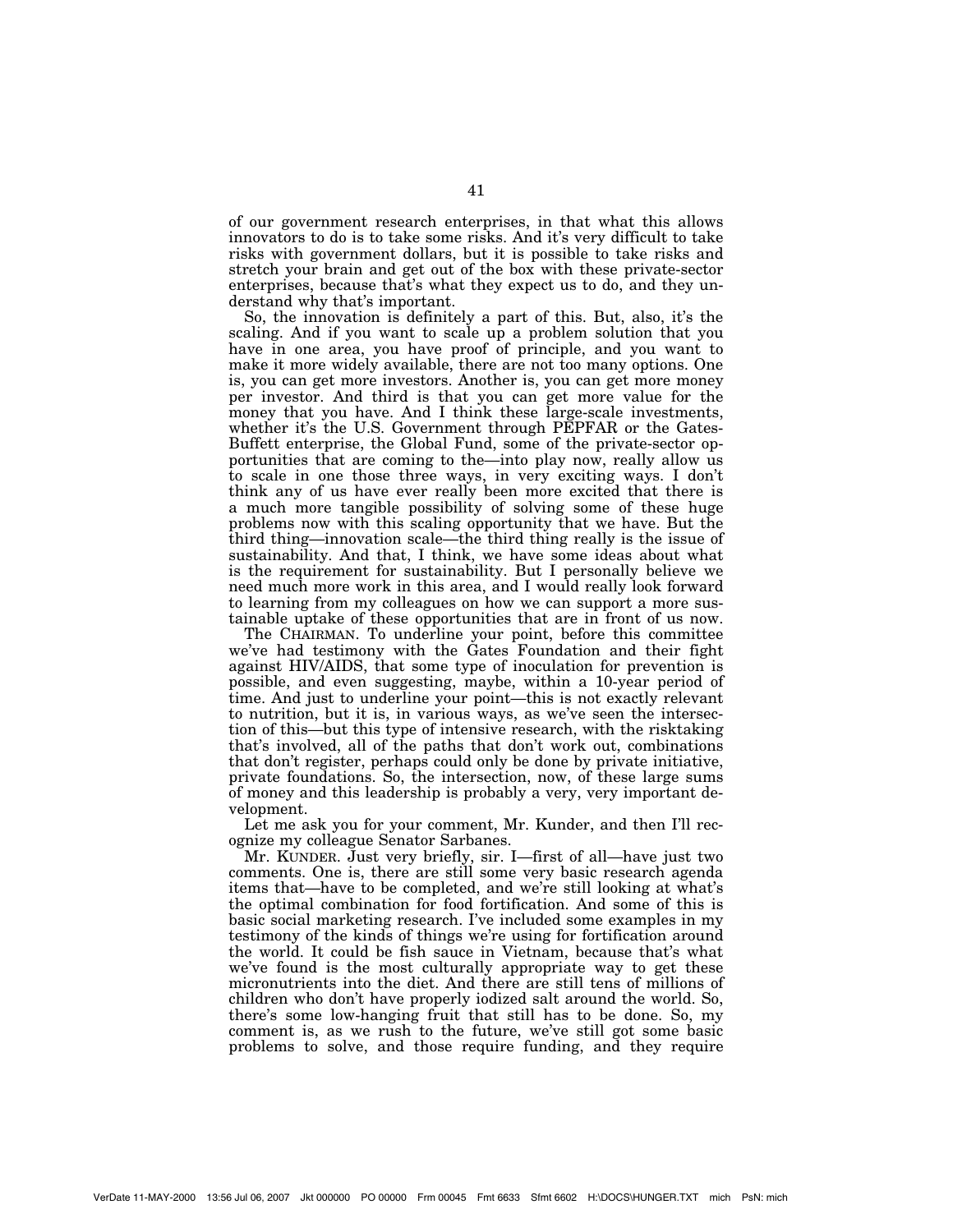some not-very-glamorous solutions, but they're critical to improving children's nutrition.

Thank you, sir.

The CHAIRMAN. Excellent point.

I'd like to recognize, now, Senator Paul Sarbanes, the distinguished member of our committee from Maryland. And would you please proceed, Paul, with your statements or questions or comments on this.

Senator SARBANES. Well, maybe I'll fuse the two together Mr. Chairman.

The CHAIRMAN. Excellent.

Senator SARBANES. First of all, I want to commend Senator Lugar for holding this hearing. I think it's an extremely important hearing. And I want to underscore something he said in his opening statement, and I'd just quote him, very quickly, here, ''Although famine and starvation are the most severe and visible forms of hunger, poor nutrition, which often goes unnoticed, can also be deadly.'' And he goes on to develop the point about the critical link between malnutrition and poverty, how it really handicaps young people as they try to move ahead, in so many ways. So, I think it's an extremely important point, and it underscores the breadth of this problem.

I'd like to ask the panel this question. Regrettably, the budget submitted by the President in fiscal 2007 reduced funding for a number of programs that involve child survival and health. The Child Survival and Health account itself was substantially reduced. Development assistance was reduced. International disaster and famine assistance were reduced. There was a massive increase requested for the Millennium Challenge Corporation.

Now, I support the Millennium Challenge Account, but I think there is a disproportionate amount of resources being provided to it. And, of course, the MCC has a large pipeline, because they haven't been able to move the funds. At the time that that program was sold to the Congress, it was asserted that support for the MCA would not come at the expense of established development programs, including those designed to combat child hunger around the world.

Now, regrettably, that's not been the case, and I am interested in hearing, from the panel, how severely you feel these existing programs have been impacted by the diminishing of resources available to carry the programs forward.

Mr. Kunder, why don't we let you come last, since—[Laughter.] Senator SARBANES. In the-

Mr. KUNDER. Sir, as you well know, I'm here both as a administration witness and as a USAID witness, so you've put me right on the cusp of-

Senator SARBANES. All right, in the spirit-

Mr. KUNDER [continuing]. This critical issue.

Senator SARBANES [continuing]. Or rebuttal—no, I'll start over here with Mr. Ward and come across the panel. [Laughter.]

Mr. KUNDER. Sir, I'm more than glad to take a crack-

Senator SARBANES. Yes.

Mr. KUNDER [continuing]. At it.

Senator SARBANES. All right. All right.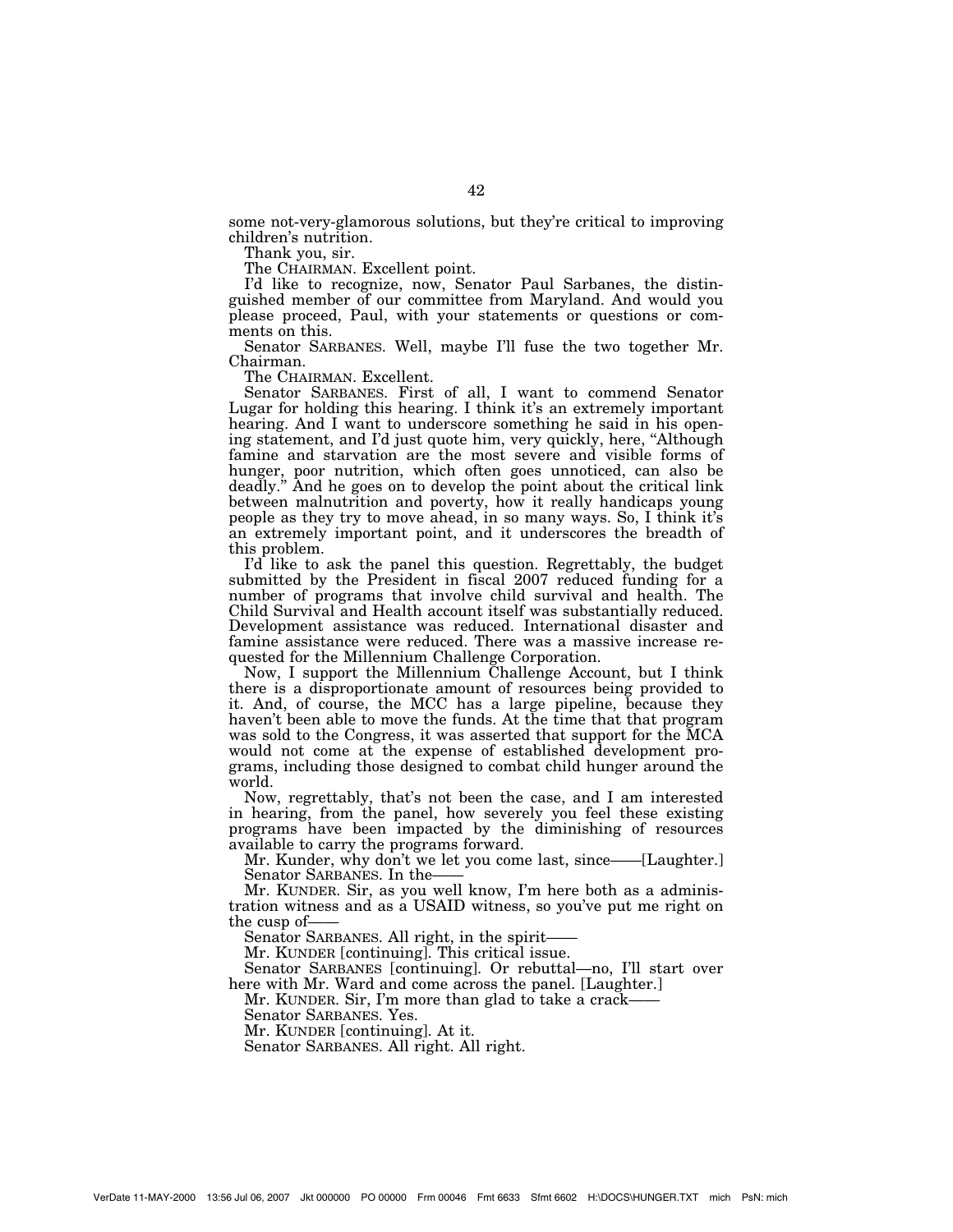Mr. Ward.

Ambassador WARD. Yes, thank you very much, Senator.

I think we need to look at this question in the context of the overall move by the administration to reform foreign assistance, and to reorganize foreign assistance. Oh, and the-I think, NGOs, in general, applaud the administration's intention to rationalize some of the processes around foreign assistance, but we look at the process with a bit of trepidation, because, as we look at the priorities set forth in the foreign—various foreign—in the foreign assistance program, we would feel more comfortable if some basic humanitarian needs were given a bit higher priority than they seem to be, although we've had assurances that humanitarian needs will not be neglected, and we appreciate the increases that we've had in the past.

However, in the current budget, for example, food aid is—the proposal for food aid is, we believe, far short of what the requirements for food in the coming months will be, and we believe that the Title II appropriation should be around \$2 billion, which would provide for both relief and development needs under Title II. And yet, the administration has not requested that amount, given the— I suppose, the fiscal constraints. But we would like to see the amount for food aid programs increased so that we could address some of the childhood nutrition programs that we've talked about today.

Senator SARBANES. Yes.

Ms. Veneman.

Ms. VENEMAN. Thank you, Senator Sarbanes.

I haven't studied the budget in detail, so I don't feel confident to comment on the specifics. I would say that UNICEF is very grateful for the tremendous support of the U.S. Government for the work that it does in education, in health, in nutrition interventions, which are—have absolutely been critical. And the United States is UNICEF's biggest donor.

But I would comment, just for a moment, on the MCC, because I recently, in—at the end of July, was in Ghana, just before the MCC agreement was signed between the State Department and the president of Ghana. And one of the things I asked, in some detail, in meeting with the officials in Ghana was, what kinds of programs will the MCC fund? Will they be consistent with, you know, support for things like education, improving healthcare systems, particularly for children, and so forth? And I was very pleased that the kinds of things that the MCC was investing in, the kinds of programs they were negotiating with governments, are very consistent with the kinds of things we are collectively working on to try to address, to improve the lives of people who are living in poverty, and particularly children.

So, again, I think that we need to look at all of the kinds of assistance, as a whole, to see whether or not the goals are being achieved.

Senator SARBANES. Mr. Morris. Mr. Morris, I might note that you wrote a very moving column in the Washington Post, back in the spring, and you started off that column, and I quote you, ''The U.N. World Food Program recently had to make a terrible decision, one that would give even King Solomon pause: either to halve''—cut in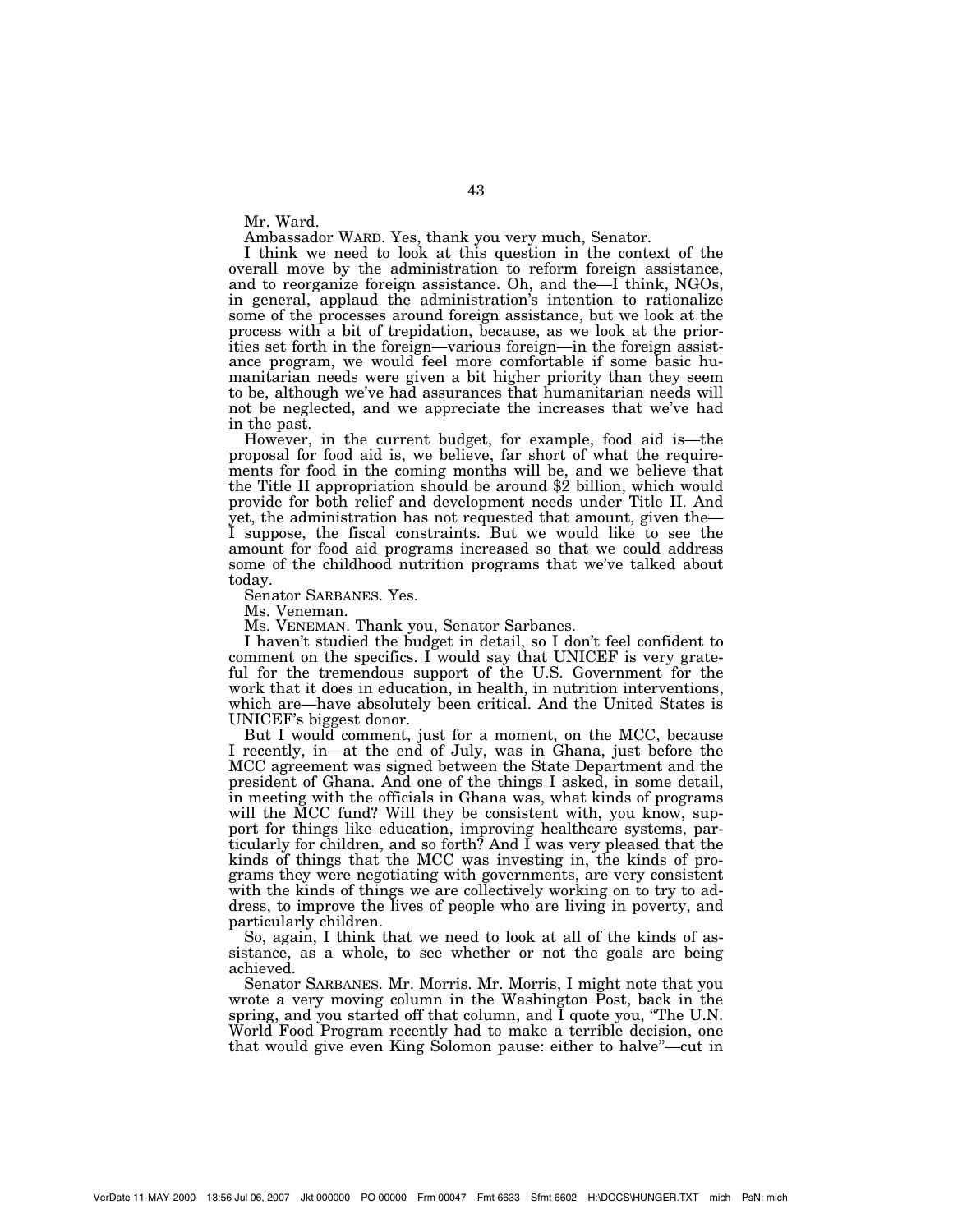half, halve—''food aid rations for almost 3 million people in Darfur—one of the world's worst humanitarian emergencies—or halve the number of recipients.'' And it helps to underscore this problem, I think, that Chairman Lugar outlined in this opening statement. But how do you see this situation?

Mr. MORRIS. That particular decision in Darfur was a decision to go from allocating 2,100 calories per day per person to 1,100 calories per day per person, because we had to be confident that we had at least 1,100 calories per person through the long rainy season. At that time, the United States was providing 85 percent of what we had to work with in Darfur. The United States is overwhelmingly our most generous partner in Darfur and the rest of Sudan. In August, we fed 2.6 million people in Darfur. We couldn't get to another 400,000 because of the violence in Darfur, but continued to support another 230,000 refugees across the border, in Chad. This is, of course, a situation that cries out for a political solution. These were people that were leading good lives, by their own standards. They want to go home, but they're afraid to go home. I've spent a lot of time in Darfur, and I've never seen people so frightened.

But we were able—after we had that intense period of advocacy, to get back to a point where we were providing people about 1,850 calories a day, 85 percent of what they needed. But we're about to face that same predicament again over the next 90 days.

Sir, as it relates to your basic question, I just have these thoughts. The McGovern-Dole School Feeding Program, one of the great things that the United States Congress has done, is an extraordinary example of people on both sides of the aisle working together with their focus on people who were at risk. It started off with a \$300 million annual appropriation. It's now down to something in the neighborhood of \$100 million. There is no more powerful investment this country could make in seeing that children are fed and go to school. The long-term benefit of that short-term investment is enormous. And the School Feeding Program is incredibly important.

Earlier, we were talking about Norman Borlaug. I would remind you that Norman Borlaug is a graduate of the University of Minnesota, the United States Land Grant College system. This remarkable man had this opportunity to change the world because of his experience at the University of Minnesota. There is nothing much more important than a continuing, sustained, growing investment in bringing the best young minds in our own country to become competent in agricultural technology and research, and we have to find a way to continue to bring the emerging agricultural leadership from around the world to study at our universities in our country. I was in Auburn this week. I'm close to Purdue. The contributions American higher education and the land-grant system can make are remarkable.

Now, there was a profound change in the world, the last 25 years—by and large, weather-driven. If you look at the report the World Bank produced for its spring meeting that talked about the change in natural disasters in the world, it said that in 2005 there were 400 natural disasters, compared to 100 in 1975; 2.6 billion people affected by natural disasters during the 10 years preceding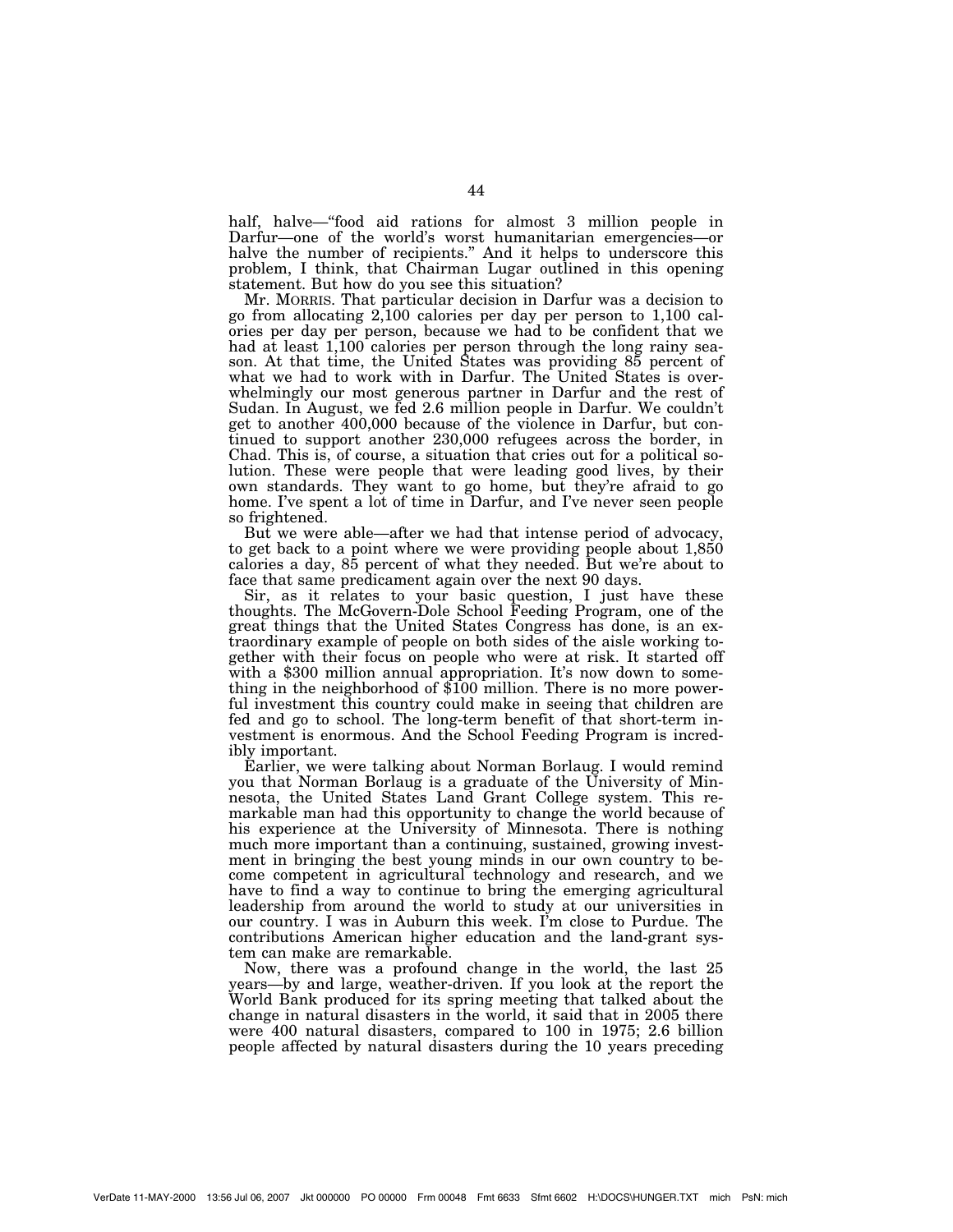2005, compared to 1.6 billion during the 10 years preceding that. The World Food Program used to be 80 percent development/prevention/mitigation/moderating program. Today we are 80–85 percent engaged in responding to natural disasters. And so, this limited pot of money that is available has been heavily skewed to saving lives in an immediate set of circumstances, as opposed to investing in programs around the world that, long term, once again, have a huge payoff. We have a lot of experience working in Ethiopia, where a very small investment of a few tons of food changes a community. And still we are trying to respond to the tsunami and to the Pakistan earthquake as well as the terrible loss of livestock in Sudan, which Senator Lugar mentioned. Well, the same thing has happened in northeast Kenya. You know, the pastoral way of life in northeast Kenya has been obliterated. If you go there, you just see the landscape replete with animal carcasses. We used to spend 12 percent of overseas development assistance on investment in basic agricultural infrastructure. Today, it's 4 percent. Now, the United States, Canada, and the United Kingdom are beginning to turn that around, but there is no substitute, either on a macro or a micro basis, for investment in basic agricultural infrastructure.

So, I would say that the United States is very good to us, overwhelmingly good. But the magnitude of the issues that we are faced with—juxtapose the natural-disaster issue, with the conflict in the world. For instance, we fed 735,000 people in Lebanon in the last 6 weeks. Then you add the HIV/AIDS issue on top and you can see—the world is facing unusual challenges.

Senator SARBANES. Dr. Gerberding.

Dr. GERBERDING. I wish I had studied the big picture of the Federal budget for this before I got here, but I didn't, so I can't give you a direct answer to your question. What I can tell you, from the CDC perspective, is that we have not had a cut in the dollars that we have available for our contribution to these activities. But we do agree completely with this concern about the balance between the new urgent threats that we are responsible for and the longterm urgent realities of the problems that we need to handle. And because of the times that we're operating in, and because of the terrorism issues and the pandemic concerns and the natural disasters, we have seen an unbalancing of our investment much more in the direction of urgent threats. And I think all of us need to step back and say, what are we going to do about the urgent realities? We can't continue to pull on the same pie, when we've got new challenges that are confronting us.

The other point I would like to make, from a CDC perspective, is that we have, I think, learned something remarkable in the context of the PEPFAR program, and that is that when you invest, you get results. And that program is succeeding in achieving its results, because it had clear goals and strategy, but also because we scaled the investment to the scope of the problem we were attempting to consider. And I think, unlike, maybe, in past eras, when there was always a question mark, ''Well, what is this money really doing?'' or, "Are we really having an impact?" we have now, I think, developed irrefutable evidence that when you properly invest, you get the true results, on a macro scale that you're looking for. And I feel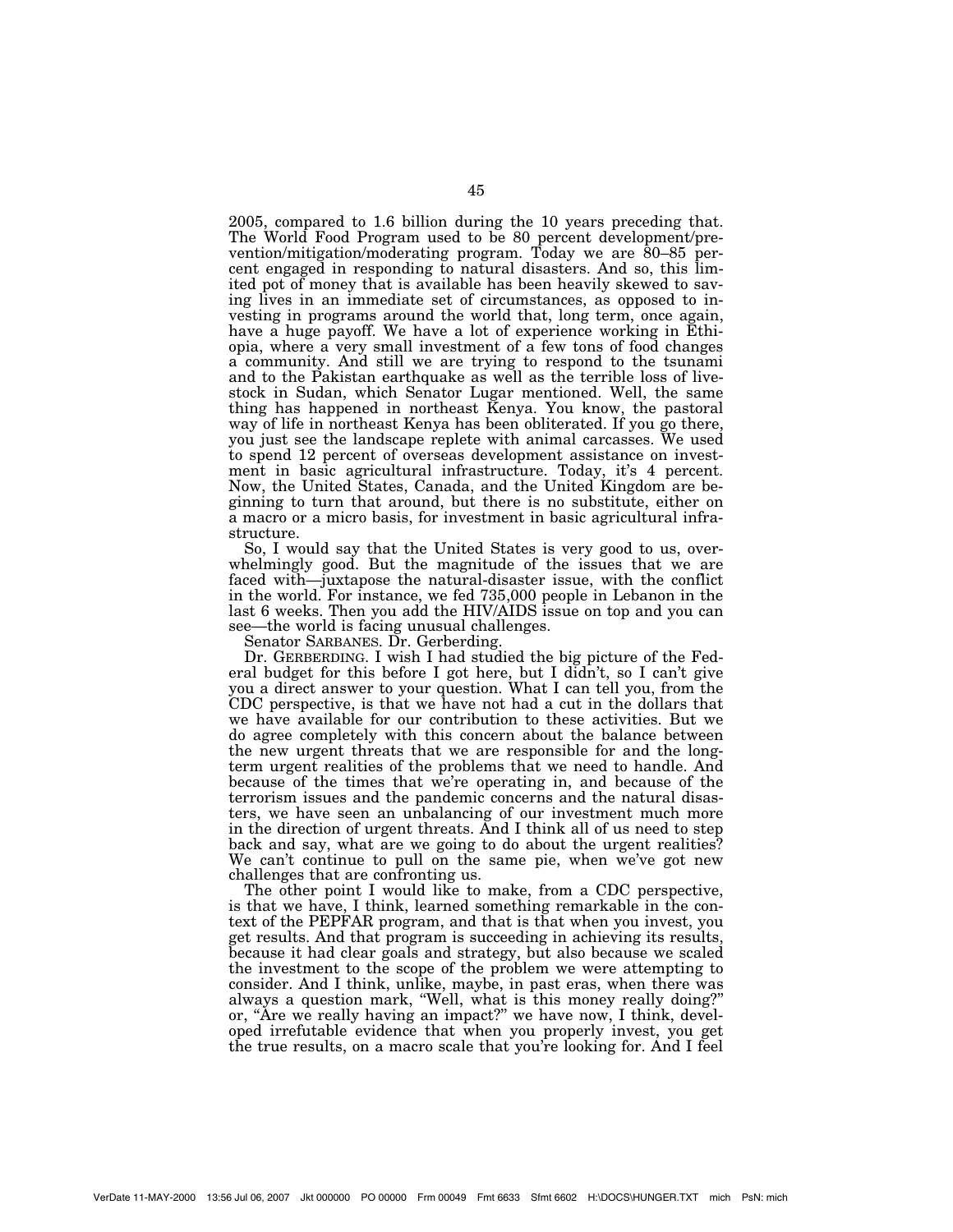very proud of CDC's contribution to that, but I also feel like I can look you in the eye and say, if you invest here, we can deliver what you expect, and it will be a good value for the American taxpayers, to consider these kinds of longer-term investments.

Senator SARBANES. Mr. Kunder, let me just sharpen the question a little bit for you. I'm concerned that the international NGOs that have been working in this field are geared up to function at a certain level. They bring a lot of expertise, a lot of committed and trained manpower and womanpower. They raise some money privately to increase the amount of resources that are available. If U.S. Government support for their programs is reduced, then they're placed in a very difficult position. They have this capacity that's been built up. They have an available infrastructure. And then, they're not making full use of it, which seems to be, if nothing else, wasteful. I mean, there's an opportunity there that is, sort of, being lost, where you can get a benefit at a relatively small marginal or additional cost. And that's my perception of one of the consequences of these reductions in the budgeted amounts that are reflected in the submission by the administration. So, I'd like you to, in addition to the broader point, address that point, as well, if you would.

Mr. KUNDER. Yes, sir. I'm going to try to answer your question very directly and very specifically, because it's an excellent question. In my honest perspective of what's happening right now back to this question of, sort of, Millennium Challenge Account and traditional accounts—in his new role as director of foreign assistance, what Ambassador Tobias is trying to do is take a look at what the U.S. Government is doing, in total, in any given country, trying to apply the same kind of methodology that was developed in the PEPFAR program over to the broader foreign assistance program, demanding detailed country operational plans from each of our mission directors, and, in fact, from the ambassador in the country, trying to get a better look at all of the funding streams, the refugee funding stream, the democracy and human rights funding stream, the USAID funding stream and the PEPFAR funding stream. Now, some of these are not under his direct control, like the Millennium Challenge Account, because it's a different statutory basis, but-

Senator SARBANES. Now, the Millennium Challenge Account requires a country—I don't quarrel with this objective—requires a country to do a number of things-

Mr. KUNDER. Yes, sir.

Senator SARBANES [continuing]. Including having in place a government that is proceeding according to bona fide and accepted—— Mr. KUNDER. Yes, sir.

Senator SARBANES [continuing]. Standards, correct?

Mr. KUNDER. Yes, sir.

Senator SARBANES. All right. Now, what do you do about hungry children in a country that doesn't have such a government, and, therefore, is completely outside of any possibility of qualifying for the Millennium Challenge Account? If you're shifting all your resources to the Millennium Challenge Account, you set out these criteria—I don't quarrel with the criteria; it's just where we put the resources, and to what extent. What happens to hungry children in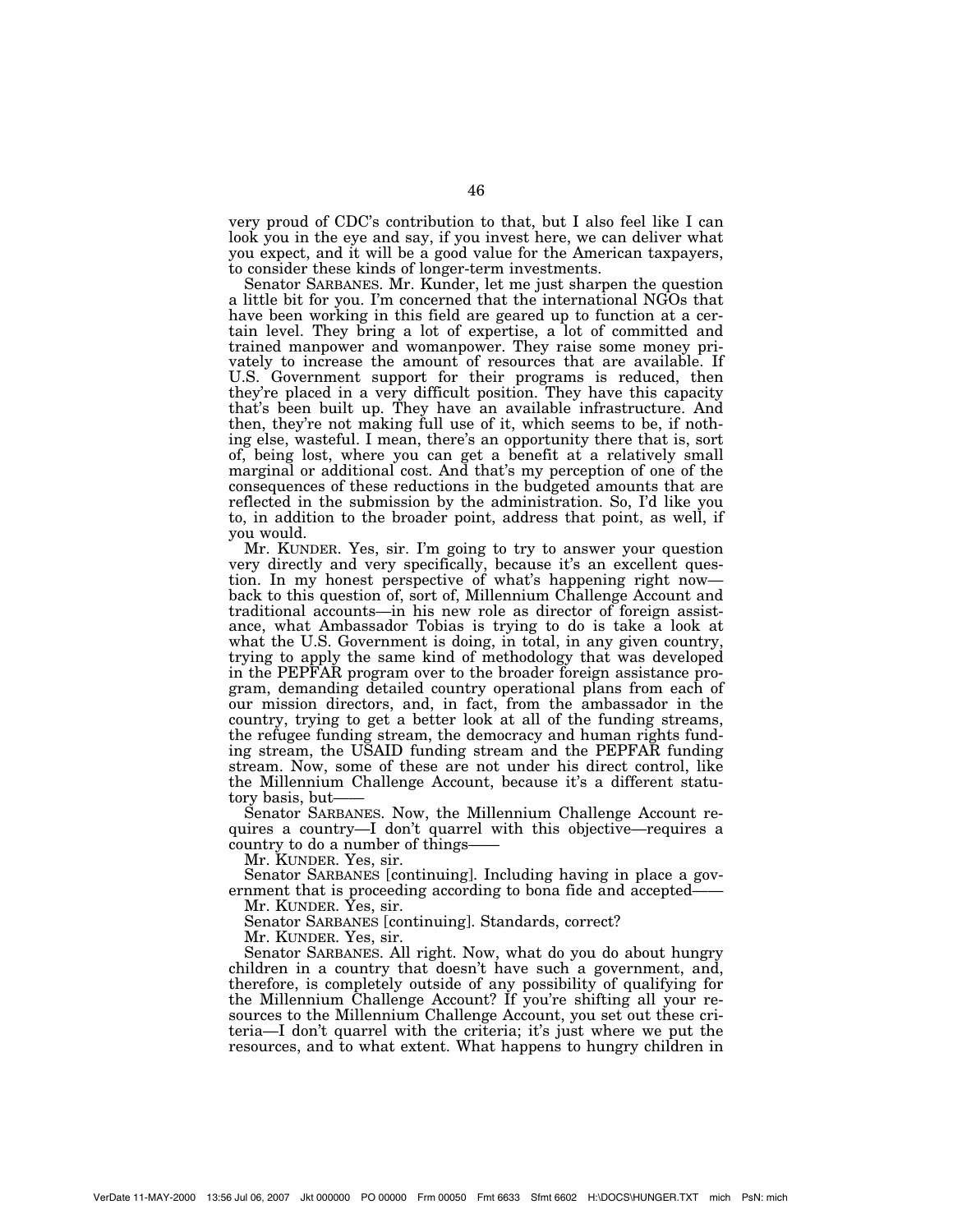countries that couldn't begin to qualify for the Millennium Challenge Account? Perhaps they have a dictatorial, autocratic government. Some of these programs have been able to work in those countries in order to address, specifically, the problem of hungry children.

Mr. KUNDER. Yes, sir.

Senator SARBANES. Now, what happens to hungry children in those countries?

Mr. KUNDER. The only thing I want to point out, sir, is that this new system is attempting to take a look at whether we're spending all the U.S. resources wisely to meet our total priorities, including humanitarian priorities, and including investing in people. And my honest perspective is that the jury is still out, in terms of how this new process is going to work—that Ambassador Tobias, my boss, is leading—in terms of how we're going to allocate total U.S. Government resources. Many of my USAID colleagues are concerned, going into the process, that investing in people would come out on the short end of the stick, quite bluntly. And what I've seen of the process, so far, is that it has not gone in that direction at all. And, of course, I'm talking about the entire list of U.S. foreign-assistance recipients, which far exceeds the number of Millennium Challenge countries around the world.

So, what we're going to have to do, I think, the Congress and those of us in the administration will now take a look at the totality of the resource allocation—Millennium Challenge Account and this new system being put in place by Ambassador Tobias—and see if it does align with the priorities. In my view, what I've seen so far, it looks like it is.

I take your point that if we're taking some resources off the top for Millennium Challenge Corporation, then that has to be put into the scale, as well. But, as Ann Veneman just said, from what we've seen so far, there does appear to be investment of those funds into this broader issue of investing in people, as well.

But the jury is still out, because we haven't gone through a full cycle of this new paradigm.

Senator SARBANES. We've had, and continue to have, established programs to deal with some of these problems, that seem to have worked fairly well. And my perception now is that the resources devoted to those programs is being reduced. That's what the budget reflects.

Now, the amount being committed to the Millennium Challenge Account has been significantly raised. At the time the account was argued to the Congress, we were told that it wasn't going to result in diversion of resources. These were going to be new resources, an initiative of further commitment.

Now, the amount of money being given to the Millennium Challenge Account is quite high. The amount they've been able to expend is much lower. There's a big reserve there. Now, they say to you, ''Well, we're going to spend the funds. We need this reserve, we're moving ahead,'' and so forth and so on. They keep projecting times when they will have caught up on the reserve, and so forth. But that keeps getting extended out, that projection.

All I'm suggesting to you is that you shift some of that money back to these existing programs. Let these NGOs go about their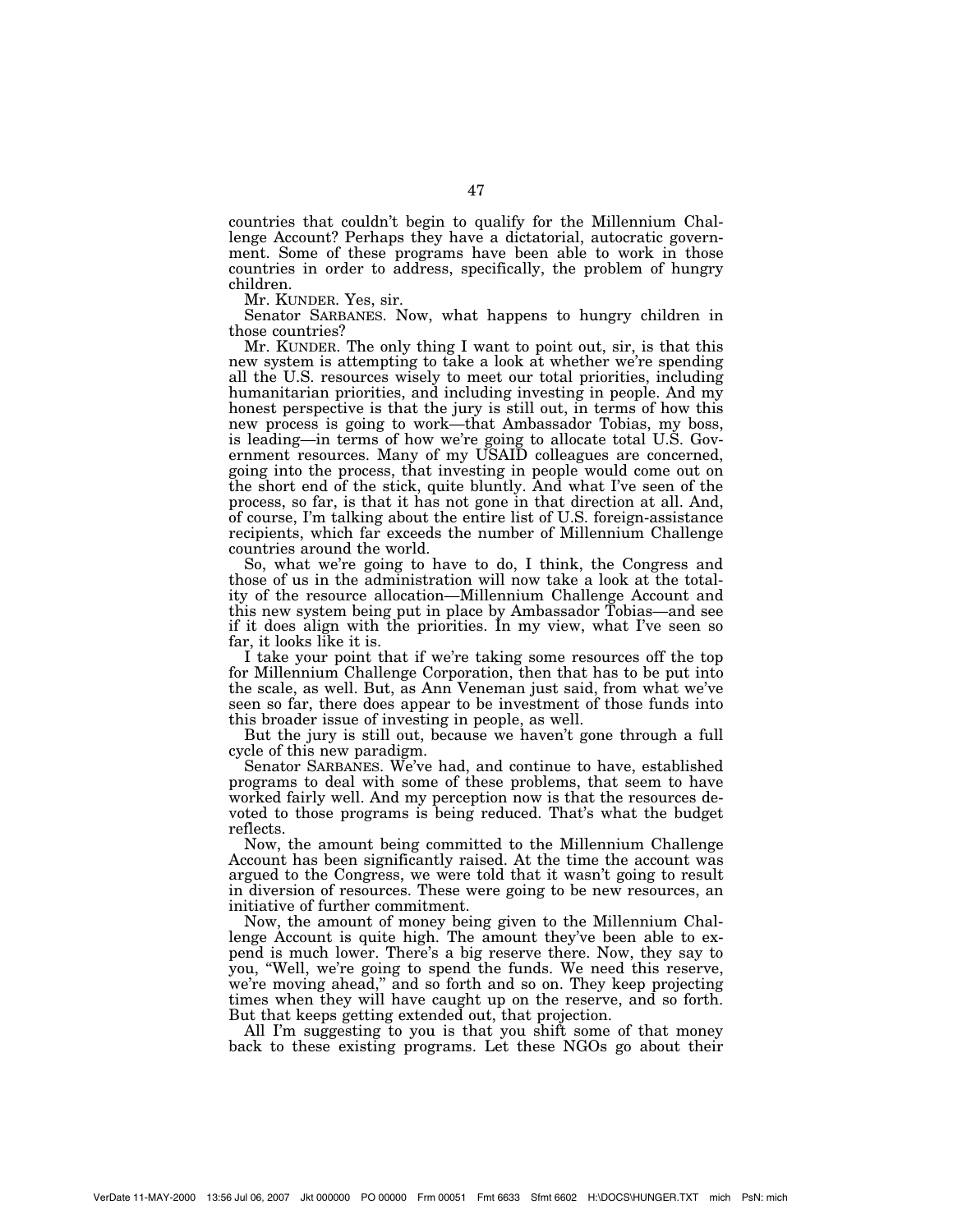business. Now, we've managed, in the Congress, to get funding for UNICEF back up, every time; but the budget comes in with cuts to UNICEF. We've made some adjustments for some of these other programs, but we haven't succeeded in doing it entirely. And, of course, the administration's budget request always has an initial momentum. So, I'm simply suggesting to you that you take a harder look at this and see if we can't get these programs back up to their previous level so they can move ahead. From what I hear, it's tremendously dispiriting to the NGOs, and other groups that work off of these contributions, to confront this situation. You can examine new approaches all you want, but at least let's keep these other approaches working. I mean, this is a real problem. You have a current crisis. And as has been pointed out by the chairman in his statement and people at the table, you're building a future crisis, too, by falling short.

Mr. KUNDER. Yes, sir. Well, message received. I mean, as Jim was just saying, part of the issue here is that our budget at USAID reflects the problem that he was mentioning at World Food Program: To some extent, money that we had been putting into nutrition programs and development programs, because of the large number of crises in the world, has been diverted into immediate response. But, long term, we certainly understand the value added of the NGO community, and none of this is intended to disadvantage the NGO community or fail to leverage what they bring to the table.

Senator SARBANES. Well, Mr. Chairman, I, regrettably, have another hearing. This is a tremendously important subject, though, and I, again, commend you for raising it, as well as for the way you have pursued it over a sustained period of time. This has been very important leadership.

Before I leave, I want to say, I understand, Mr. Morris, that, shortly, you're going to be retiring as executive director of the U.N.'s World Food Program. I understand the chairman has already made some comments about that, but I think I would be remiss if I did not add my own thanks for the contributions you've made. You've really done a valiant job over the years, and we're very grateful to you. And there are a lot of children around the world who are grateful to you.

Thank you very much, Mr. Chairman.

The CHAIRMAN. Thank you very much, Senator Sarbanes. We really appreciate your coming today.

Mention has been made, during the responses to Senator Sarbanes, of the McGovern-Dole program. Obviously, you would all be in favor of it. I would ask if you have any further advice about the situation. Mr. Morris has outlined the diminishing amounts of money coming from our Government, and obviously there are many reasons why this may be so. I just wanted to ask if anyone else on the panel has a comment on the McGovern-Dole program.

Yes, Mr. Ward.

Ambassador WARD. Well, Mr. Chairman, I would just cite an example in which this tremendously important program is helping in ways that actually go far beyond just the provision of food and nutrition.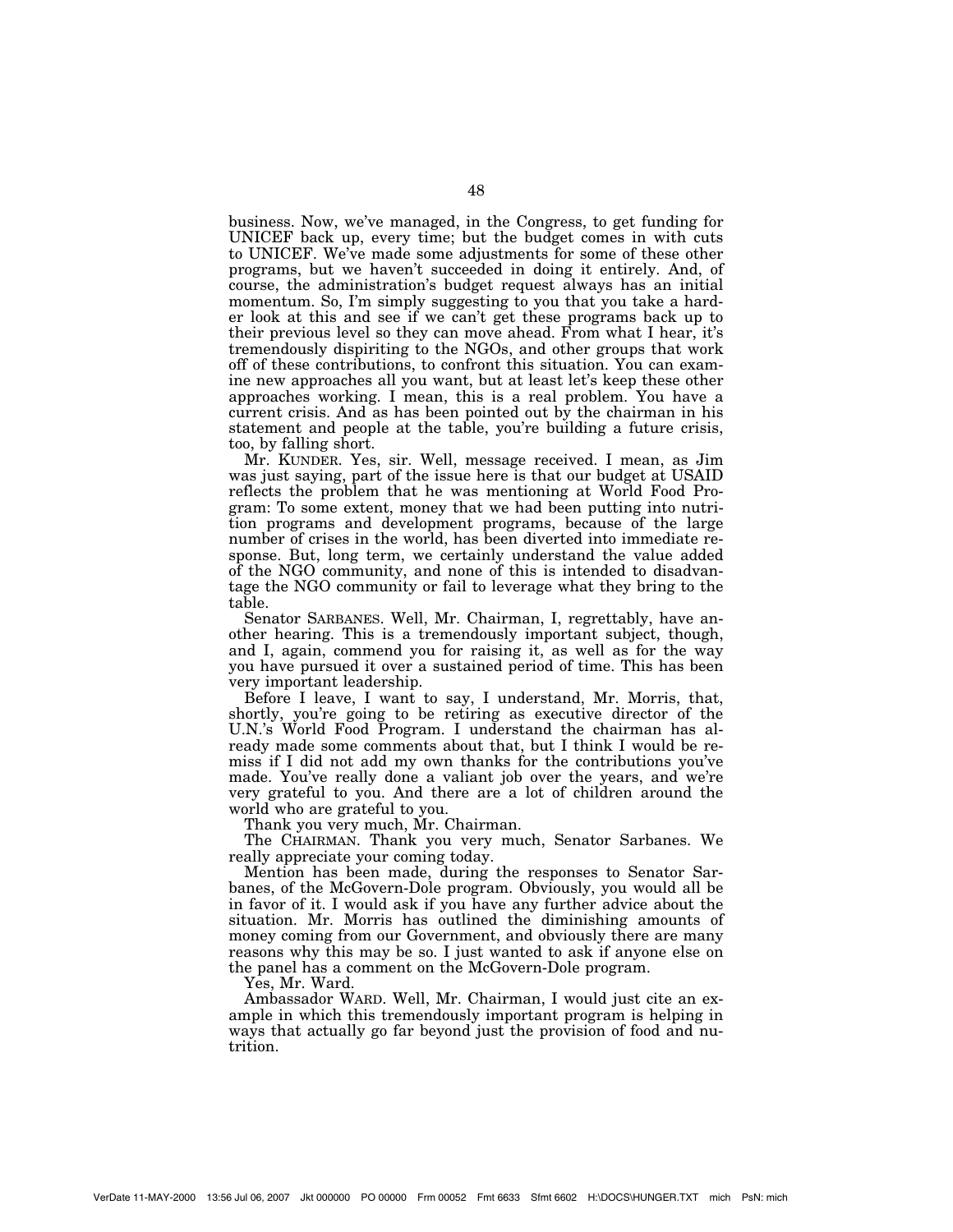In Afghanistan, girls had been—were denied, under the Taliban, access to education. And one of the major goals of the coalition in Afghanistan, and of NGOs that are working there, is to increase the access of girls to formal education, and to also help women who were teachers in the past to find their way back into the teaching profession. And it's been through a program funded by McGovern-Dole that we've been able to benefit young girls in grades one through three by keeping them in school and also sending them home with food rations that benefit them and their families. This has materially reduced problems, such as diarrhea and constant vomiting, that are endemic in rural Afghanistan, and has really created a new sort of environment in which there can be a culture of learning for girls, as well as boys. So, this is an incredibly important program, and we certainly support it and are grateful for the assistance, for our ability to access it.

The CHAIRMAN. Just let me indicate that, as Senator Sarbanes' questions indicated, we've had debate within the committee. The Millennium Challenge budget comes before our committee, and we've been supportive of that effort. Now, sometimes the argument has been made that this subtracts from various other categorical grant programs. And, as Mr. Kunder has said, there is an attempt on the part of the State Department to rationalize, with Ambassador Tobias now, all the programs. It was a bold initiative, in my judgment, by Secretary Rice. The jury is still out on how all this works, what finally occurs. And Mr. Kunder is a large part of trying to make certain it does work well. But this is certainly a debatable area, as to how allocations go. And when we get over to the Agriculture Committee and the budget there, we have a whole new set of arguments, a potential new farm bill next year. Many groups have pointed out this offers a remarkable opportunity, in terms of nutrition in this country, as well as abroad, which, indeed, it does.

So, these are important issues to be before the Senate, and the Congress as a whole, as well as the administration, because, essentially, eventually people negotiate and try to work out, really, what the resources are that are going to occur, and in what form. And that's the reason we've initiated that question as a part of this panel.

Let me just ask, maybe as a final summary question—we've raised the issues of the first Millennium Development Goal. And Secretary Veneman and UNICEF provided this report, Progress for Children, a report card on nutrition, as of—and this is number 4 as of May 2006. All of you, I'm certain, have seen the report. Maybe there are other reports that offer indicators of progress. Who's in charge? How do we organize this? How do we know what is occurring? And at least this report does have maps and statistics, and so forth.

Let me just ask, first of all, for reaction that any of you might have to the report. And, second, are there other reports, or is there other data, that ought to be made a part of this record so that at least at this benchmark time, as we have oversight of this area, we're aware of that and can include that in this record?

Secretary Veneman, let me ask you, first of all, to comment on the report you have thoughtfully produced and distributed to all of us.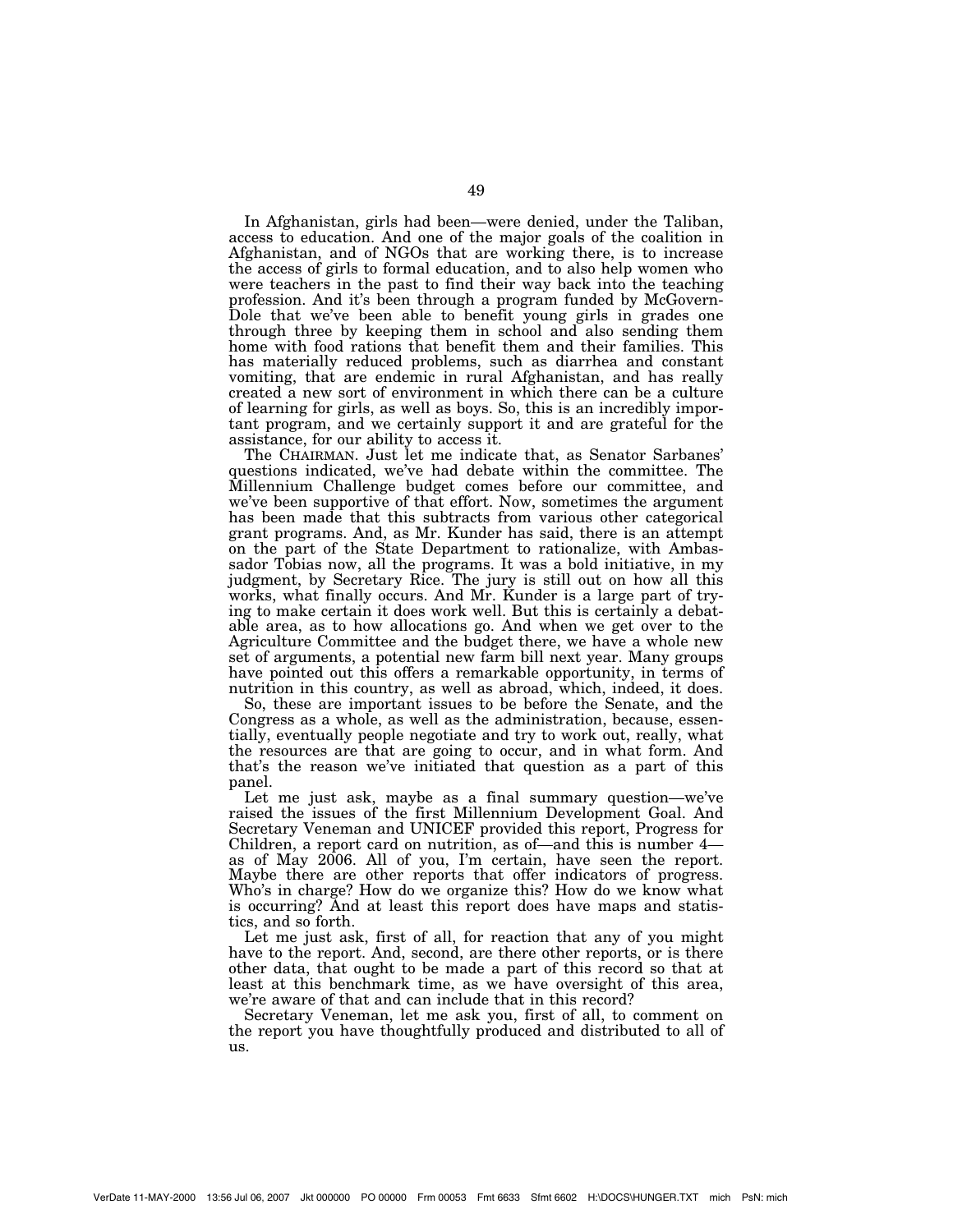Ms. VENEMAN. Mr. Chairman, I appreciate this question, because I think—as I said earlier, I think that being able to access data, the best available data, to determine where the gaps are in reaching agreed goals is absolutely critical to putting resources in the right places. UNICEF began this process awhile back to take—we do two of these Progress for Children reports each year.

The CHAIRMAN. I see.

Ms. VENEMAN. And we began a process awhile back of taking each Millennium Development Goal that applies to children—we like to say ''Children are at the heart of the Millennium Development Goals''—and to address each of those issues separately and to measure the progress that we know has been made, or not made.

On Thursday, I will be releasing the next in the series. It will be on Millennium Development Goal 7 and the target, particularly, on water and sanitation.

The CHAIRMAN. Is that what the area is, on 7?

Ms. VENEMAN. Right.

The CHAIRMAN. Water and sanitation.

Ms. VENEMAN. Well, it's on environment.

The CHAIRMAN. I see.

Ms. VENEMAN. Millennium Development Goal 7 covers the environment, generally, but water and sanitation, and reducing the number—I mean, the percentage of people without clean water and sanitation, is the—one of the key targets there. It will show that the world has made considerable progress in addressing the issue of clean water. Sanitation is much further behind. But, in fact, all of these issues, as you know, really intersect with each other. I mean, as we've talked about today, clean water and sanitation are critical to whether or not a child actually can maintain accurate or adequate nutrition, because if they have diarrheal diseases, obviously they're going to suffer from malnutrition, as well.

And so, we are looking—we, just last week, held a big symposium on MDG4, child survival. And, again, the progress is very uneven, but we are seeing some promising programs that do, with an integrated, you know, nutrition-and-healthcare approach, begin to reduce those absolute percentages in so many of the areas. I think one of the most difficult has been maternal mortality, very difficult to both measure and to get good results.

Education, I think the—we've done a report on education, showing that the world is making tremendous progress in universal primary education, which is the measure of the education goal, although it is lacking somewhat in the overall gender-equity goal, and, particularly, there are still less girls than boys in school, and that is something we have to address worldwide.

So, I think as you look at the whole range, it is important to look at the progress and see what kind of actions we need to take in the next 9 years, before the deadline of 2015, to make these a reality. I think if we all have a sense of urgency, we can do it.

The CHAIRMAN. Mr. Morris.

Mr. MORRIS. I would call your attention to this remarkable document that UNICEF produces each year, the State of the World's Children. In terms of an analysis, as well as a factual report on annual progress, this is the bible in the world.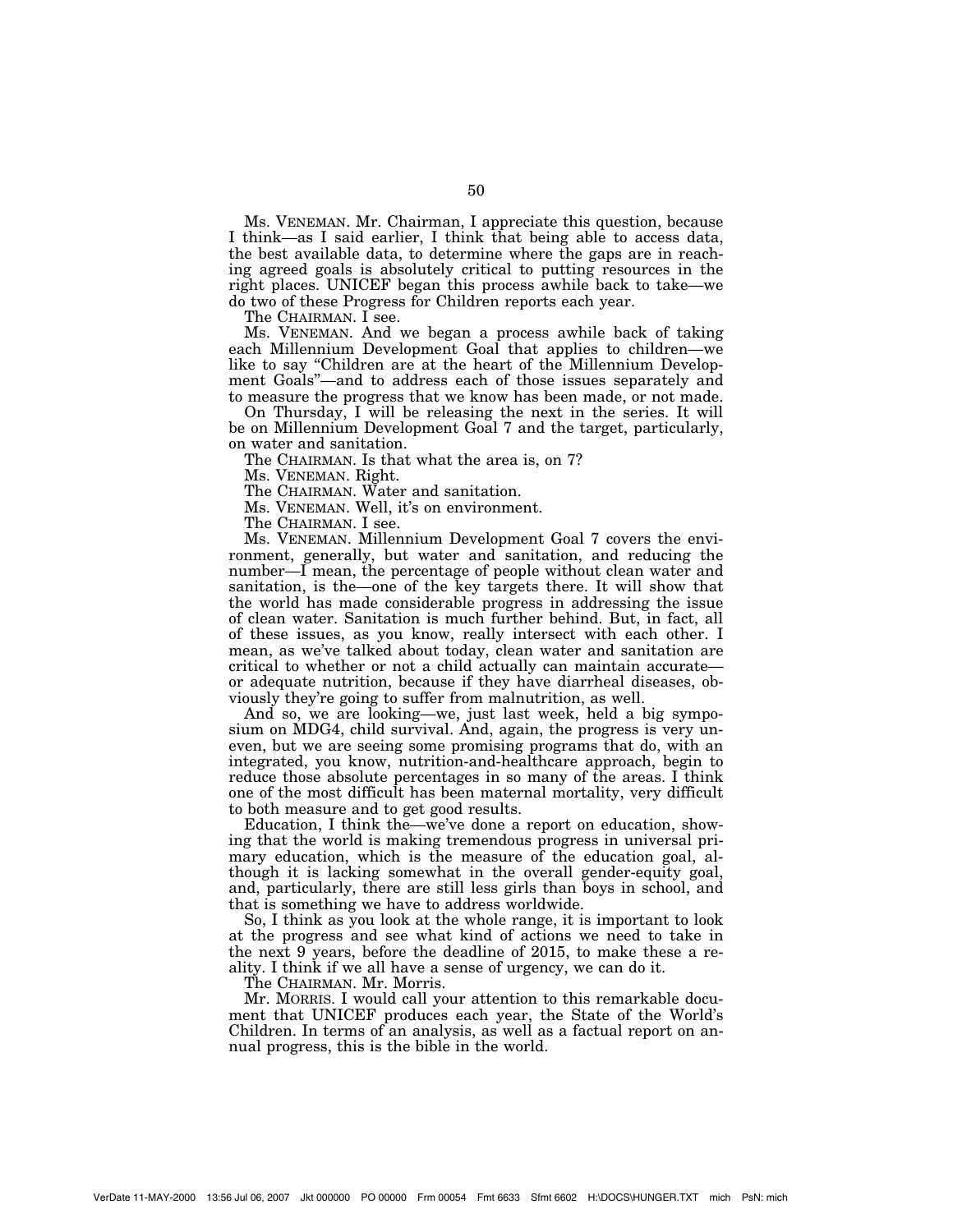I would also call your attention to our publication this year, Hunger and Learning, which is one of the undergirding documents of the Ending Child Hunger Initiative.

[EDITOR'S NOTE.—The publication mentioned were not reproducible in this hearing but will be maintained in the committee's permanent record.]

Reform of U.S. overseas development assistance is really important, and I would hope that one of the longer term measurements, on how the reform works is a measurement of the outcome of improving child nutrition around the world. This is at the base of all the Millennium Development Goals—hunger and nutrition—you can't make progress on any of them if people are starving and poorly nourished.

And my final comment, sir, would be, as we talk about sustainability. I don't believe there is any better approach to people being able to sustain themselves, than to be healthy, to be well nourished, to be educated, and to be productive. That gives them the capacity to take care of themselves, to sustain their families, and ultimately their communities. We have a huge debate about sustainability, but, I don't know how you fill the bucket up, other than a drop at a time or addressing the issues a child at a time.

And the fact of the matter is, parents around the world are the same as they are in Indiana. They care about their kids. And when they learn that washing hands with soap works, they'll buy the soap. And communities, when they learn that children are fed at school they will build new schools and their parents will volunteer, just like they do in our hometown. And this is not only the essence of community-building, but also the essence of sustainability.

Thank you.

The CHAIRMAN. Yes, Mr. Ward.

Ambassador WARD. Mr. Chairman, I would just like to comment on the importance of having really good data about outcomes in our programs. And that is not an area in which, in the past, either governments or NGOs have excelled. We know how much money we've put in. We have, in the past, not always known what's come out.

And we've realized this at World Vision, and, some years ago, we formulated a series of transformational development indicators that are very concrete. We're looking now at how those transformational development indicators and the Millennium Challenge Goals can really come together. And we're using them in our programs to provide—and we survey each of our programs every 3 years—to provide measurable data. So, over time, we'll be able to present to our—to the growing group of Americans who are concerned about these issues, through vehicles, such as the ONE Campaign that unites NGOs and private industry and so many others in advocacy for the poor, will be able to present hard data that will hopefully be compelling and provide a consensus for moving forward on these issues.

The CHAIRMAN. Dr. Gerberding.

Dr. GERBERDING. Just a quick observation. I couldn't agree more with the importance of data and science and evidence being, ultimately, the driver of all this, but I think we've used data for a long time to try to draw attention to the problems. I started out with some data about the number of children who die from various con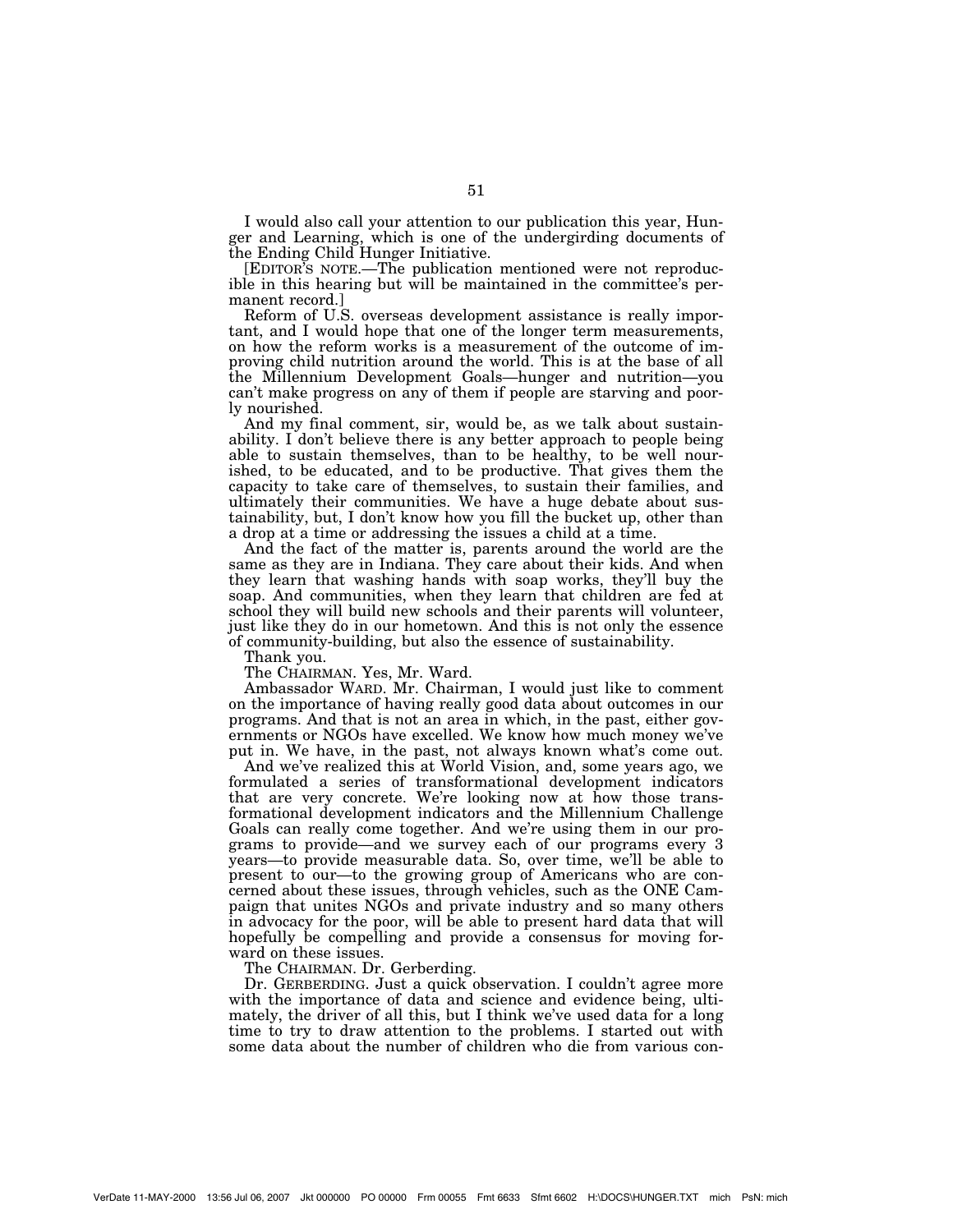ditions every day around the world. But I think it's now time to use that data to deliver the solutions and to let people know that it isn't just about the problem. We know what to do. We have the solutions, and it's a good investment in their resources to help us move those solutions out into broader and broader communities. Success sells. And I think we need to put as much emphasis on what does work as we do on what are the problems remaining to be solved.

The CHAIRMAN. Mr. Kunder.

Mr. KUNDER. Sir, we make available an annual report to the Congress on the Child Survival and Health Account. I think this gets at some of the questions of Senator Sarbanes—that is an overview of how we are spending the money that the Congress has entrusted to us in this area. Also, in preparation for this hearing, one of the documents I read was something called Infant and Young Child Feeding. It's what USAID calls a ''program and technical report.'' We'd be glad to make that available to the committee, as well, for possible incorporation in the record.

[EDITOR'S NOTE.—The information mentioned was not reproducible in this hearing but will be maintained in the committee's permanent record.]

Mr. KUNDER. But it's a primer on some of the critical issues that we've been discussing today.

The CHAIRMAN. That would be very helpful.

Let me just offer, anecdotally, that one of the great points of emphasis of our committee has been governmental corruption, or corruption of delivery systems. We've taken a look at the inter-development bank businesses and the World Bank and elsewhere. And the World Bank meeting has just been seized with this problem in which there was quite an international conversation about the rigor that the World Bank and its bureaucracy ought to have with this. But it was a healthy conversation, I think, with a good outcome.

For other purposes, we went to study weapons of mass destruction in Albania, 2 years ago. I found one of the great preoccupations of the Albanian Government was the Millennium Challenge program. Albania had not been on the list of countries being considered. And one reason was the pervasive corruption in almost all elements of that government with a closed society that had opened up but had all sort of problems. But the fact was, the Albanians, seeing this program, wanted to know, ''How do we get in line? What do we need to do?" And they appreciated that in order to do that, they would have to clear up the pervasive corruption in their government. We could hardly have asked for more than governments that were not even involved in our programs to be seeking to be a part of that situation.

I returned this year, and they've made a lot of headway. They are on a provisional list, sort of a watchlist of people taking a look, now, very carefully. But there was no data from Albania. The data from Albania now is just beginning to come in. And, as you've all pointed out, there are gaps in the reports that we have looked at in which data are just not available. This always leads us to believe, here on this committee, as we examine international organizations, even reputable banks and so forth, that without there